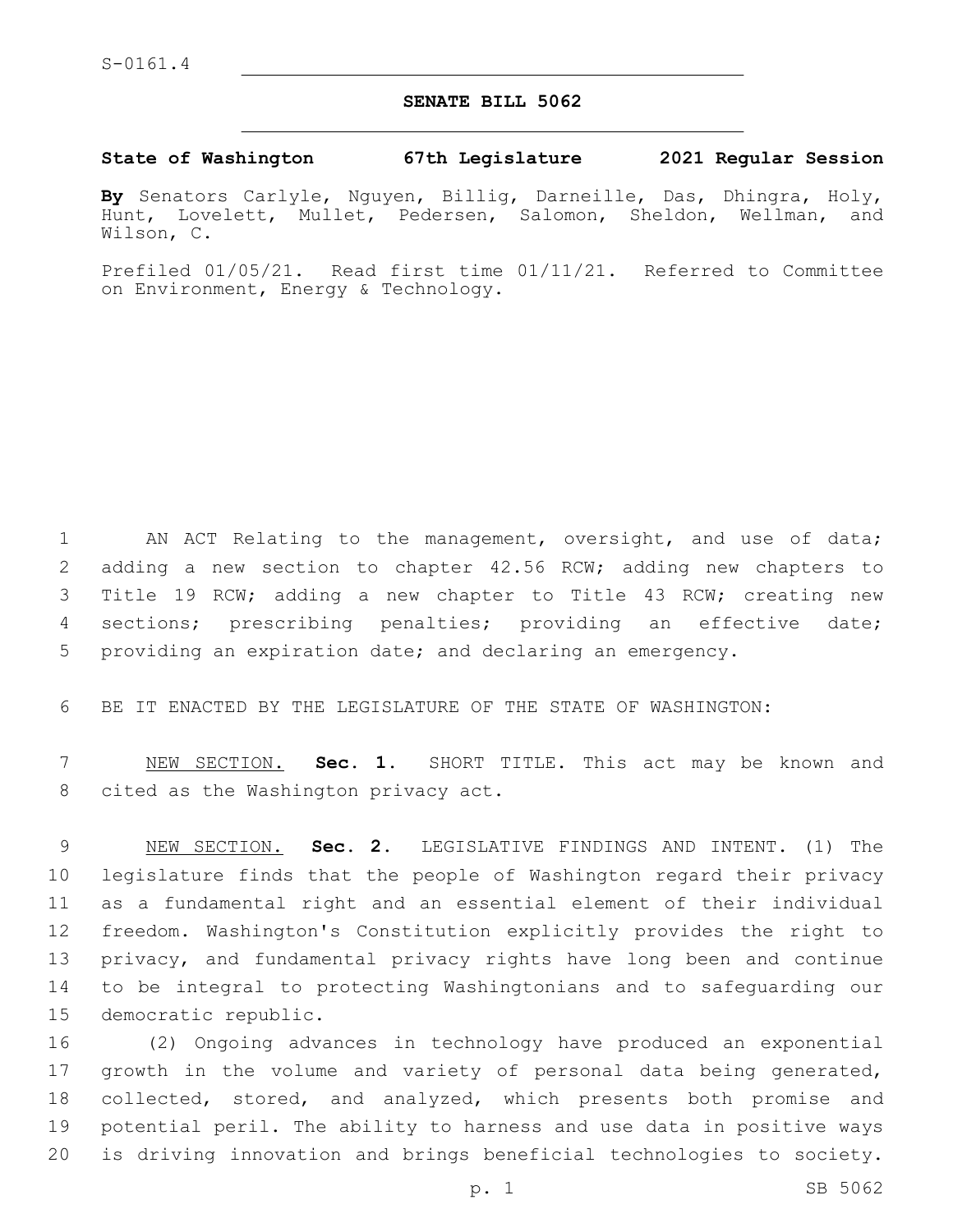However, it has also created risks to privacy and freedom. The unregulated and unauthorized use and disclosure of personal information and loss of privacy can have devastating impacts, ranging from financial fraud, identity theft, and unnecessary costs, to personal time and finances, to destruction of property, harassment, reputational damage, emotional distress, and physical harm.

 (3) Given that technological innovation and new uses of data can help solve societal problems, protect public health associated with global pandemics, and improve quality of life, the legislature seeks to shape responsible public policies where innovation and protection of individual privacy coexist. The legislature notes that our federal authorities have not developed or adopted into law regulatory or legislative solutions that give consumers control over their privacy. In contrast, the European Union's general data protection regulation has continued to influence data privacy policies and practices of those businesses competing in global markets. In the absence of federal standards, Washington and other states across the United States are analyzing elements of the European Union's general data protection regulation to enact state-based data privacy regulatory 20 protections.

 (4) Responding to COVID-19 illustrates the need for public policies that protect individual privacy while fostering technological innovation. For years, contact tracing best practices have been used by public health officials to securely process high value individual data and have effectively stopped the prolific spread of infectious diseases. However, the scale of COVID-19 is unprecedented. Contact tracing is evolving in a manner that necessitates the use of technology to rapidly collect and process data from multiple data sets, many of which are unanticipated, to protect public health as well as to facilitate the continued safe 31 operation of the economy. The benefits of such technology, however, should not supersede the potential privacy risks to individuals.

 (5) Exposure notification applications have already been deployed throughout the country and the world. However, contact tracing technology is rapidly evolving. Applications may be integrated in a manner that facilitates the aggregation and sharing of individual data that in effect generate profiles of individuals. Artificial intelligence may be used for the extrapolation of data to analyze and interpret data for public health purposes. Moreover, the potential government use of exposure notification applications poses additional

p. 2 SB 5062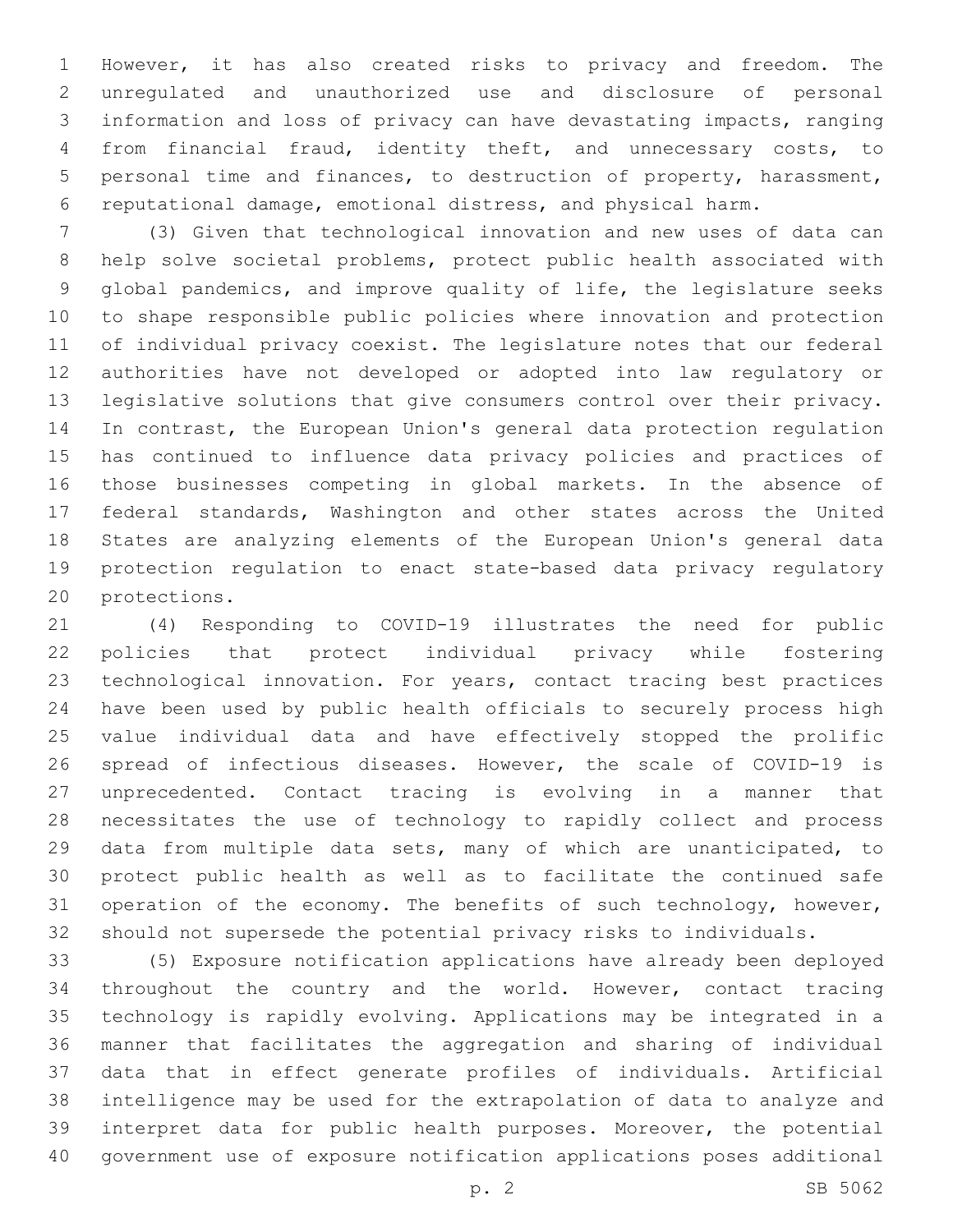potential privacy risks to individuals due to the types of sensitive data it has access to and processes. Much of that processing may have legal effects, including access to services or establishments. The capabilities of next generation contact tracing technologies are unknown and policies must be in place to provide privacy protections for current uses as well as potential future uses.6

 (6) With this act, the legislature intends to: Provide a modern privacy regulatory framework with data privacy guardrails to protect individual privacy; instill public confidence on the processing of their personal and public health data during any global pandemic; and require companies to be responsible custodians of data as 12 technological innovations emerge.

 (7) This act gives consumers the ability to protect their own rights to privacy by explicitly providing consumers the right to access, correct, and delete personal data, as well as the rights to obtain data in a portable format and to opt out of the collection and use of personal data for certain purposes. These rights will add to, 18 and not subtract from, the consumer protection rights that consumers 19 already have under Washington state law.

 (8) This act also imposes affirmative obligations upon companies to safeguard personal data, and provide clear, understandable, and transparent information to consumers about how their personal data is used. It strengthens compliance and accountability by requiring data protection assessments in the collection and use of personal data. Finally, it exclusively empowers the state attorney general to obtain and evaluate a company's data protection assessments, to conduct investigations, while preserving consumers' rights under the consumer protection act to impose penalties where violations occur, and to 29 prevent against future violations.

 (9) Lastly, the legislature encourages the state office of privacy and data protection to monitor the development of universal privacy controls that communicate a consumer's affirmative, freely given, and unambiguous choice to opt out of the processing of their 34 personal data.

**PART 1**

# **Personal Data Privacy Regulations—Private Sector**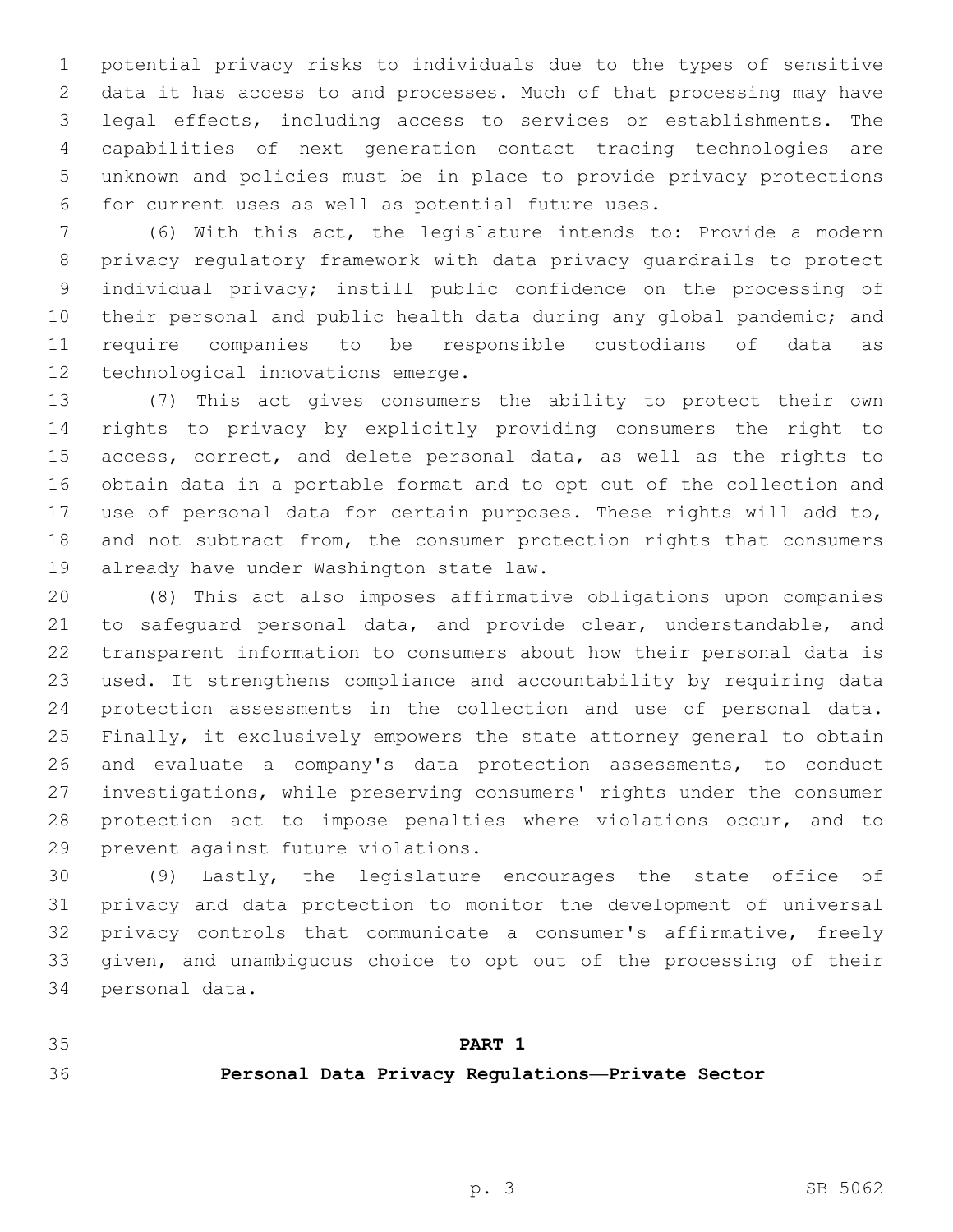NEW SECTION. **Sec. 101.** DEFINITIONS. The definitions in this section apply throughout this chapter unless the context clearly requires otherwise.

 (1) "Affiliate" means a legal entity that controls, is controlled by, or is under common control with, that other legal entity. For these purposes, "control" or "controlled" means: Ownership of, or the power to vote, more than 50 percent of the outstanding shares of any class of voting security of a company; control in any manner over the election of a majority of the directors or of individuals exercising similar functions; or the power to exercise a controlling influence 11 over the management of a company.

 (2) "Air carriers" has the same meaning as defined in the federal 13 aviation act (49 U.S.C. Sec. 40101, et seq.).

 (3) "Authenticate" means to use reasonable means to determine that a request to exercise any of the rights in section 103 (1) through (4) of this act is being made by the consumer who is entitled to exercise such rights with respect to the personal data at issue.

 (4) "Business associate" has the same meaning as in Title 45 C.F.R., established pursuant to the federal health insurance 20 portability and accountability act of 1996.

 (5) "Child" has the same meaning as defined in the children's online privacy protection act, Title 15 U.S.C. Sec. 6501 through 23 6506.

 (6) "Consent" means any freely given, specific, informed, and unambiguous indication of the consumer's wishes by which the consumer signifies agreement to the processing of personal data relating to the consumer for a narrowly defined particular purpose. Acceptance of a general or broad terms of use or similar document that contains descriptions of personal data processing along with other, unrelated information, does not constitute consent. Hovering over, muting, pausing, or closing a given piece of content does not constitute consent. Likewise, agreement obtained through dark patterns does not 33 constitute consent.

 (7) "Consumer" means a natural person who is a Washington resident acting only in an individual or household context. It does not include a natural person acting in a commercial or employment context.37

 (8) "Controller" means the natural or legal person that, alone or jointly with others, determines the purposes and means of the 40 processing of personal data.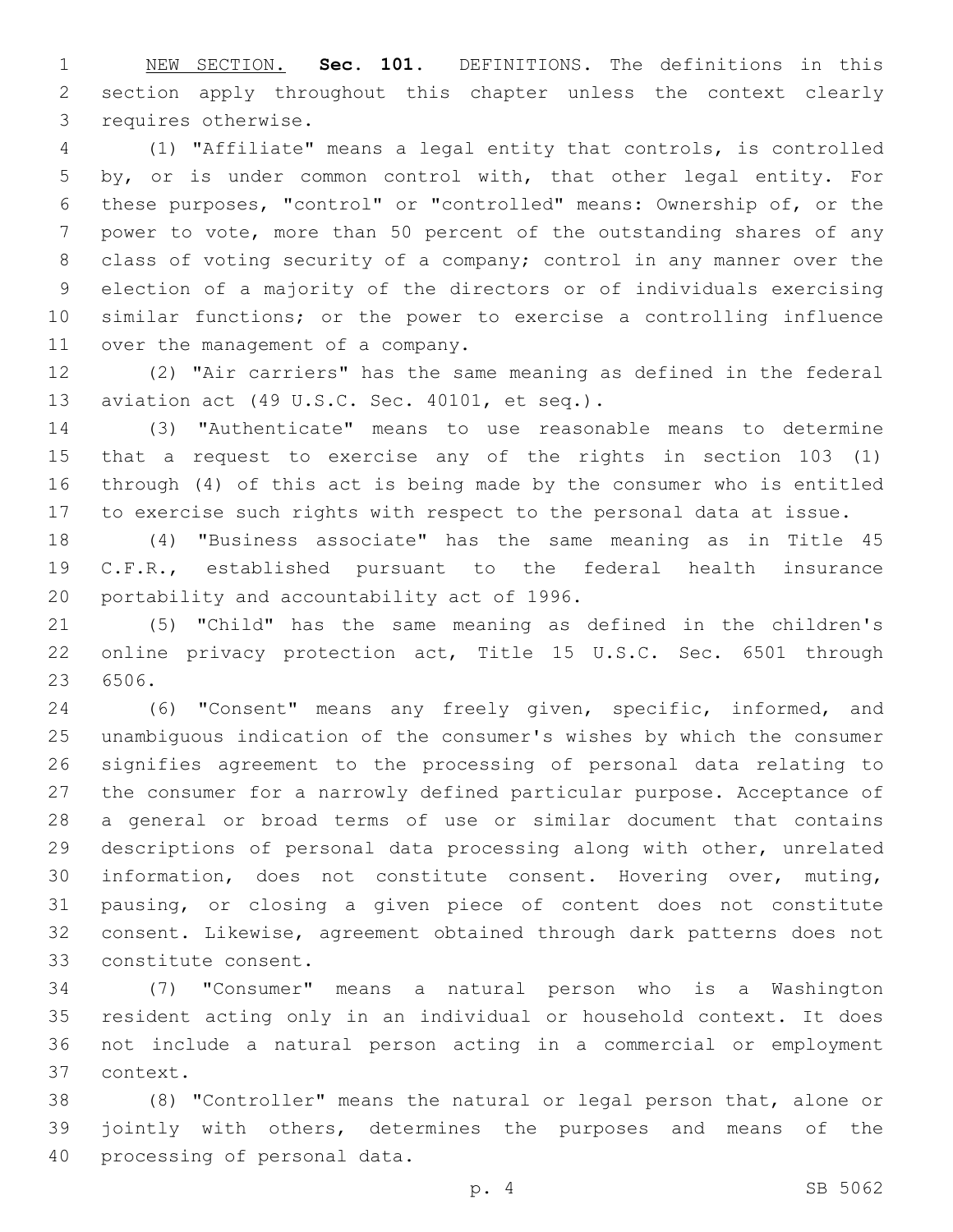(9) "Covered entity" has the same meaning as defined in Title 45 C.F.R., established pursuant to the federal health insurance 3 portability and accountability act of 1996.

 (10) "Dark pattern" means a user interface designed or manipulated with the substantial effect of subverting or impairing user autonomy, decision making, or choice.6

 (11) "Decisions that produce legal effects concerning a consumer or similarly significant effects concerning a consumer" means decisions that result in the provision or denial of financial and lending services, housing, insurance, education enrollment, criminal justice, employment opportunities, health care services, or access to 12 basic necessities, such as food and water.

 (12) "Deidentified data" means data that cannot reasonably be used to infer information about, or otherwise be linked to, an identified or identifiable natural person, or a device linked to such person, provided that the controller that possesses the data: (a) Takes reasonable measures to ensure that the data cannot be associated with a natural person; (b) publicly commits to maintain and use the data only in a deidentified fashion and not attempt to reidentify the data; and (c) contractually obligates any recipients of the information to comply with all provisions of this subsection.

 (13) "Health care facility" has the same meaning as defined in 23 RCW 70.02.010.

 (14) "Health care information" has the same meaning as defined in 25 RCW 70.02.010.

 (15) "Health care provider" has the same meaning as defined in 27 RCW 70.02.010.

 (16) "Identified or identifiable natural person" means a person who can be readily identified, directly or indirectly.

 (17) "Institutions of higher education" has the same meaning as 31 in RCW 28B.92.030.

 (18) "Known child" means a child under circumstances where a controller has actual knowledge of, or willfully disregards, the 34 child's age.

 (19) "Legislative agencies" has the same meaning as defined in 36 RCW 44.80.020.

(20) "Local government" has the same meaning as in RCW 39.46.020.

 (21) "Nonprofit corporation" has the same meaning as in RCW 24.03.005.39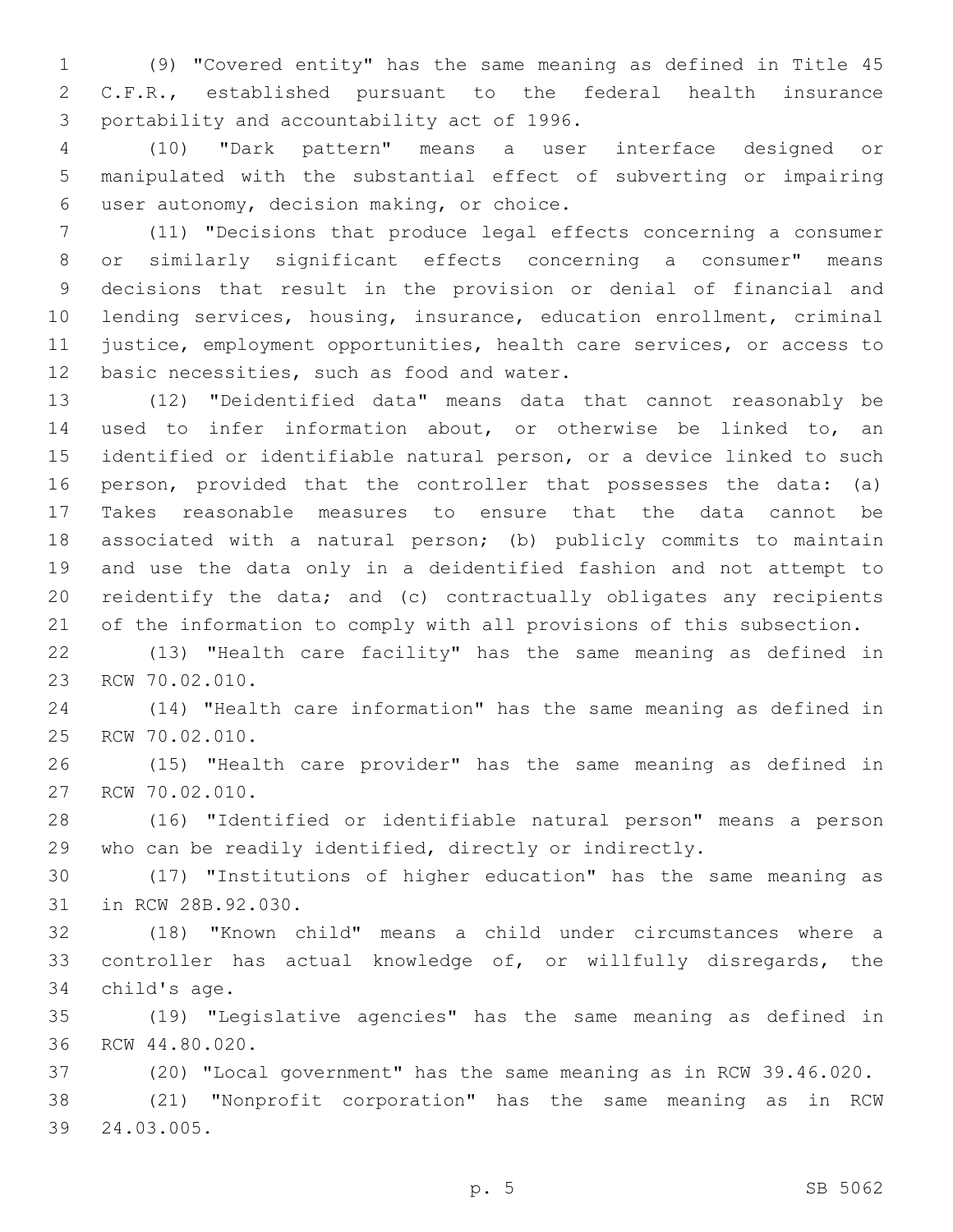(22)(a) "Personal data" means any information that is linked or reasonably linkable to an identified or identifiable natural person. "Personal data" does not include deidentified data or publicly available information.4

 (b) For purposes of this subsection, "publicly available information" means information that is lawfully made available from 7 federal, state, or local government records.

 (23) "Process" or "processing" means any operation or set of operations which are performed on personal data or on sets of personal data, whether or not by automated means, such as the collection, use, storage, disclosure, analysis, deletion, or 12 modification of personal data.

 (24) "Processor" means a natural or legal person who processes 14 personal data on behalf of a controller.

 (25) "Profiling" means any form of automated processing of personal data to evaluate, analyze, or predict personal aspects concerning an identified or identifiable natural person's economic situation, health, personal preferences, interests, reliability, 19 behavior, location, or movements.

 (26) "Protected health information" has the same meaning as defined in Title 45 C.F.R., established pursuant to the federal health insurance portability and accountability act of 1996.

 (27) "Pseudonymous data" means personal data that cannot be attributed to a specific natural person without the use of additional information, provided that such additional information is kept separately and is subject to appropriate technical and organizational measures to ensure that the personal data are not attributed to an 28 identified or identifiable natural person.

 (28)(a) "Sale," "sell," or "sold" means the exchange of personal data for monetary or other valuable consideration by the controller 31 to a third party.

 (b) "Sale" does not include the following: (i) The disclosure of personal data to a processor who processes the personal data on behalf of the controller; (ii) the disclosure of personal data to a third party with whom the consumer has a direct relationship for purposes of providing a product or service requested by the consumer; (iii) the disclosure or transfer of personal data to an affiliate of the controller; (iv) the disclosure of information that the consumer (A) intentionally made available to the general public via a channel of mass media, and (B) did not restrict to a specific audience; or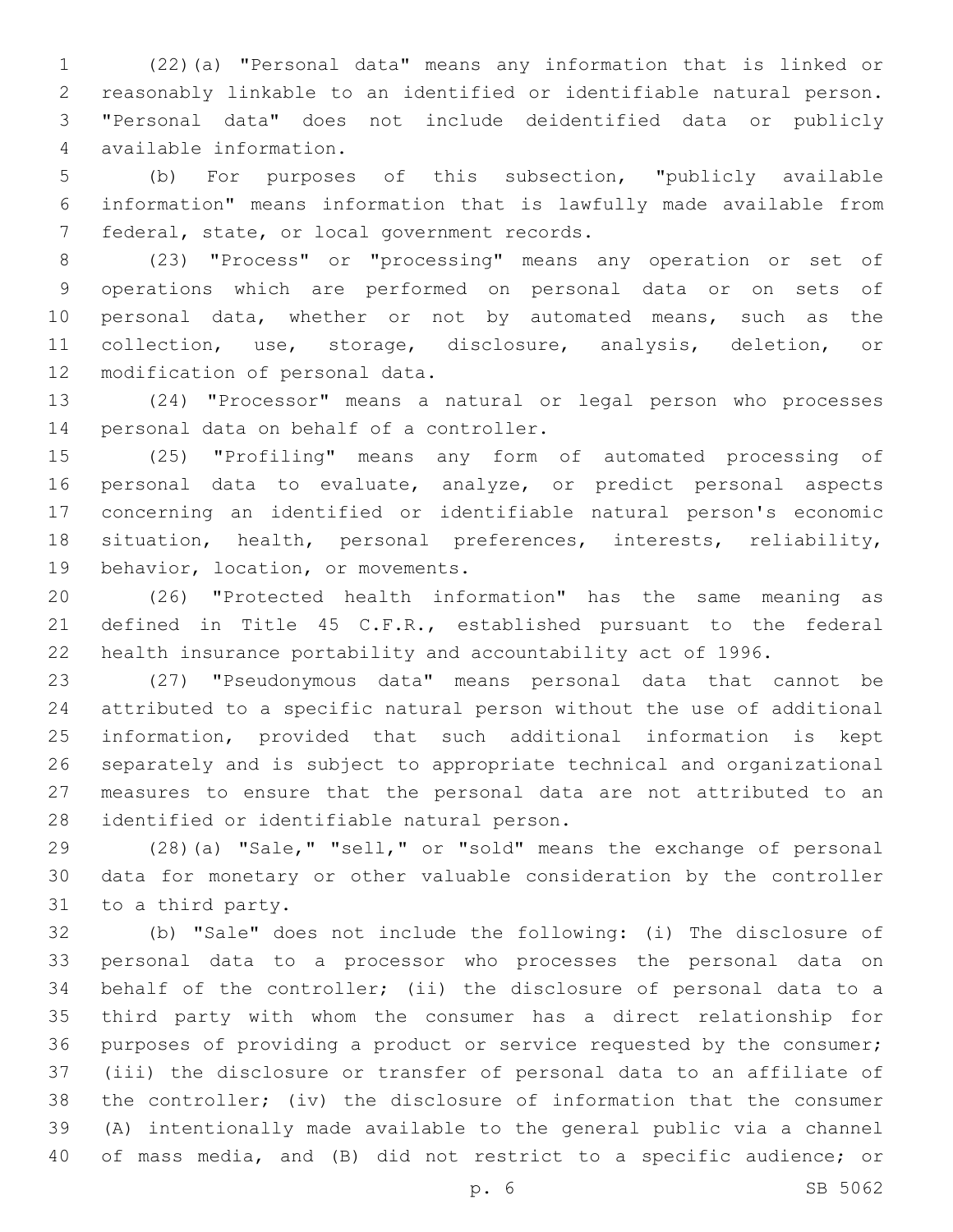(v) the disclosure or transfer of personal data to a third party as an asset that is part of a merger, acquisition, bankruptcy, or other transaction in which the third party assumes control of all or part 4 of the controller's assets.

 (29) "Sensitive data" means (a) personal data revealing racial or ethnic origin, religious beliefs, mental or physical health condition or diagnosis, sexual orientation, or citizenship or immigration status; (b) the processing of genetic or biometric data for the purpose of uniquely identifying a natural person; (c) the personal data from a known child; or (d) specific geolocation data. "Sensitive 11 data" is a form of personal data.

 (30) "Specific geolocation data" means information derived from technology including, but not limited to, global positioning system level latitude and longitude coordinates or other mechanisms that directly identifies the specific location of a natural person within a geographic area that is equal to or less than the area of a circle with a radius of 1,850 feet. Specific geolocation data excludes the 18 content of communications.

(31) "State agency" has the same meaning as in RCW 43.105.020.

 (32) "Targeted advertising" means displaying advertisements to a consumer where the advertisement is selected based on personal data obtained from a consumer's activities over time and across nonaffiliated websites or online applications to predict the consumer's preferences or interests. It does not include advertising: (a) Based on activities within a controller's own websites or online applications; (b) based on the context of a consumer's current search query or visit to a website or online application; or (c) to a consumer in response to the consumer's request for information or 29 feedback.

 (33) "Third party" means a natural or legal person, public authority, agency, or body other than the consumer, controller, processor, or an affiliate of the processor or the controller.

 NEW SECTION. **Sec. 102.** JURISDICTIONAL SCOPE. (1) This chapter applies to legal entities that conduct business in Washington or produce products or services that are targeted to residents of Washington, and that satisfy one or more of the following thresholds: (a) During a calendar year, controls or processes personal data

38 of 100,000 consumers or more; or

p. 7 SB 5062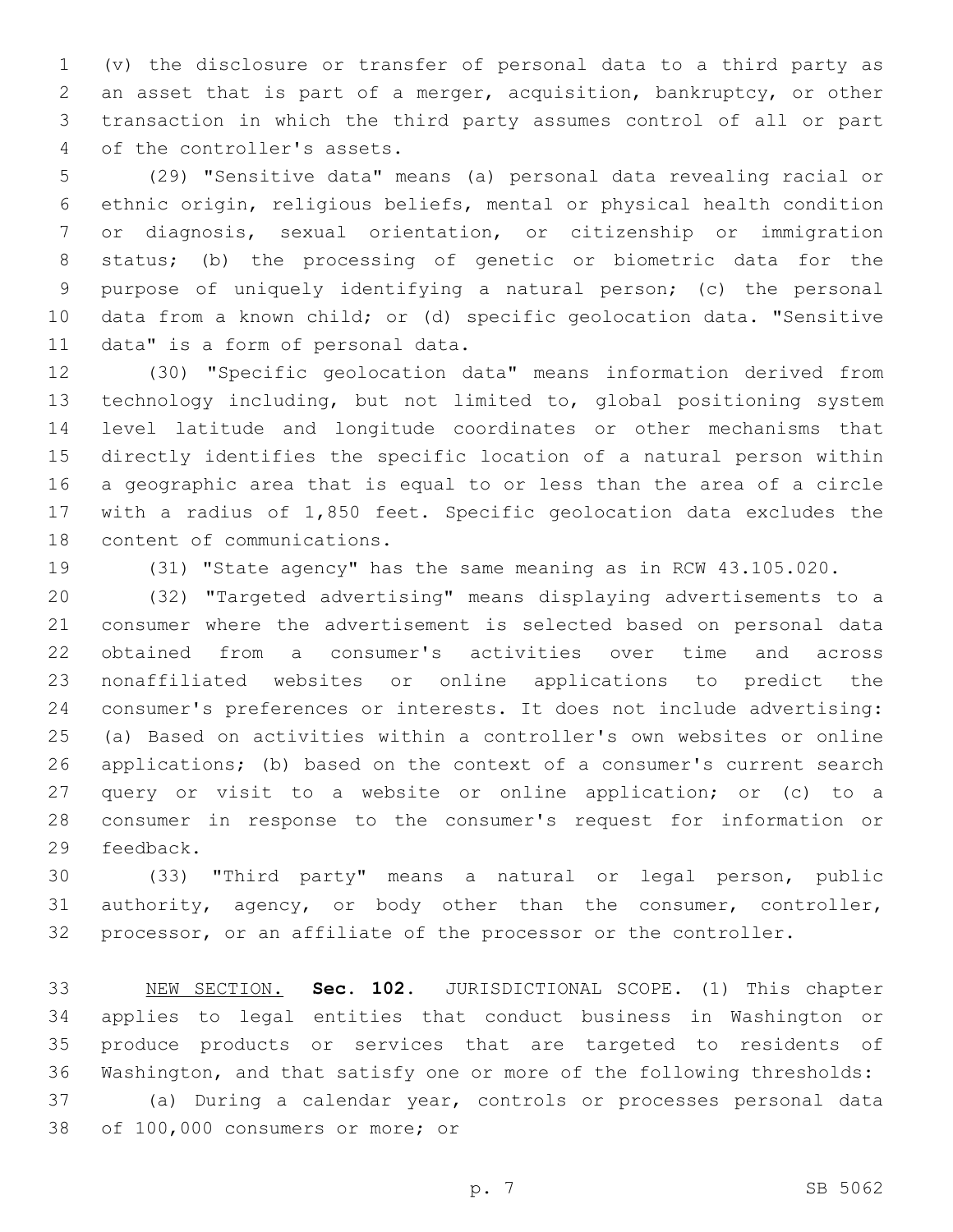(b) Derives over 25 percent of gross revenue from the sale of personal data and processes or controls personal data of 25,000 3 consumers or more.

(2) This chapter does not apply to:4

 (a) State agencies, legislative agencies, local governments, or tribes;6

7 (b) Municipal corporations;

8 (c) Information that meets the definition of:

 (i) Protected health information for purposes of the federal health insurance portability and accountability act of 1996 and 11 related regulations;

(ii) Health care information for purposes of chapter 70.02 RCW;

 (iii) Patient identifying information for purposes of 42 C.F.R. Part 2, established pursuant to 42 U.S.C. Sec. 290dd-2;

 (iv) Identifiable private information for purposes of the federal 16 policy for the protection of human subjects, 45 C.F.R. Part 46; identifiable private information that is otherwise information collected as part of human subjects research pursuant to the good clinical practice guidelines issued by the international council for harmonization; the protection of human subjects under 21 C.F.R. Parts 50 and 56; or personal data used or shared in research conducted in accordance with one or more of the requirements set forth in this 23 subsection;

 (v) Information and documents created specifically for, and 25 collected and maintained by:

 (A) A quality improvement committee for purposes of RCW 43.70.510, 70.230.080, or 70.41.200;27

(B) A peer review committee for purposes of RCW 4.24.250;

 (C) A quality assurance committee for purposes of RCW 74.42.640 30 or 18.20.390;

 (D) A hospital, as defined in RCW 43.70.056, for reporting of health care-associated infections for purposes of RCW 43.70.056, a notification of an incident for purposes of RCW 70.56.040(5), or reports regarding adverse events for purposes of RCW 70.56.020(2)(b);

 (vi) Information and documents created for purposes of the federal health care quality improvement act of 1986, and related 37 requlations;

 (vii) Patient safety work product for purposes of 42 C.F.R. Part 3, established pursuant to 42 U.S.C. Sec. 299b-21 through 299b-26; or

p. 8 SB 5062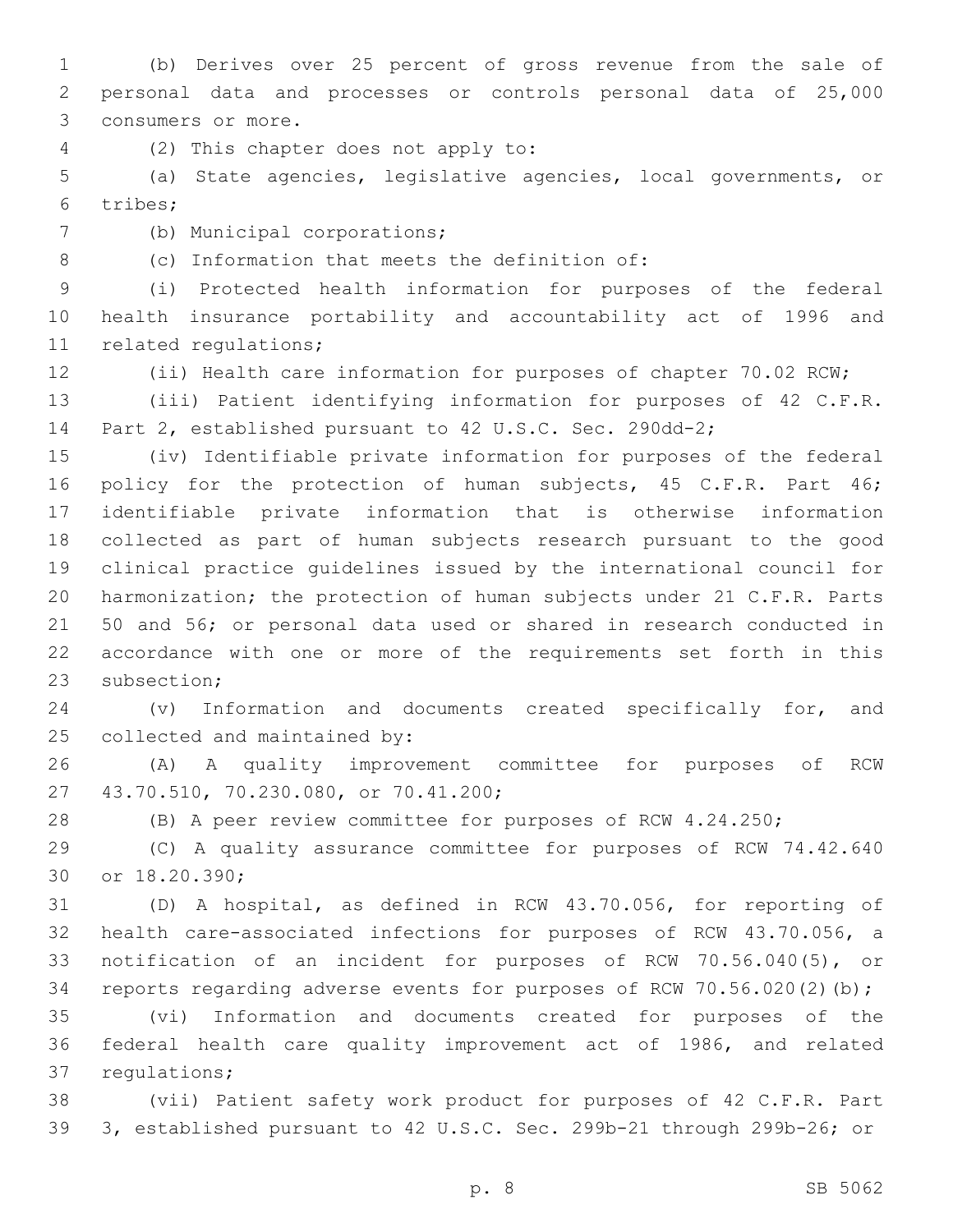(viii) Information that is (A) deidentified in accordance with the requirements for deidentification set forth in 45 C.F.R. Part 164, and (B) derived from any of the health care-related information 4 listed in this subsection (2)(c);

 (d) Information originating from, and intermingled to be indistinguishable with, information under (c) of this subsection that 7 is maintained by:

 (i) A covered entity or business associate as defined by the health insurance portability and accountability act of 1996 and 10 related regulations;

 (ii) A health care facility or health care provider as defined in 12 RCW 70.02.010; or

 (iii) A program or a qualified service organization as defined by 42 C.F.R. Part 2, established pursuant to 42 U.S.C. Sec. 290dd-2;

 (e) Information used only for public health activities and 16 purposes as described in 45 C.F.R. Sec. 164.512;

 (f)(i) An activity involving the collection, maintenance, disclosure, sale, communication, or use of any personal information bearing on a consumer's credit worthiness, credit standing, credit capacity, character, general reputation, personal characteristics, or mode of living by a consumer reporting agency, as defined in Title 15 U.S.C. Sec. 1681a(f), by a furnisher of information, as set forth in Title 15 U.S.C. Sec. 1681s-2, who provides information for use in a consumer report, as defined in Title 15 U.S.C. Sec. 1681a(d), and by a user of a consumer report, as set forth in Title 15 U.S.C. Sec. 26 1681b.

 (ii) (d)(i) of this subsection applies only to the extent that such an activity involving the collection, maintenance, disclosure, sale, communication, or use of such information by that agency, furnisher, or user is subject to regulation under the fair credit reporting act, Title 15 U.S.C. Sec. 1681 et seq., and the information is not collected, maintained, used, communicated, disclosed, or sold except as authorized by the fair credit reporting act;

 (g) Personal data collected and maintained for purposes of 35 chapter 43.71 RCW;

 (h) Personal data collected, processed, sold, or disclosed pursuant to the federal Gramm-Leach-Bliley act (P.L. 106-102), and implementing regulations, if the collection, processing, sale, or 39 disclosure is in compliance with that law;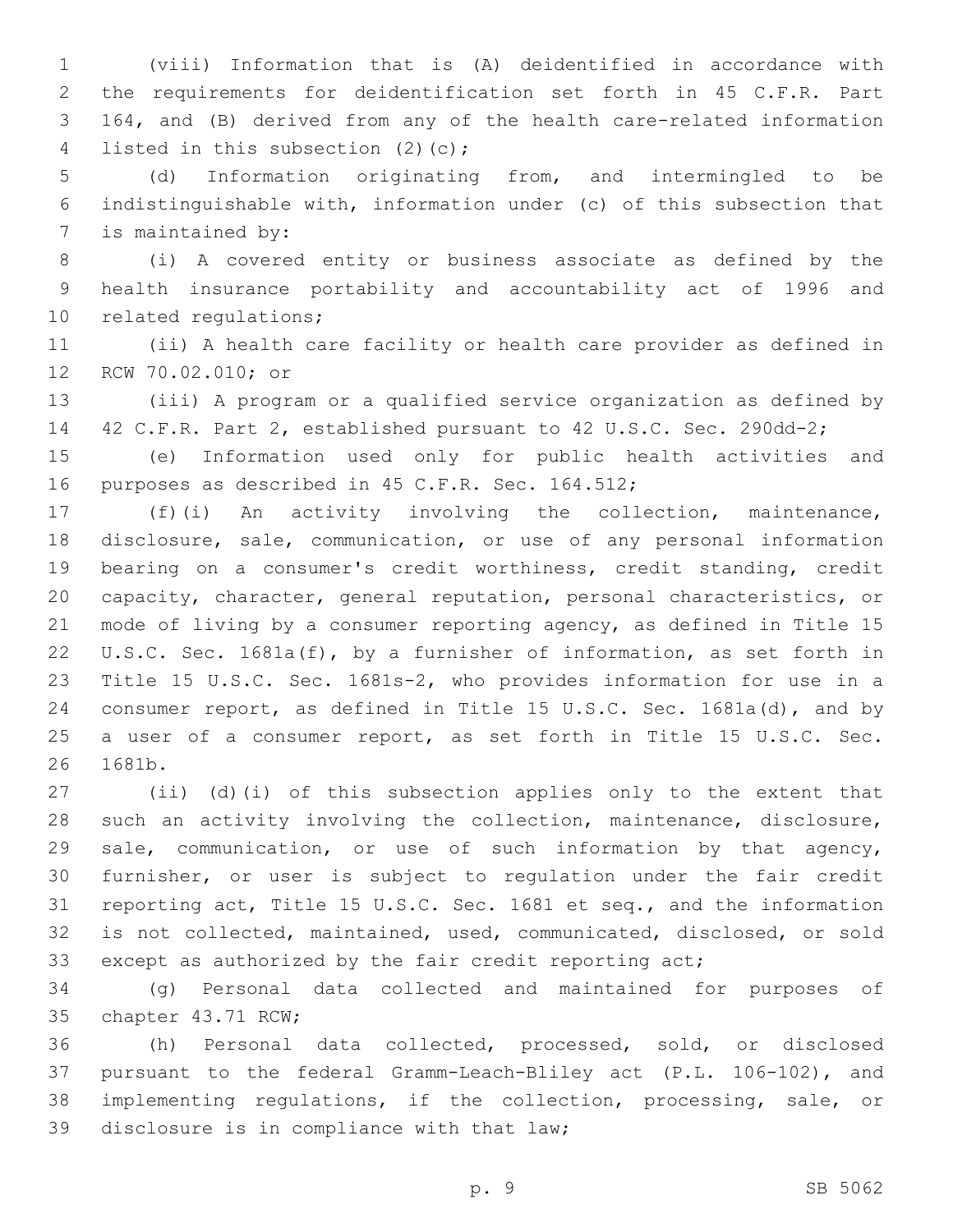(i) Personal data collected, processed, sold, or disclosed pursuant to the federal driver's privacy protection act of 1994 (18 U.S.C. Sec. 2721 et seq.), if the collection, processing, sale, or 4 disclosure is in compliance with that law;

 (j) Personal data regulated by the federal family education rights and privacy act, 20 U.S.C. Sec. 1232g and its implementing 7 requlations;

 (k) Personal data regulated by the student user privacy in 9 education rights act, chapter 28A.604 RCW;

 (l) Personal data collected, processed, sold, or disclosed pursuant to the federal farm credit act of 1971 (as amended in 12 U.S.C. Sec. 2001-2279cc) and its implementing regulations (12 C.F.R. Part 600 et seq.) if the collection, processing, sale, or disclosure 14 is in compliance with that law; or

 (m) Data collected or maintained: (i) In the course of an individual acting as a job applicant to, an employee of, owner of, 17 director of, officer of, medical staff member of, or contractor of that business to the extent that it is collected and used solely within the context of that role; (ii) as the emergency contact information of an individual under (m)(i) of this subsection used solely for emergency contact purposes; or (iii) that is necessary for the business to retain to administer benefits for another individual relating to the individual under (m)(i) of this subsection is used solely for the purposes of administering those benefits.

 (3) Controllers that are in compliance with the children's online privacy protection act, Title 15 U.S.C. Sec. 6501 through 6506 and its implementing regulations, shall be deemed compliant with any obligation to obtain parental consent under this chapter.

 (4) Payment-only credit, check, or cash transactions where no data about consumers are retained do not count as "consumers" for 31 purposes of subsection (1) of this section.

 NEW SECTION. **Sec. 103.** CONSUMER RIGHTS. (1) A consumer has the right to confirm whether or not a controller is processing personal data concerning the consumer and access the categories of personal data the controller is processing.

 (2) A consumer has the right to correct inaccurate personal data concerning the consumer, taking into account the nature of the personal data and the purposes of the processing of the personal 39 data.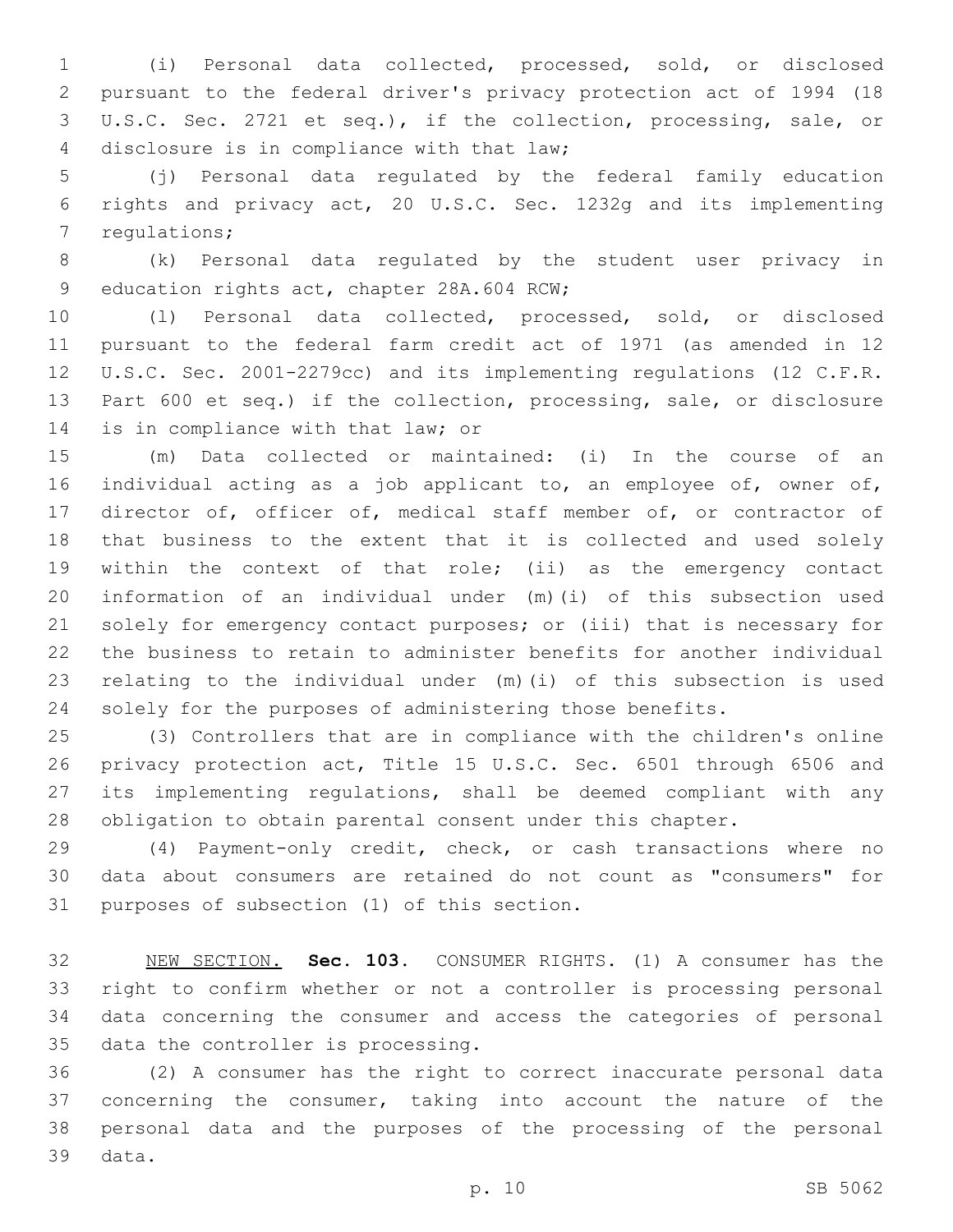(3) A consumer has the right to delete personal data concerning 2 the consumer.

 (4) A consumer has the right to obtain personal data concerning the consumer, which the consumer previously provided to the controller, in a portable and, to the extent technically feasible, readily usable format that allows the individual to transmit the data to another controller without hindrance, where the processing is 8 carried out by automated means.

 (5) A consumer has the right to opt out of the processing of personal data concerning such a consumer for the purposes of (a) targeted advertising; (b) the sale of personal data; or (c) profiling in furtherance of decisions that produce legal effects concerning a consumer or similarly significant effects concerning a consumer.

 NEW SECTION. **Sec. 104.** EXERCISING CONSUMER RIGHTS. (1) Consumers may exercise the rights set forth in section 103 of this act by submitting a request, at any time, to a controller specifying which rights the individual wishes to exercise.

 (2) In the case of processing personal data concerning a known child, the parent or legal guardian of the known child may exercise 20 the rights of this chapter on the child's behalf.

 (3) In the case of processing personal data concerning a consumer subject to guardianship, conservatorship, or other protective arrangement under chapter 11.88, 11.92, or 11.130 RCW, the guardian or the conservator of the consumer may exercise the rights of this 25 chapter on the consumer's behalf.

 NEW SECTION. **Sec. 105.** RESPONDING TO REQUESTS. (1) Except as provided in this chapter, the controller must comply with a request to exercise the rights pursuant to section 103 of this act.

 (2)(a) Controllers must provide one or more secure and reliable means for consumers to submit a request to exercise their rights under this chapter. These means must take into account the ways in which consumers interact with the controller and the need for secure 33 and reliable communication of the requests.

 (b) Controllers may not require a consumer to create a new account in order to exercise a right, but a controller may require a consumer to use an existing account to exercise the consumer's rights 37 under this chapter.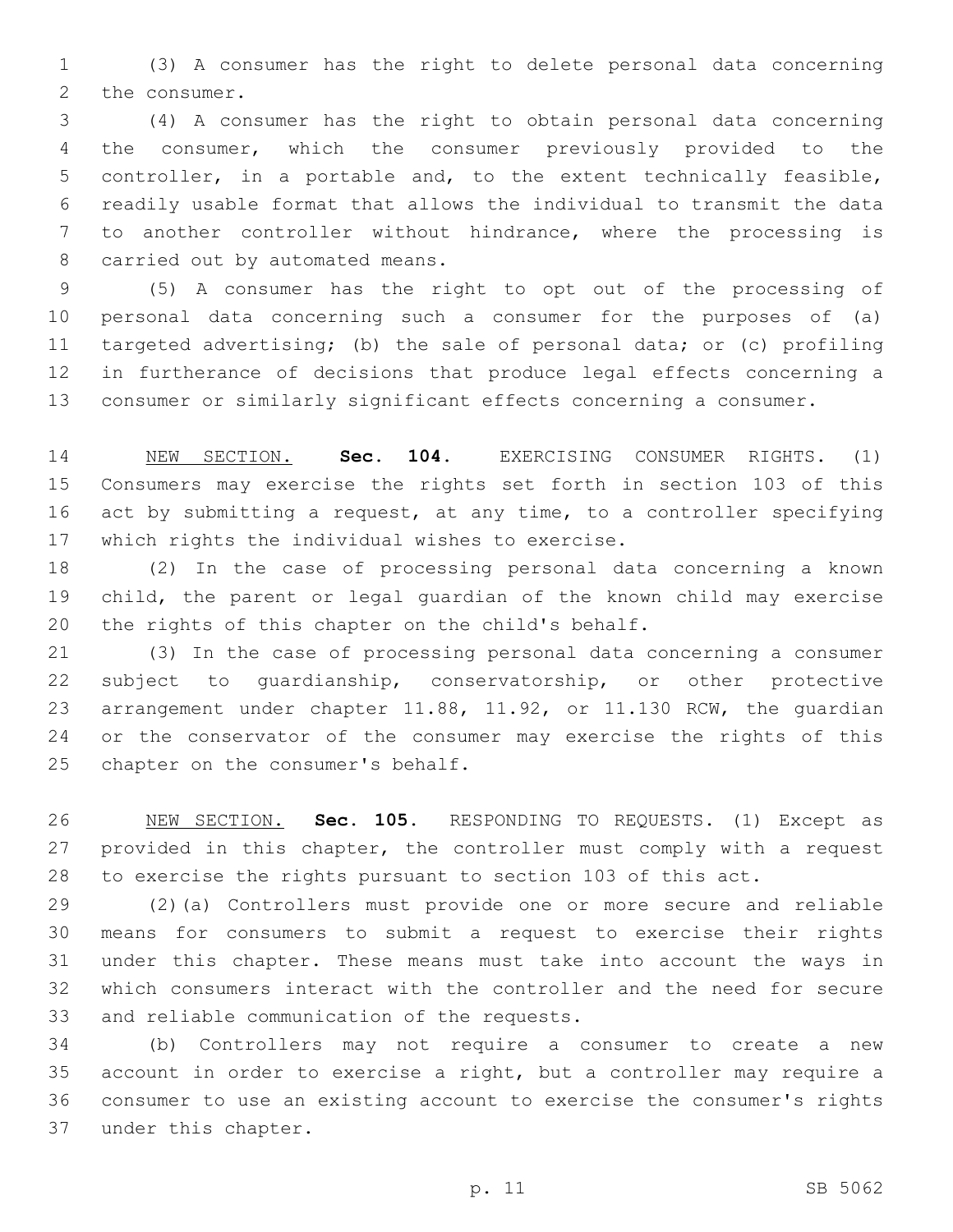(3) A controller must comply with a request to exercise the right in section 103(5) of this act as soon as feasibly possible, but no 3 later than 15 days of receipt of the request.

 (4)(a) A controller must inform a consumer of any action taken on a request to exercise any of the rights in section 103 (2) through (4) of this act without undue delay and in any event within 45 days of receipt of the request. That period may be extended once by 45 additional days where reasonably necessary, taking into account the complexity and number of the requests. The controller must inform the consumer of any such extension within 45 days of receipt of the 11 request, together with the reasons for the delay.

 (b) If a controller does not take action on the request of a consumer, the controller must inform the consumer without undue delay and at the latest within 45 days of receipt of the request of the reasons for not taking action and instructions for how to appeal the decision with the controller as described in subsection (5) of this 17 section.

 (c) Information provided under this section must be provided by the controller to the consumer free of charge, up to twice annually. Where requests from a consumer are manifestly unfounded or excessive, in particular because of their repetitive character, the controller may either: (i) Charge a reasonable fee to cover the administrative costs of complying with the request; or (ii) refuse to act on the request. The controller bears the burden of demonstrating the manifestly unfounded or excessive character of the request.

 (d) A controller is not required to comply with a request to exercise any of the rights under section 103 (1) through (4) of this act if the controller is unable to authenticate the request using commercially reasonable efforts. In such a case, the controller may request the provision of additional information reasonably necessary 31 to authenticate the request.

 (5)(a) Controllers must establish an internal process whereby consumers may appeal a refusal to take action on a request to exercise any of the rights under section 103 of this act within a reasonable period of time after the consumer's receipt of the notice sent by the controller under subsection (4)(b) of this section.

 (b) The appeal process must be conspicuously available and as easy to use as the process for submitting such a request under this 39 section.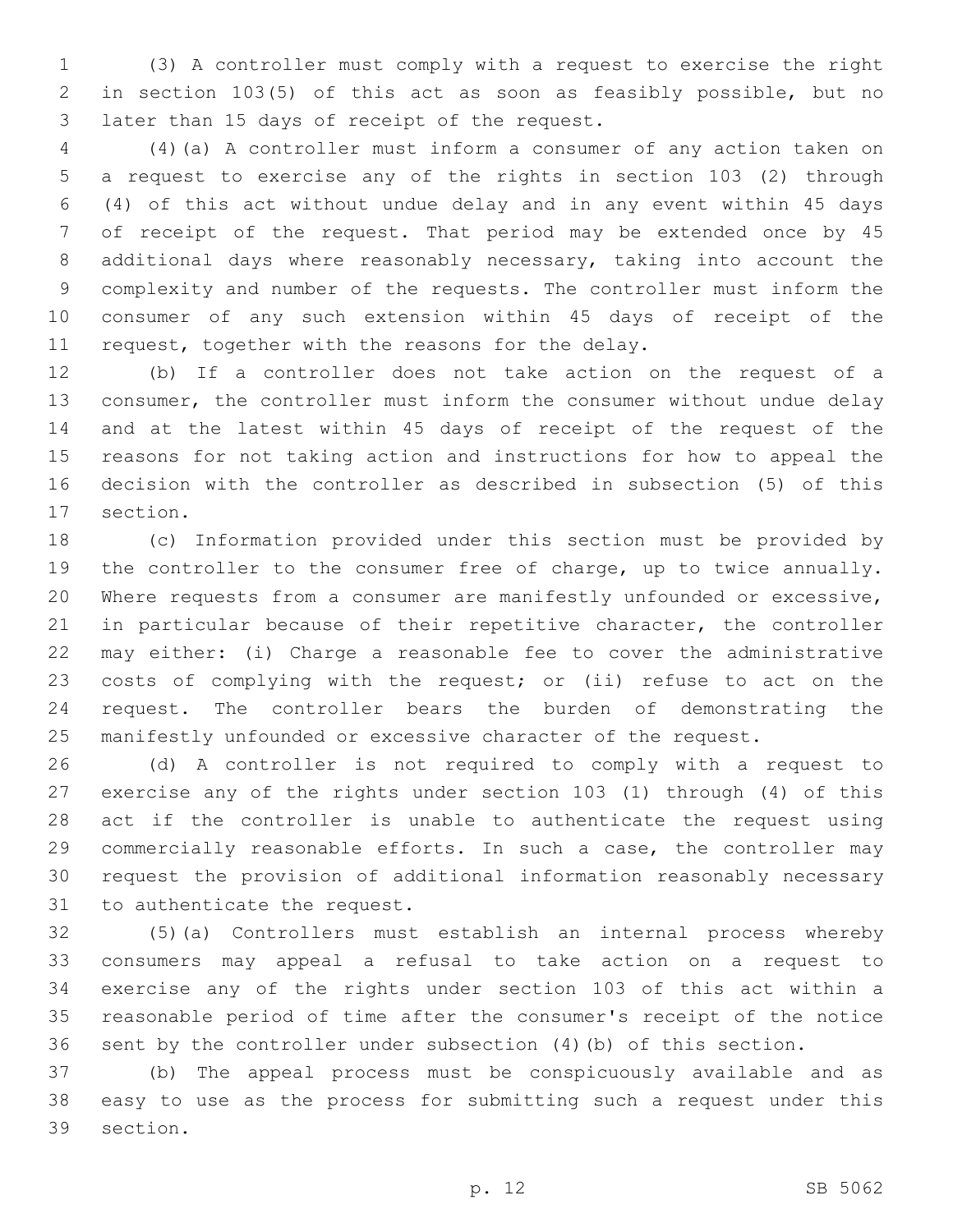(c) Within 30 days of receipt of an appeal, a controller must inform the consumer of any action taken or not taken in response to the appeal, along with a written explanation of the reasons in support thereof. That period may be extended by 60 additional days where reasonably necessary, taking into account the complexity and number of the requests serving as the basis for the appeal. The controller must inform the consumer of such an extension within 30 days of receipt of the appeal, together with the reasons for the delay. The controller must also provide the consumer with an email address or other online mechanism through which the consumer may submit the appeal, along with any action taken or not taken by the controller in response to the appeal and the controller's written explanation of the reasons in support thereof, to the attorney 14 general.

 (d) When informing a consumer of any action taken or not taken in response to an appeal pursuant to (c) of this subsection, the controller must clearly and prominently provide the consumer with information about how to file a complaint with the consumer protection division of the attorney general's office. The controller must maintain records of all such appeals and how it responded to 21 them for at least 24 months and shall, upon request, compile and provide a copy of such records to the attorney general.

 NEW SECTION. **Sec. 106.** RESPONSIBILITY ACCORDING TO ROLE. (1) Controllers and processors are responsible for meeting their respective obligations established under this chapter.

 (2) Processors are responsible under this chapter for adhering to the instructions of the controller and assisting the controller to meet its obligations under this chapter. This assistance includes the 29 following:

 (a) Taking into account the nature of the processing, the processor shall assist the controller by appropriate technical and organizational measures, insofar as this is possible, for the fulfillment of the controller's obligation to respond to consumer requests to exercise their rights pursuant to section 103 of this 35 act; and

 (b) Taking into account the nature of processing and the information available to the processor, the processor shall: Assist the controller in meeting the controller's obligations in relation to the security of processing the personal data and in relation to the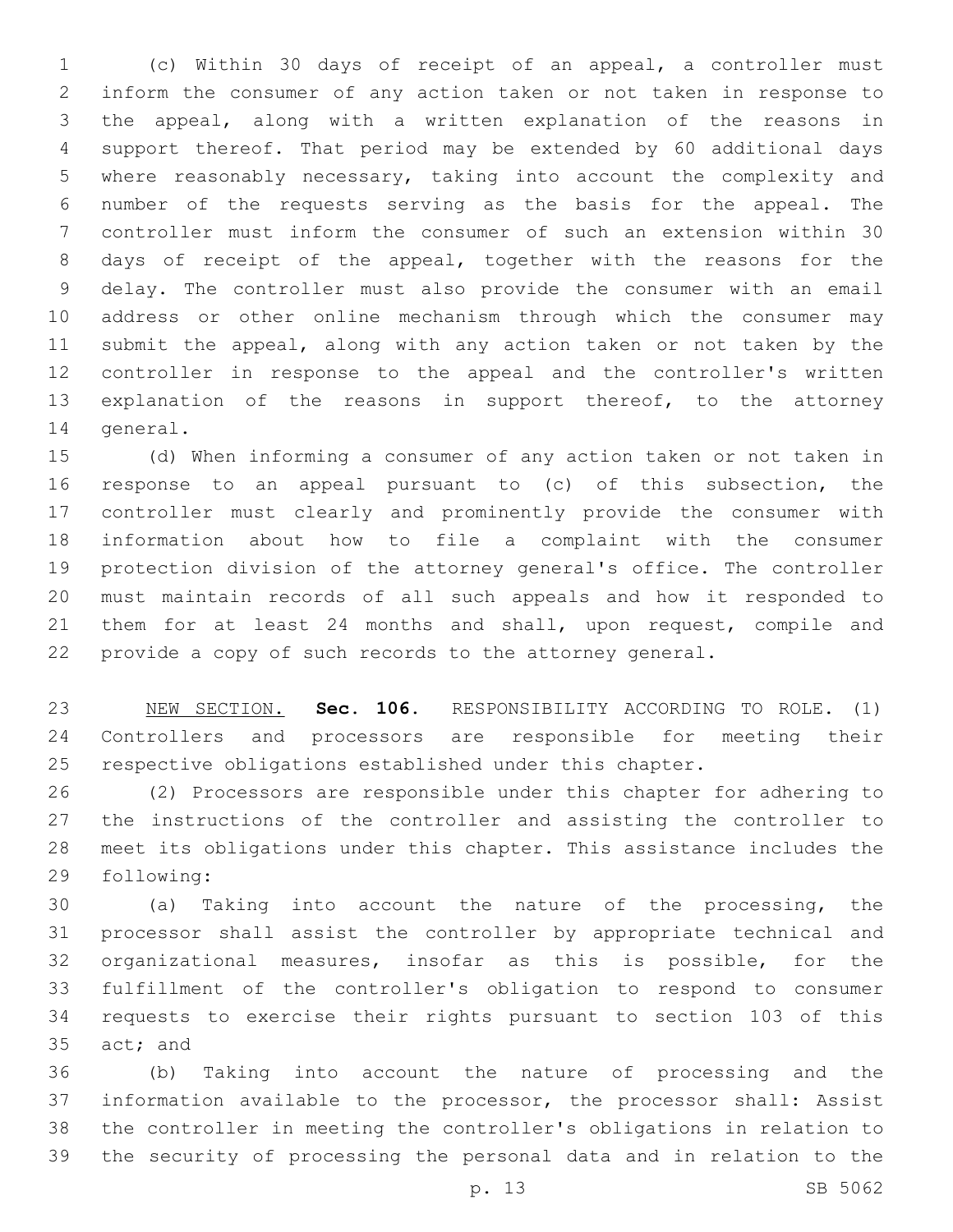notification of a breach of the security of the system pursuant to RCW 19.255.010; and provide information to the controller necessary to enable the controller to conduct and document any data protection assessments required by section 109 of this act.4

 (3) Notwithstanding the instructions of the controller, a processor shall:6

 (a) Ensure that each person processing the personal data is 8 subject to a duty of confidentiality with respect to the data; and

 (b) Engage a subcontractor only after providing the controller with an opportunity to object and pursuant to a written contract in accordance with subsection (5) of this section that requires the subcontractor to meet the obligations of the processor with respect 13 to the personal data.

 (4) Taking into account the context of processing, the controller and the processor shall implement appropriate technical and organizational measures to ensure a level of security appropriate to the risk and establish a clear allocation of the responsibilities 18 between them to implement such measures.

 (5) Processing by a processor must be governed by a contract between the controller and the processor that is binding on both parties and that sets out the processing instructions to which the processor is bound, including the nature and purpose of the processing, the type of personal data subject to the processing, the duration of the processing, and the obligations and rights of both parties. In addition, the contract must include the requirements imposed by this subsection and subsections (3) and (4) of this 27 section, as well as the following requirements:

 (a) At the choice of the controller, the processor shall delete or return all personal data to the controller as requested at the end of the provision of services, unless retention of the personal data 31 is required by law;

 (b)(i) The processor shall make available to the controller all information necessary to demonstrate compliance with the obligations 34 in this chapter; and

 (ii) The processor shall allow for, and contribute to, reasonable audits and inspections by the controller or the controller's designated auditor. Alternatively, the processor may, with the controller's consent, arrange for a qualified and independent auditor to conduct, at least annually and at the processor's expense, an audit of the processor's policies and technical and organizational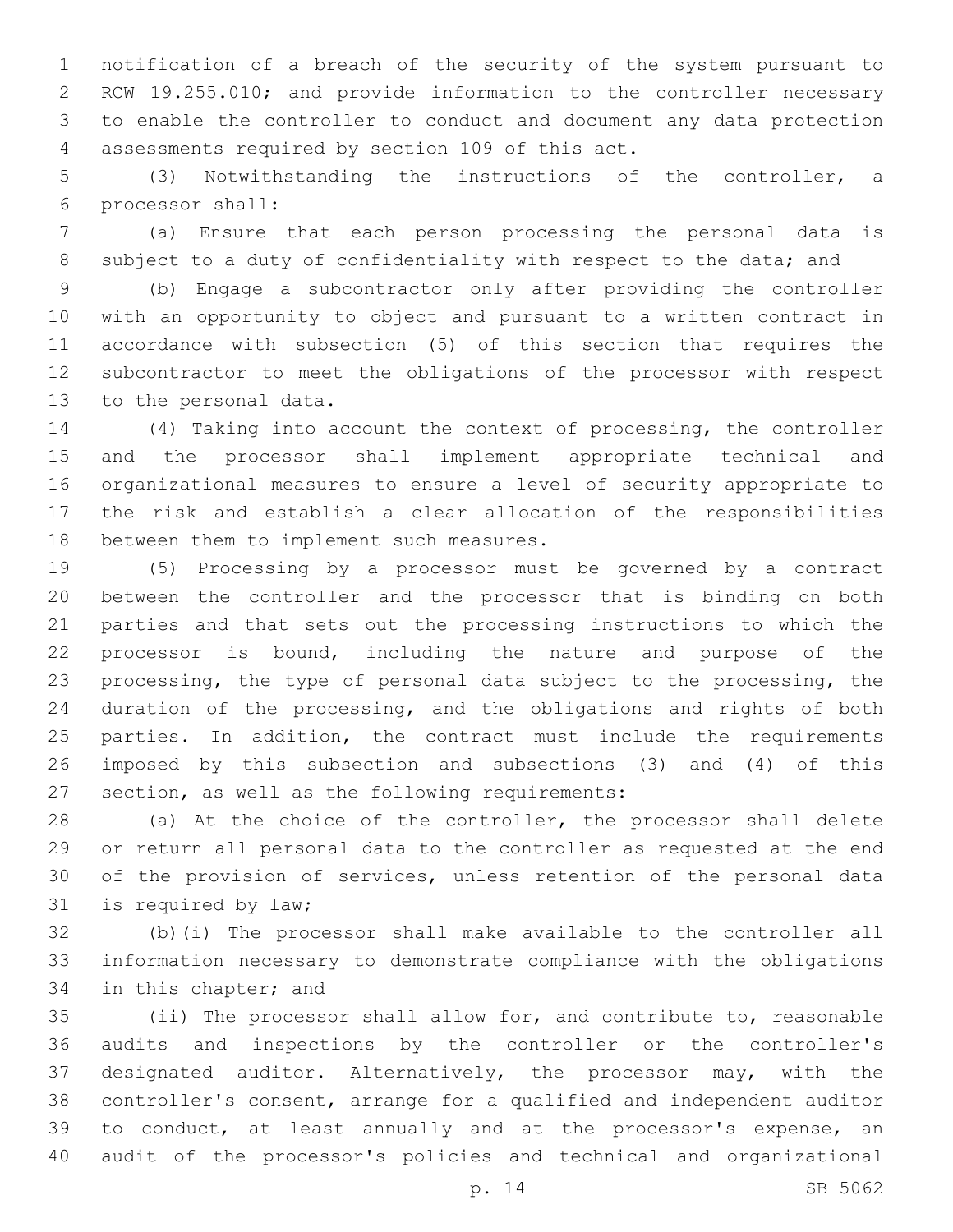measures in support of the obligations under this chapter using an appropriate and accepted control standard or framework and audit procedure for the audits as applicable, and provide a report of the 4 audit to the controller upon request.

 (6) In no event may any contract relieve a controller or a processor from the liabilities imposed on them by virtue of its role in the processing relationship as defined by this chapter.

 (7) Determining whether a person is acting as a controller or processor with respect to a specific processing of data is a fact- based determination that depends upon the context in which personal data are to be processed. A person that is not limited in its processing of personal data pursuant to a controller's instructions, or that fails to adhere to such instructions, is a controller and not a processor with respect to a specific processing of data. A processor that continues to adhere to a controller's instructions with respect to a specific processing of personal data remains a processor. If a processor begins, alone or jointly with others, determining the purposes and means of the processing of personal data, it is a controller with respect to the processing.

 NEW SECTION. **Sec. 107.** RESPONSIBILITIES OF CONTROLLERS. (1)(a) Controllers shall provide consumers with a reasonably accessible, clear, and meaningful privacy notice that includes:

(i) The categories of personal data processed by the controller;

 (ii) The purposes for which the categories of personal data are 25 processed;

 (iii) How and where consumers may exercise the rights contained in section 103 of this act, including how a consumer may appeal a controller's action with regard to the consumer's request;

 (iv) The categories of personal data that the controller shares 30 with third parties, if any; and

 (v) The categories of third parties, if any, with whom the 32 controller shares personal data.

 (b) If a controller sells personal data to third parties or processes personal data for targeted advertising, the controller must clearly and conspicuously disclose the processing, as well as the manner in which a consumer may exercise the right to opt out of the 37 processing, in a clear and conspicuous manner.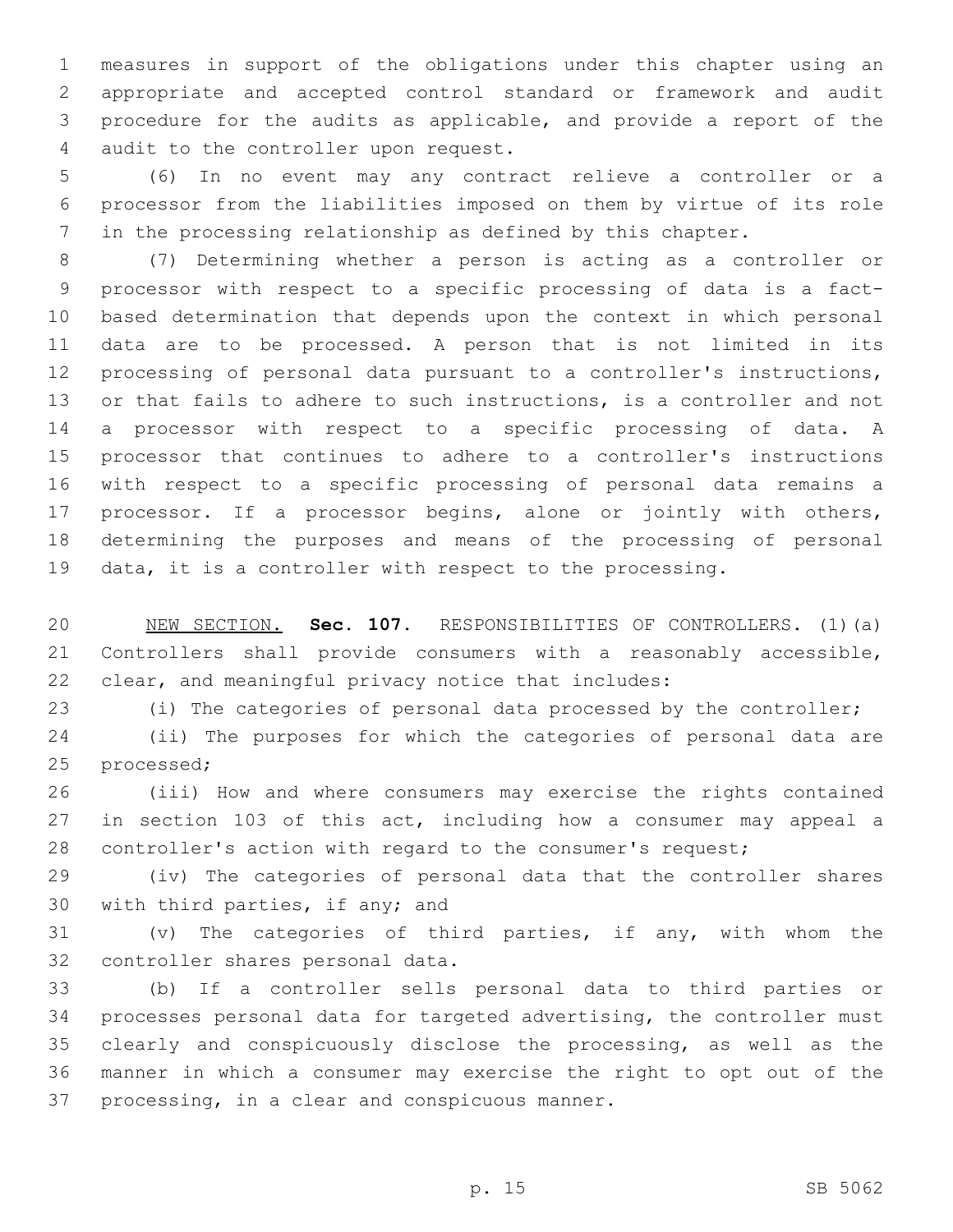(2) A controller's collection of personal data must be limited to what is reasonably necessary in relation to the purposes for which 3 the data is processed.

 (3) A controller's collection of personal data must be adequate, relevant, and limited to what is reasonably necessary in relation to 6 the purposes for which the data is processed.

 (4) Except as provided in this chapter, a controller may not process personal data for purposes that are not reasonably necessary to, or compatible with, the purposes for which the personal data is processed unless the controller obtains the consumer's consent.

 (5) A controller shall establish, implement, and maintain reasonable administrative, technical, and physical data security 13 practices to protect the confidentiality, integrity, and accessibility of personal data. The data security practices must be appropriate to the volume and nature of the personal data at issue.

 (6) A controller shall not process personal data on the basis of a consumer's or a class of consumers' actual or perceived race, 18 color, ethnicity, religion, national origin, sex, gender, gender identity, sexual orientation, familial status, lawful source of income, or disability, in a manner that unlawfully discriminates against the consumer or class of consumers with respect to the offering or provision of: (a) Housing; (b) employment; (c) credit; (d) education; or (e) the goods, services, facilities, privileges, advantages, or accommodations of any place of public accommodation.

 (7) A controller may not discriminate against a consumer for 26 exercising any of the rights contained in this chapter, including denying goods or services to the consumer, charging different prices 28 or rates for goods or services, and providing a different level of quality of goods and services to the consumer. This subsection does not prohibit a controller from offering a different price, rate, level, quality, or selection of goods or services to a consumer, including offering goods or services for no fee, if the offering is in connection with a consumer's voluntary participation in a bona fide loyalty, rewards, premium features, discounts, or club card program. A controller may not sell personal data to a third-party controller as part of such a program unless: (a) The sale is reasonably necessary to enable the third party to provide a benefit to which the consumer is entitled; (b) the sale of personal data to third parties is clearly disclosed in the terms of the program; and (c) the third party uses the personal data only for purposes of

p. 16 SB 5062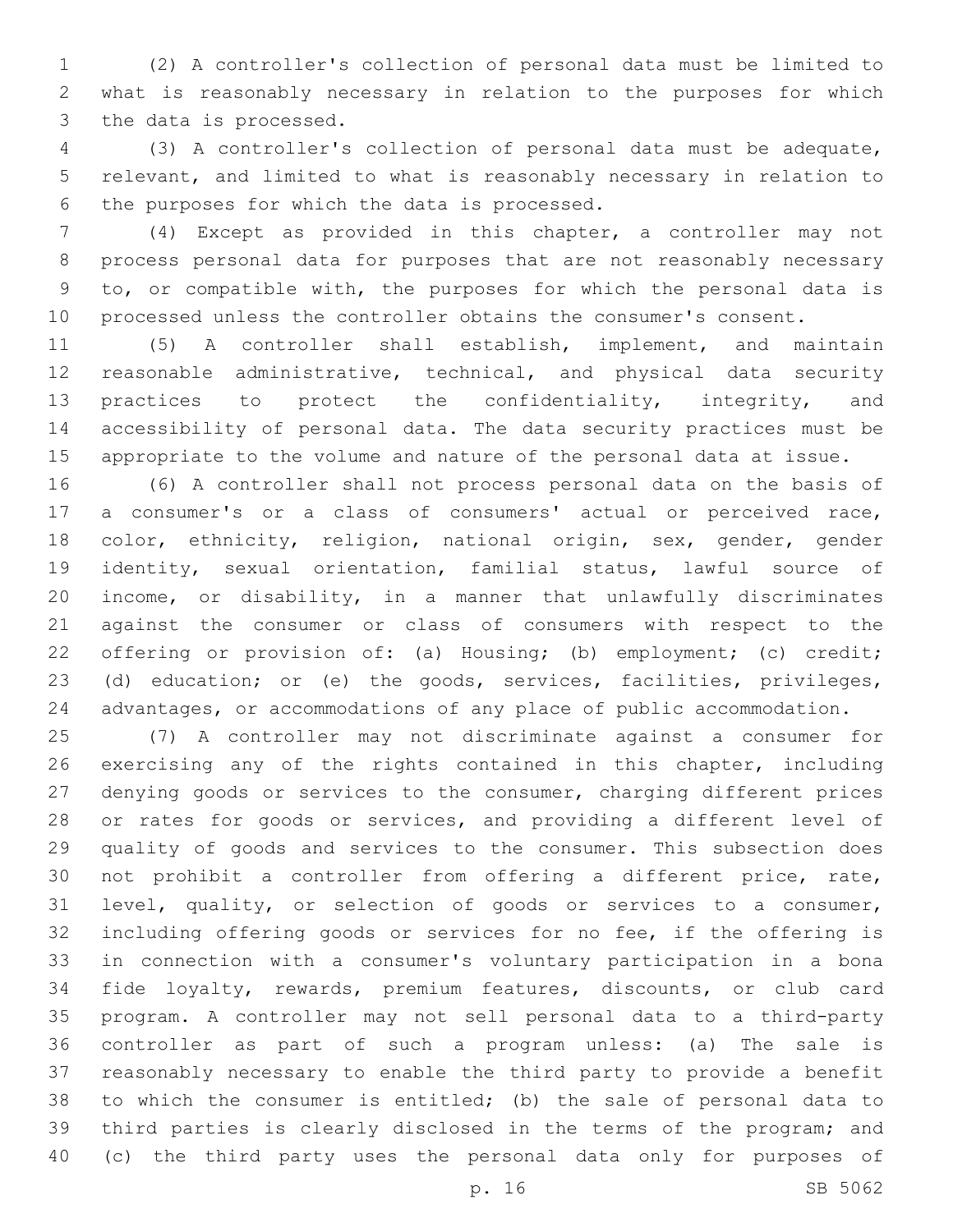facilitating such a benefit to which the consumer is entitled and does not retain or otherwise use or disclose the personal data for 3 any other purpose.

 (8) Except as otherwise provided in this chapter, a controller may not process sensitive data concerning a consumer without obtaining the consumer's consent or, in the case of the processing of personal data concerning a known child, without obtaining consent from the child's parent or lawful guardian, in accordance with the children's online privacy protection act requirements.

 (9) Any provision of a contract or agreement of any kind that purports to waive or limit in any way a consumer's rights under this chapter is deemed contrary to public policy and is void and 13 unenforceable.

 NEW SECTION. **Sec. 108.** PROCESSING DEIDENTIFIED DATA OR PSEUDONYMOUS DATA. (1) This chapter does not require a controller or processor to do any of the following solely for purposes of complying with this chapter:

18 (a) Reidentify deidentified data;

 (b) Comply with an authenticated consumer request to access, correct, delete, or port personal data pursuant to section 103 (1) through (4) of this act, if all of the following are true:

 (i)(A) The controller is not reasonably capable of associating the request with the personal data; or (B) it would be unreasonably burdensome for the controller to associate the request with the 25 personal data;

 (ii) The controller does not use the personal data to recognize or respond to the specific consumer who is the subject of the personal data, or associate the personal data with other personal 29 data about the same specific consumer; and

 (iii) The controller does not sell the personal data to any third party or otherwise voluntarily disclose the personal data to any third party other than a processor, except as otherwise permitted in 33 this section; or

 (c) Maintain data in identifiable form, or collect, obtain, retain, or access any data or technology, in order to be capable of associating an authenticated consumer request with personal data.

 (2) The rights contained in section 103 (1) through (4) of this act do not apply to pseudonymous data in cases where the controller is able to demonstrate any information necessary to identify the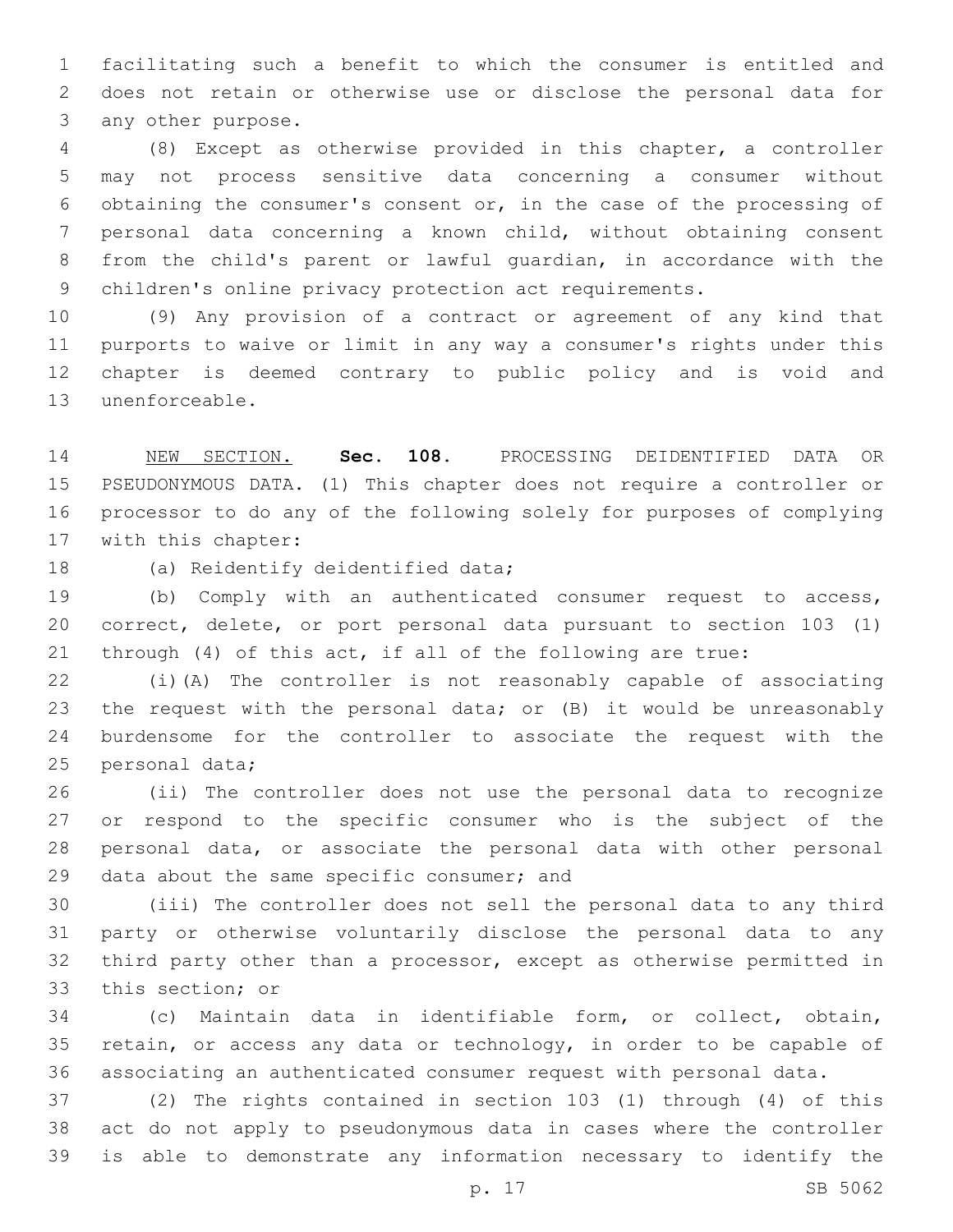consumer is kept separately and is subject to effective technical and organizational controls that prevent the controller from accessing 3 such information.

 (3) A controller that uses pseudonymous data or deidentified data must exercise reasonable oversight to monitor compliance with any contractual commitments to which the pseudonymous data or deidentified data are subject and must take appropriate steps to 8 address any breaches of contractual commitments.

 NEW SECTION. **Sec. 109.** DATA PROTECTION ASSESSMENTS. (1) Controllers must conduct and document a data protection assessment of each of the following processing activities involving personal data:

 (a) The processing of personal data for purposes of targeted 13 advertising;

 (b) The processing of personal data for the purposes of the sale 15 of personal data;

 (c) The processing of personal data for purposes of profiling, where such profiling presents a reasonably foreseeable risk of: (i) 18 Unfair or deceptive treatment of, or disparate impact on, consumers; (ii) financial, physical, or reputational injury to consumers; (iii) a physical or other intrusion upon the solitude or seclusion, or the private affairs or concerns, of consumers, where such intrusion would be offensive to a reasonable person; or (iv) other substantial injury 23 to consumers;

24 (d) The processing of sensitive data; and

 (e) Any processing activities involving personal data that 26 present a heightened risk of harm to consumers.

 Such data protection assessments must take into account the type of personal data to be processed by the controller, including the extent to which the personal data are sensitive data, and the context 30 in which the personal data are to be processed.

 (2) Data protection assessments conducted under subsection (1) of this section must identify and weigh the benefits that may flow directly and indirectly from the processing to the controller, consumer, other stakeholders, and the public against the potential risks to the rights of the consumer associated with such processing, as mitigated by safeguards that can be employed by the controller to reduce such risks. The use of deidentified data and the reasonable expectations of consumers, as well as the context of the processing and the relationship between the controller and the consumer whose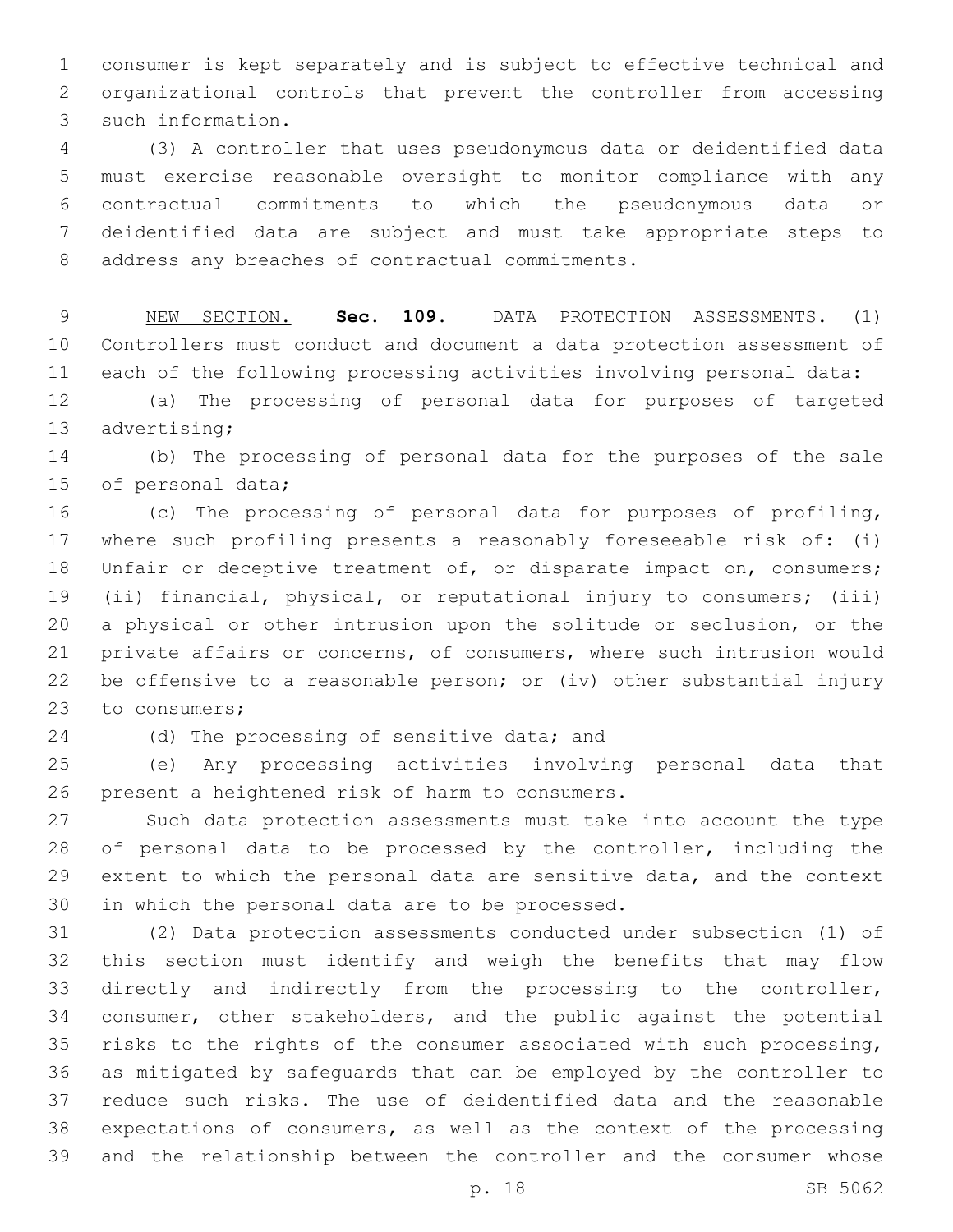personal data will be processed, must be factored into this 2 assessment by the controller.

 (3) The attorney general may request, in writing, that a controller disclose any data protection assessment that is relevant to an investigation conducted by the attorney general. The controller must make a data protection assessment available to the attorney general upon such a request. The attorney general may evaluate the data protection assessments for compliance with the responsibilities contained in section 107 of this act and, if it serves a civil investigative demand, with RCW 19.86.110. Data protection assessments are confidential and exempt from public inspection and copying under chapter 42.56 RCW. The disclosure of a data protection assessment pursuant to a request from the attorney general under this subsection does not constitute a waiver of the attorney-client privilege or work product protection with respect to the assessment and any information contained in the assessment unless otherwise subject to case law regarding the applicability of attorney-client privilege or work 18 product protections.

 (4) Data protection assessments conducted by a controller for the purpose of compliance with other laws or regulations may qualify under this section if they have a similar scope and effect.

 NEW SECTION. **Sec. 110.** LIMITATIONS AND APPLICABILITY. (1) The obligations imposed on controllers or processors under this chapter do not restrict a controller's or processor's ability to:

 (a) Comply with federal, state, or local laws, rules, or 26 regulations;

 (b) Comply with a civil, criminal, or regulatory inquiry, investigation, subpoena, or summons by federal, state, local, or 29 other governmental authorities;

 (c) Cooperate with law enforcement agencies concerning conduct or activity that the controller or processor reasonably and in good faith believes may violate federal, state, or local laws, rules, or 33 regulations;

 (d) Investigate, establish, exercise, prepare for, or defend 35 legal claims;

 (e) Provide a product or service specifically requested by a consumer, perform a contract to which the consumer is a party, or take steps at the request of the consumer prior to entering into a 39 contract;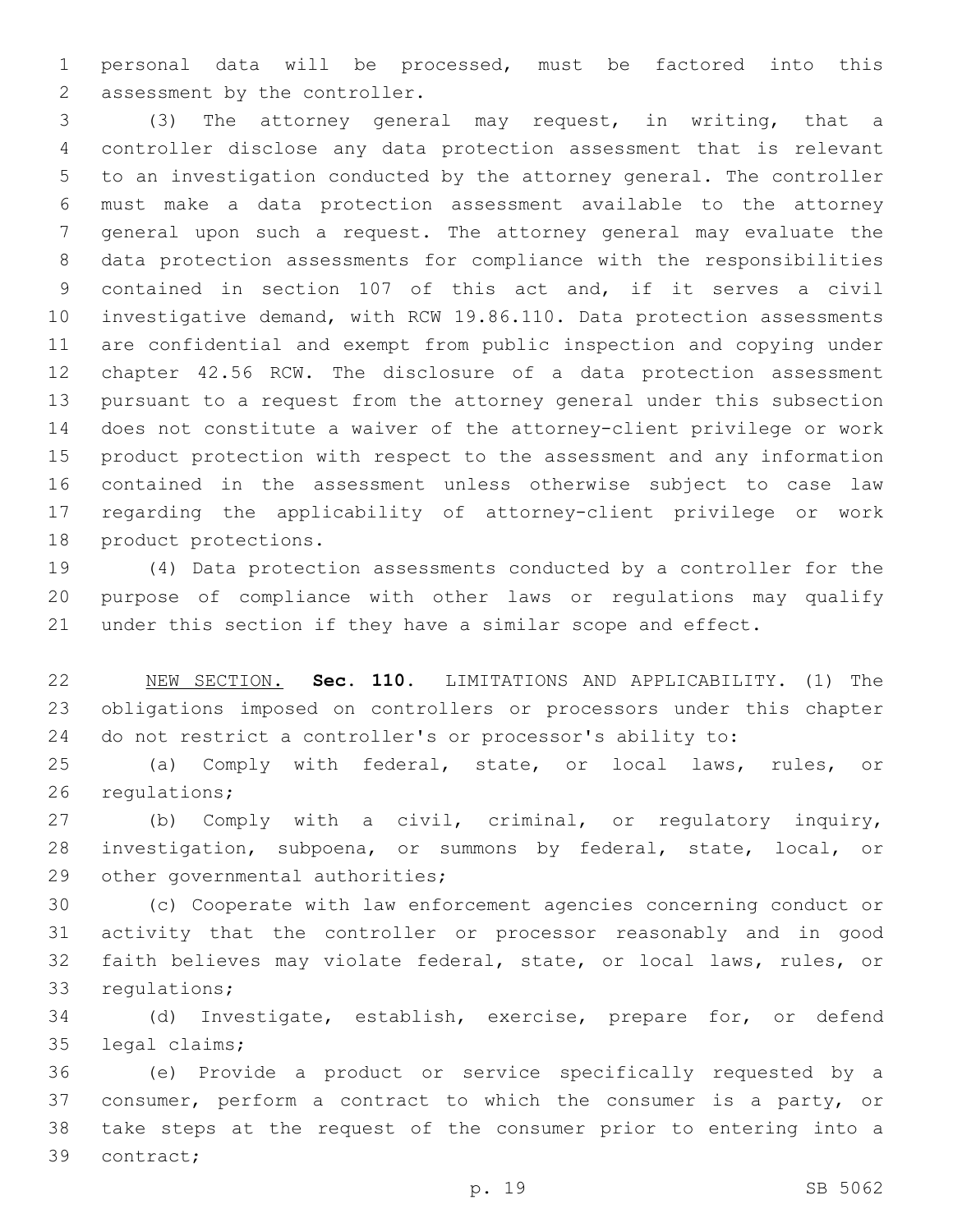(f) Take immediate steps to protect an interest that is essential for the life of the consumer or of another natural person, and where 3 the processing cannot be manifestly based on another legal basis;

 (g) Prevent, detect, protect against, or respond to security incidents, identity theft, fraud, harassment, malicious or deceptive activities, or any illegal activity; preserve the integrity or security of systems; or investigate, report, or prosecute those 8 responsible for any such action;

 (h) Engage in public or peer-reviewed scientific, historical, or statistical research in the public interest that adheres to all other 11 applicable ethics and privacy laws and is approved, monitored, and governed by an institutional review board, human subjects research ethics review board, or a similar independent oversight entity that determines: (i) If the research is likely to provide substantial benefits that do not exclusively accrue to the controller; (ii) the 16 expected benefits of the research outweigh the privacy risks; and (iii) if the controller has implemented reasonable safeguards to mitigate privacy risks associated with research, including any risks 19 associated with reidentification; or

 (i) Assist another controller, processor, or third party with any 21 of the obligations under this subsection.

 (2) The obligations imposed on controllers or processors under this chapter do not restrict a controller's or processor's ability to 24 collect, use, or retain data to:

 (a) Identify and repair technical errors that impair existing or 26 intended functionality; or

 (b) Perform solely internal operations that are reasonably aligned with the expectations of the consumer based on the consumer's existing relationship with the controller, or are otherwise compatible with processing in furtherance of the provision of a product or service specifically requested by a consumer or the performance of a contract to which the consumer is a party when those internal operations are performed during, and not following, the 34 consumer's relationship with the controller.

 (3) The obligations imposed on controllers or processors under this chapter do not apply where compliance by the controller or processor with this chapter would violate an evidentiary privilege under Washington law and do not prevent a controller or processor from providing personal data concerning a consumer to a person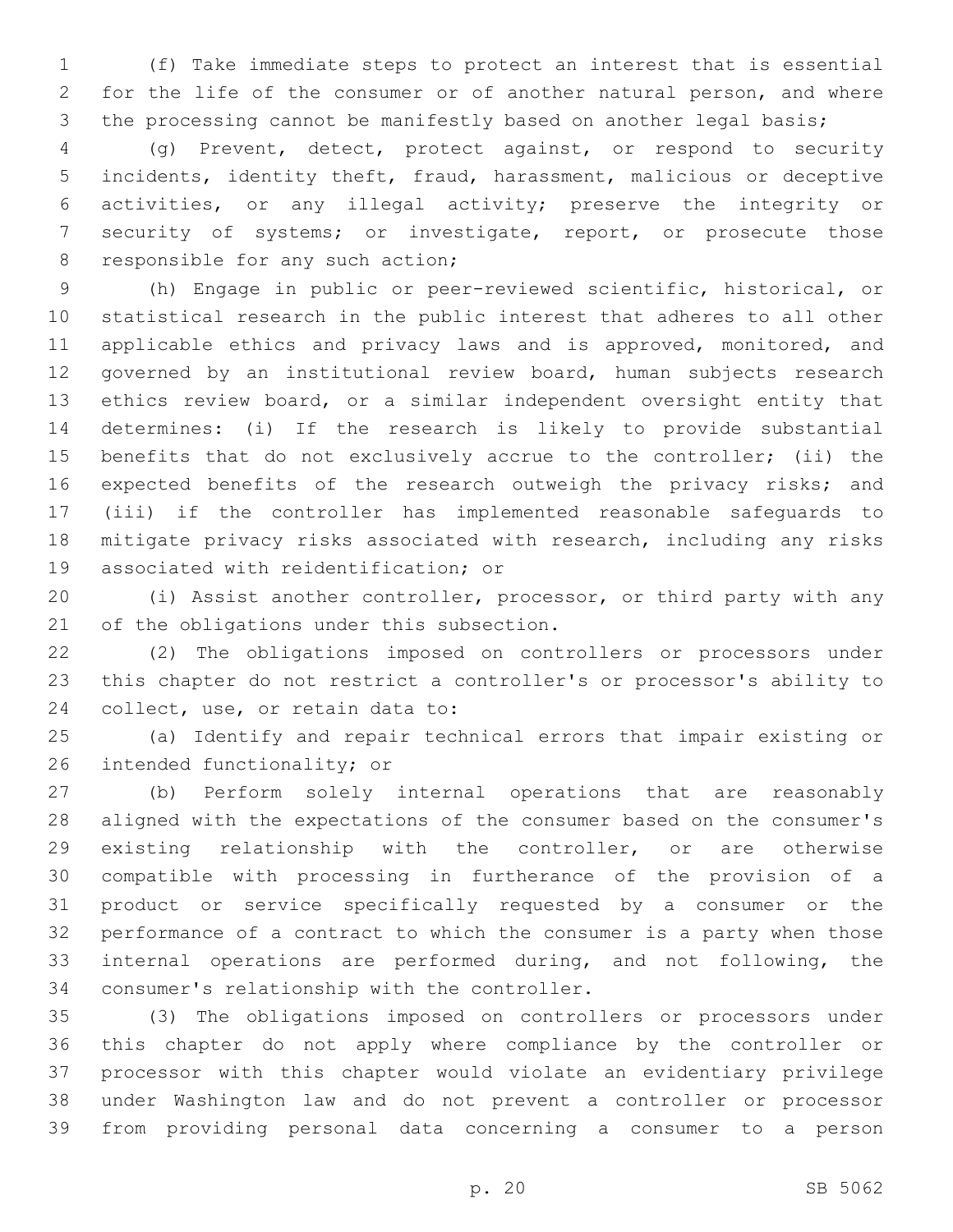covered by an evidentiary privilege under Washington law as part of a 2 privileged communication.

 (4) A controller or processor that discloses personal data to a third-party controller or processor in compliance with the requirements of this chapter is not in violation of this chapter if the recipient processes such personal data in violation of this chapter, provided that, at the time of disclosing the personal data, the disclosing controller or processor did not have actual knowledge that the recipient intended to commit a violation. A third-party controller or processor receiving personal data from a controller or processor in compliance with the requirements of this chapter is likewise not in violation of this chapter for the obligations of the controller or processor from which it receives such personal data.

 (5) Obligations imposed on controllers and processors under this 15 chapter shall not:

 (a) Adversely affect the rights or freedoms of any persons, such as exercising the right of free speech pursuant to the First 18 Amendment to the United States Constitution; or

 (b) Apply to the processing of personal data by a natural person in the course of a purely personal or household activity.

 (6) Processing personal data solely for the purposes expressly identified in subsection (1)(a) through (g) of this section does not, by itself, make an entity a controller with respect to the 24 processing.

 (7) If a controller processes personal data pursuant to an exemption in this section, the controller bears the burden of demonstrating that the processing qualifies for the exemption and complies with the requirements in subsection (8) of this section.

 (8)(a) Personal data that is processed by a controller pursuant to this section must not be processed for any purpose other than 31 those expressly listed in this section.

 (b) Personal data that is processed by a controller pursuant to this section may be processed solely to the extent that such processing is: (i) Necessary, reasonable, and proportionate to the purposes listed in this section; (ii) adequate, relevant, and limited to what is necessary in relation to the specific purpose or purposes listed in this section; and (iii) insofar as possible, taking into account the nature and purpose of processing the personal data, subjected to reasonable administrative, technical, and physical 40 measures to protect the confidentiality, integrity, and accessibility

p. 21 SB 5062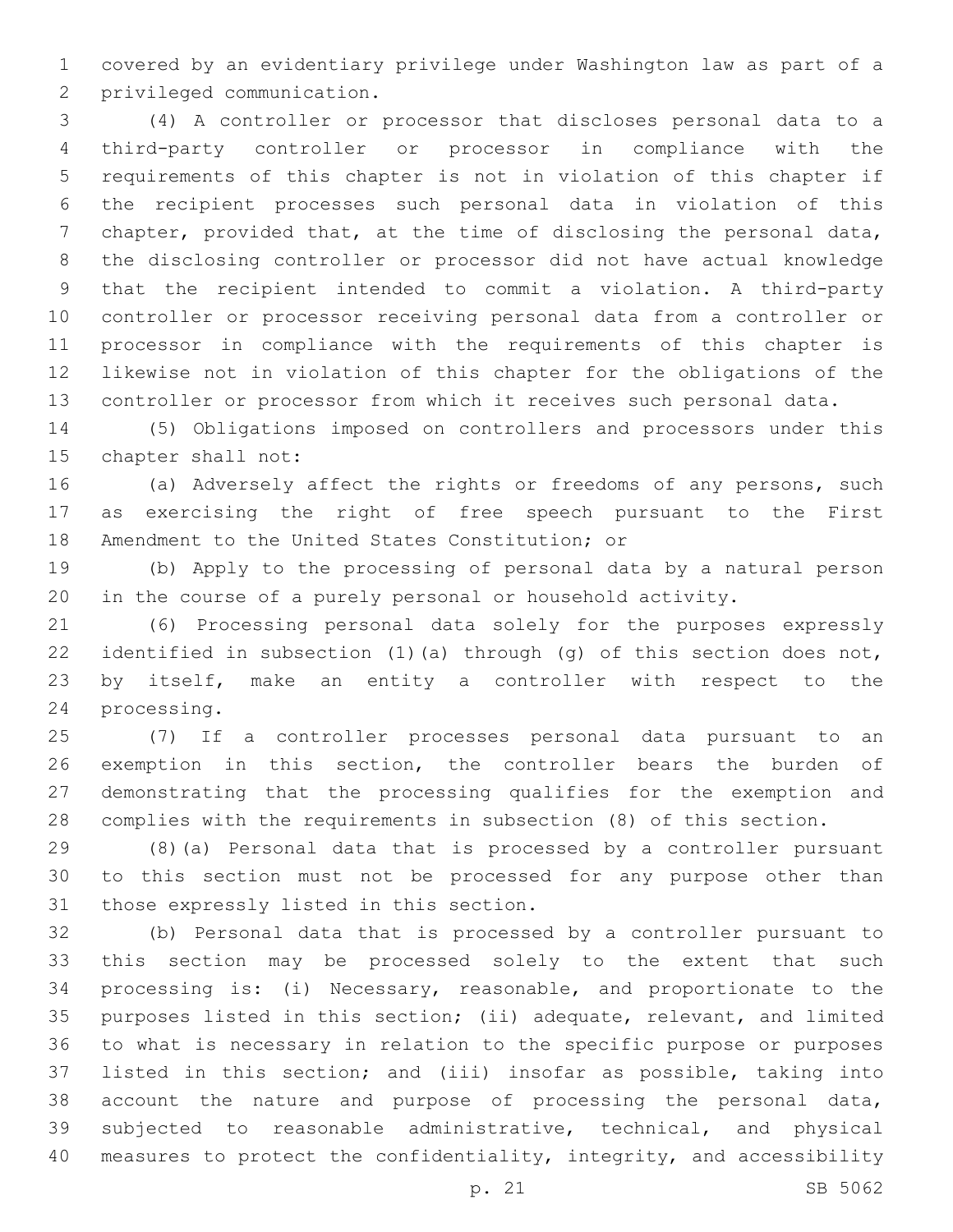of the personal data, and to reduce reasonably foreseeable risks of 2 harm to consumers.

 NEW SECTION. **Sec. 111.** PRIVATE RIGHT OF ACTION. (1) A violation of this chapter may not serve as the basis for, or be subject to, a private right of action under this chapter or under any other law.

 (2) Rights possessed by consumers as of July 1, 2020, under chapter 19.86 RCW, the Washington state Constitution, the United States Constitution, or other laws are not altered.

 NEW SECTION. **Sec. 112.** ENFORCEMENT. (1) This chapter may be enforced solely by the attorney general under the consumer protection act, chapter 19.86 RCW.

 (2) In actions brought by the attorney general, the legislature finds: (a) The practices covered by this chapter are matters vitally affecting the public interest for the purpose of applying the consumer protection act, chapter 19.86 RCW, and (b) a violation of this chapter is not reasonable in relation to the development and preservation of business, is an unfair or deceptive act in trade or commerce, and an unfair method of competition for the purpose of applying the consumer protection act, chapter 19.86 RCW.

 (3) The legislative declarations in this section shall not apply to any claim or action by any party other than the attorney general alleging that conduct regulated by this chapter violates chapter 19.86 RCW, and this chapter does not incorporate RCW 19.86.093.

 (4) In the event of a controller's or processor's violation under this chapter, prior to filing a complaint, the attorney general must provide the controller or processor with a warning letter identifying the specific provisions of this chapter the attorney general alleges have been or are being violated. If, after 30 days of issuance of the warning letter, the attorney general believes the controller or processor has failed to cure any alleged violation, the attorney general may bring an action against the controller or processor as 32 provided under this chapter.

 (5) A controller or processor found in violation of this chapter is subject to a civil penalty of up to \$7,500 for each violation.

 (6) In any action brought under this section, the state is entitled to recover, in addition to the penalties prescribed in subsection (5) of this section, the costs of investigation, including 38 reasonable attorneys' fees.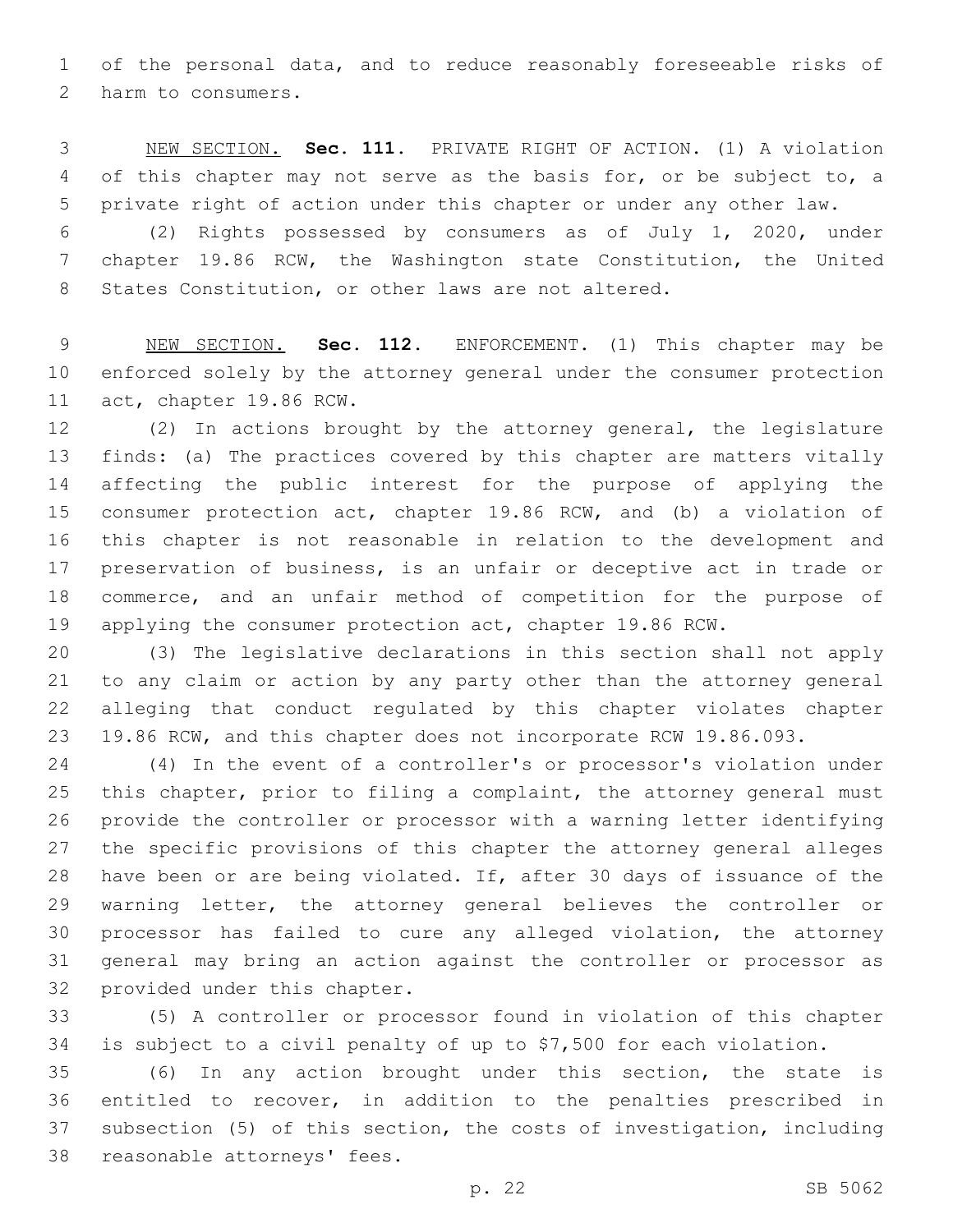(7) All receipts from the imposition of civil penalties under this chapter must be deposited into the consumer privacy account 3 created in section 113 of this act.

 NEW SECTION. **Sec. 113.** CONSUMER PRIVACY ACCOUNT. The consumer privacy account is created in the state treasury. All receipts from the imposition of civil penalties under this chapter must be deposited into the account. Moneys in the account may be spent only after appropriation. Moneys in the account may only be used for the purposes of recovery of costs and attorneys' fees accrued by the attorney general in enforcing this chapter and for the office of privacy and data protection as created in RCW 43.105.369. Moneys may not be used to supplant general fund appropriations to either agency.

 NEW SECTION. **Sec. 114.** PREEMPTION. (1) Except as provided in 14 this section, this chapter supersedes and preempts laws, ordinances, regulations, or the equivalent adopted by any local entity regarding the processing of personal data by controllers or processors.

 (2) Laws, ordinances, or regulations regarding the processing of personal data by controllers or processors that are adopted by any local entity prior to July 1, 2020, are not superseded or preempted.

 NEW SECTION. **Sec. 115.** If any provision of this act or its application to any person or circumstance is held invalid, the remainder of the act or the application of the provision to other persons or circumstances is not affected.

 NEW SECTION. **Sec. 116.** PRIVACY OFFICE REPORT. (1) The state office of privacy and data protection, in collaboration with the office of the attorney general, shall research and examine existing 27 analysis on the development of technology, such as a browser setting, browser extension, or global device setting, indicating a consumer's affirmative, freely given, and unambiguous choice to opt out of the processing of personal data for the purposes of targeted advertising, the sale of personal data, or profiling in furtherance of decisions that produce legal effects concerning consumers or similarly significant effects concerning consumers. A contracted study is not required.

 (2) The office of privacy and data protection shall submit a report of its findings and will identify specific recommendations to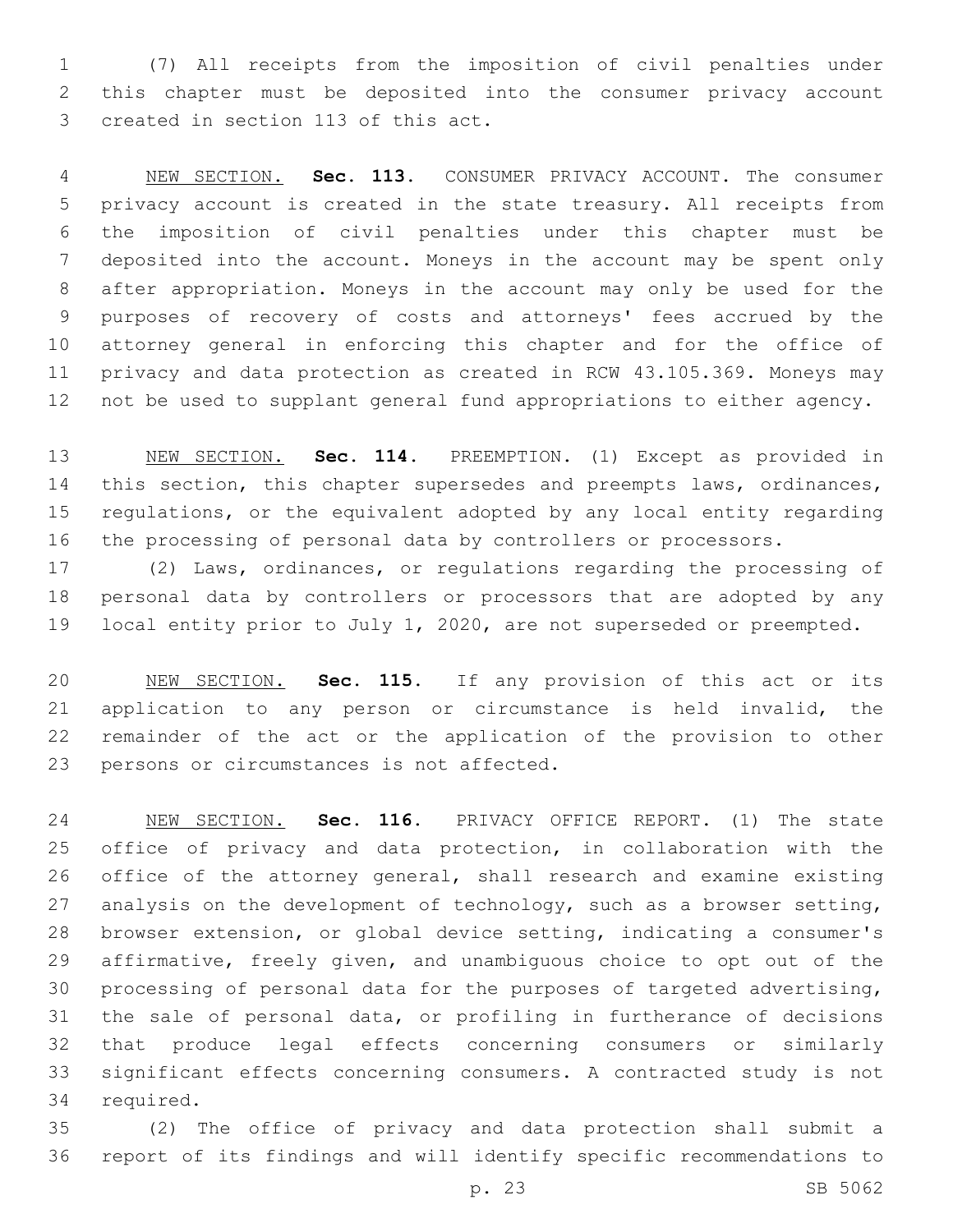the governor and the appropriate committees of the legislature by 2 December 1, 2022.

 NEW SECTION. **Sec. 117.** A new section is added to chapter 42.56 4 RCW to read as follows:

 Data protection assessments submitted by a controller to the attorney general in accordance with requirements under section 109 of this act are exempt from disclosure under this chapter.

## **PART 2**

## **Data Privacy Regarding Public Health Emergency—Private Sector**

 NEW SECTION. **Sec. 201.** The definitions in this section apply throughout this chapter unless the context clearly requires otherwise.

 (1) "Authenticate" means to use reasonable means to determine that a request to exercise any of the rights in section 203 of this act is being made by the consumer who is entitled to exercise the 16 rights with respect to the covered data at issue.

 (2) "Business associate" has the same meaning as in Title 45 C.F.R. Part 160, established pursuant to the federal health insurance 19 portability and accountability act of 1996.

 (3) "Child" has the same meaning as defined in the children's online privacy protection act, Title 15 U.S.C. Sec. 6501 through 22 6506.

 (4) "Consent" means a clear affirmative act signifying a freely given, specific, informed, and unambiguous indication of a consumer's 25 agreement to the processing of covered data relating to the consumer, such as by a written statement, including by electronic means, or 27 other clear affirmative action.

 (5)(a) "Consumer" means a natural person who is a Washington resident acting only in an individual or household context.

 (b) "Consumer" does not include a natural person acting in a 31 commercial or employment context.

 (6) "Controller" means the natural or legal person that, alone or jointly with others, determines the purposes and means of the 34 processing of covered data.

 (7) "Covered data" includes personal data and one or more of the following: Specific geolocation data; proximity data; or personal 37 health data.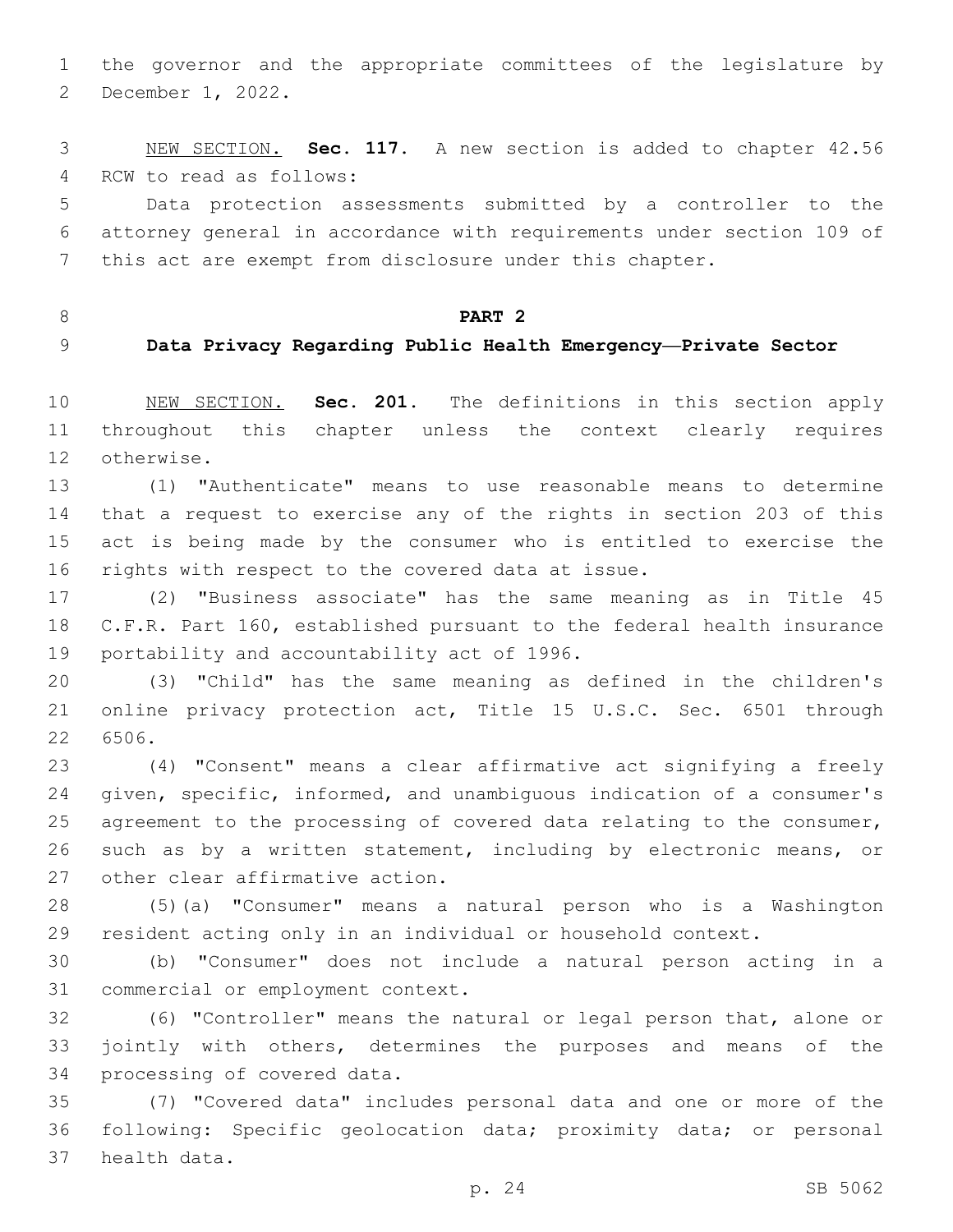(8) "Covered entity" has the same meaning as defined in Title 45 C.F.R. Part 160, established pursuant to the federal health insurance 3 portability and accountability act of 1996.

 (9) "Covered purpose" means processing of covered data concerning a consumer for the purposes of detecting symptoms of an infectious disease, enabling the tracking of a consumer's contacts with other consumers, or with specific locations to identify in an automated fashion whom consumers have come into contact with, or digitally notifying, in an automated manner, a consumer who may have become exposed to an infectious disease, or other similar purposes directly related to a state of emergency declared by the governor pursuant to RCW 43.06.010 and any restrictions imposed under the state of emergency declared by the governor pursuant to RCW 43.06.200 through 14 43.06.270.

 (10) "Deidentified data" means data that cannot reasonably be used to infer information about, or otherwise be linked to, an identified or identifiable natural person, or a device linked to such a person, provided that the controller that possesses the data: (a) Takes reasonable measures to ensure that the data cannot be associated with a natural person; (b) publicly commits to maintain and use the data only in a deidentified fashion and not attempt to reidentify the data; and (c) contractually obligates any recipients of the information to comply with all provisions of this subsection.

 (11) "Delete" means to remove or destroy information such that it is not maintained in human or machine-readable form and cannot be 26 retrieved or utilized in the course of business.

 (12) "Health care facility" has the same meaning as defined in 28 RCW 70.02.010.

 (13) "Health care information" has the same meaning as defined in 30 RCW 70.02.010.

 (14) "Health care provider" has the same meaning as defined in 32 RCW 70.02.010.

 (15) "Identified or identifiable natural person" means a consumer who can be readily identified, directly or indirectly.

 (16) "Known child" means a child under circumstances where a controller has actual knowledge of, or willfully disregards, the 37 child's age.

 (17)(a) "Personal data" means any information that is linked or reasonably linkable to an identified or identifiable natural person.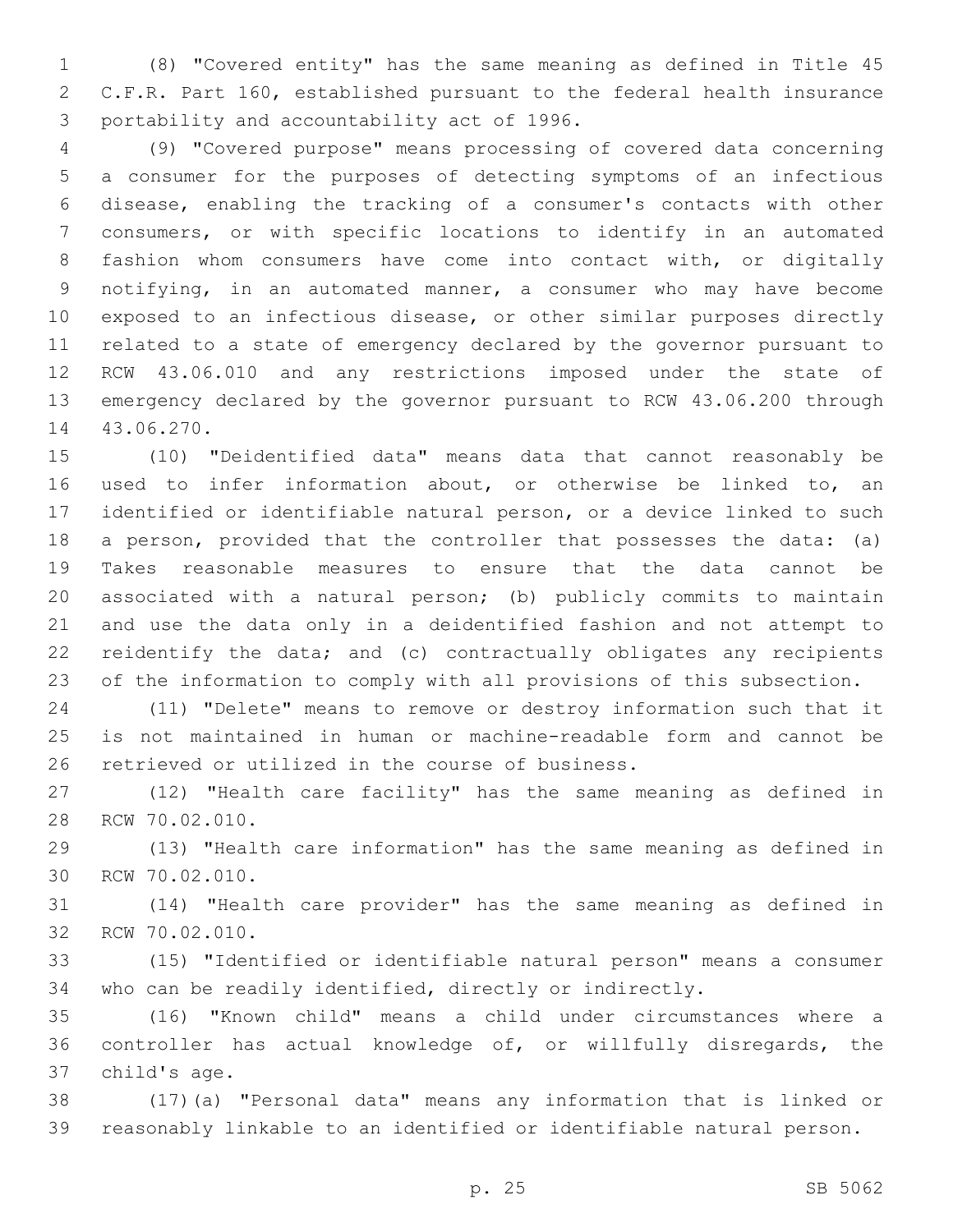"Personal data" does not include deidentified data or publicly available information.2

 (b) For the purposes of this subsection, "publicly available information" means information that is lawfully made available from 5 federal, state, or local government records.

 (18) "Personal health data" means information relating to the past, present, or future diagnosis or treatment of a consumer 8 regarding an infectious disease.

 (19) "Process," "processed," or "processing" means any operation or set of operations that are performed on covered data or on sets of covered data by automated means, such as the collection, use, storage, disclosure, analysis, deletion, or modification of covered 13 data.

 (20) "Processor" means a natural or legal person that processes 15 covered data on behalf of a controller.

 (21) "Protected health information" has the same meaning as defined in Title 45 C.F.R. Sec. 160.103, established pursuant to the federal health insurance portability and accountability act of 1996.

 (22) "Proximity data" means technologically derived information that identifies past or present proximity of one consumer to another, or the proximity of natural persons to other locations or objects.

 (23) "Secure" means encrypted in a manner that meets or exceeds the national institute of standards and technology standard or is otherwise modified so that the covered data is rendered unreadable, unusable, or undecipherable by an unauthorized person.

 (24) "Sell" means the exchange of covered data for monetary or other valuable consideration by the controller to a third party.

 (25) "Specific geolocation data" means information derived from technology including, but not limited to, global positioning system level latitude and longitude coordinates or other mechanisms that directly identifies the specific location of a natural person within a geographic area that is equal to or less than the area of a circle with a radius of 1,850 feet. Specific geolocation data excludes the 34 content of communications.

 (26) "Third party" means a natural or legal person, public authority, agency, or body other than the consumer, controller, processor, or an affiliate of the processor or the controller.

 NEW SECTION. **Sec. 202.** PROHIBITIONS. Except as provided in this chapter, it is unlawful for a controller or processor to: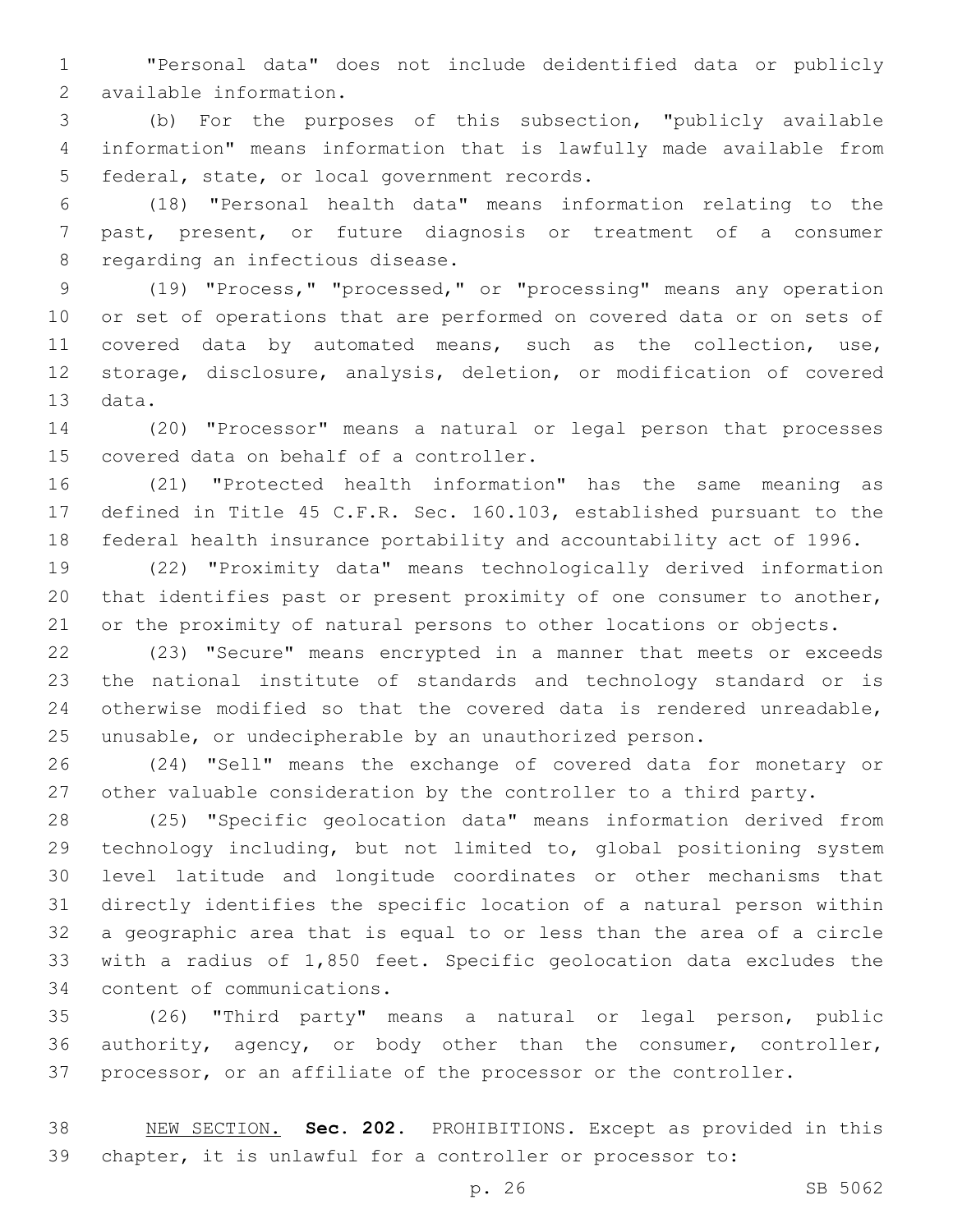(1) Process covered data for a covered purpose unless:

 (a) The controller or processor provides the consumer with a privacy notice as required in section 207 of this act prior to or at 4 the time of the processing; and

(b) The consumer provides consent for the processing;

 (2) Disclose any covered data processed for a covered purpose to 7 federal, state, or local law enforcement;

(3) Sell any covered data processed for a covered purpose; or

 (4) Share any covered data processed for a covered purpose with another controller, processor, or third party unless the sharing is governed by contract pursuant to section 206 of this act and is disclosed to a consumer in the notice required in section 207 of this 13 act.

 NEW SECTION. **Sec. 203.** CONSUMER RIGHTS. (1) A consumer has the right to opt out of the processing of covered data concerning the consumer for a covered purpose.

 (2) A consumer has the right to confirm whether or not a controller is processing covered data concerning the consumer for a 19 covered purpose and access the covered data.

 (3) A consumer has the right to request correction of inaccurate covered data concerning the consumer processed for a covered purpose.

 (4) A consumer has the right to request deletion of covered data concerning the consumer processed for a covered purpose.

 NEW SECTION. **Sec. 204.** EXERCISING CONSUMER RIGHTS. (1) Consumers may exercise their rights set forth in section 203 of this act by submitting a request, at any time, to a controller specifying which rights the individual wishes to exercise.

 (2) In the case of processing personal data concerning a known child, the parent or legal guardian of the known child may exercise 30 the rights of this chapter on the child's behalf.

 (3) In the case of processing personal data concerning a consumer subject to guardianship, conservatorship, or other protective arrangement under chapter 11.88, 11.92, or 11.130 RCW, the guardian or the conservator of the consumer may exercise the rights of this 35 chapter on the consumer's behalf.

 NEW SECTION. **Sec. 205.** RESPONDING TO REQUESTS. (1) Except as provided in this chapter, controllers that process covered data for a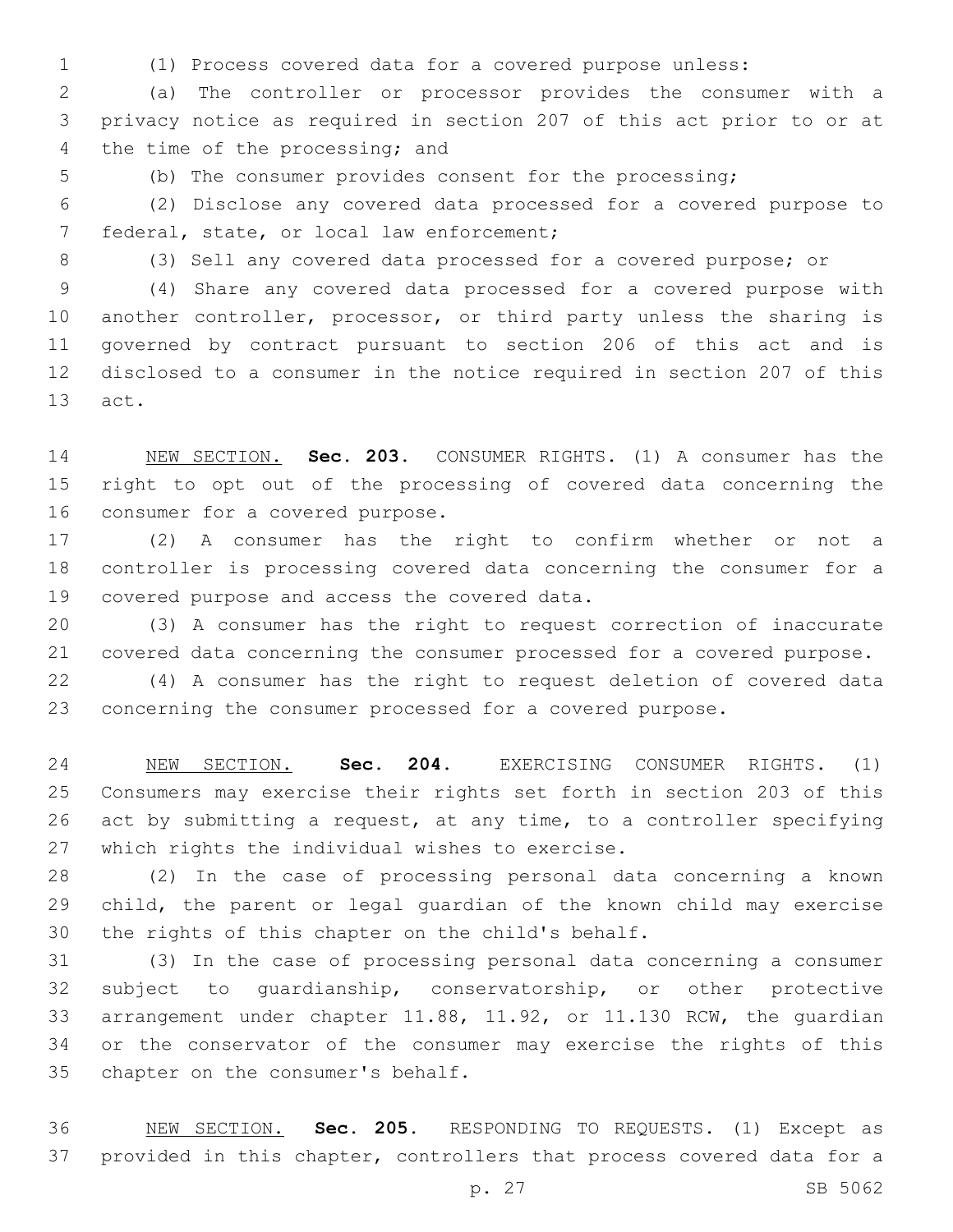covered purpose must comply with a request to exercise the rights 2 pursuant to section 203 of this act.

 (2)(a) Controllers must provide one or more secure and reliable means for consumers to submit a request to exercise their rights under this chapter. These means must take into account the ways in which consumers interact with the controller and the need for secure 7 and reliable communication of the requests.

 (b) Controllers may not require a consumer to create a new account in order to exercise a right, but a controller may require a consumer to use an existing account to exercise the consumer's rights 11 under this chapter.

 (3) A controller must comply with a request to exercise the right in section 203(1) of this act as soon as feasibly possible, but no 14 later than 15 days of receipt of the request.

 (4)(a) A controller must inform a consumer of any action taken on a request to exercise any of the rights in section 203 (2) through (4) of this act without undue delay and in any event within 45 days of receipt of the request. That period may be extended once by 45 additional days where reasonably necessary, taking into account the complexity and number of the requests. The controller must inform the consumer of any such extension within 45 days of receipt of the 22 request, together with the reasons for the delay.

 (b) If a controller does not take action on the request of a consumer, the controller must inform the consumer without undue delay and within 45 days of receipt of the request, of the reasons for not taking action and instructions for how to appeal the decision with the controller as described in subsection (5) of this section.

 (c) Information provided under this section must be provided by the controller to the consumer free of charge, up to twice annually. Where requests from a consumer are manifestly unfounded or excessive, because of their repetitive character, the controller may either: (i) Charge a reasonable fee to cover the administrative costs of complying with the request; or (ii) refuse to act on the request. The controller bears the burden of demonstrating the manifestly unfounded 35 or excessive character of the request.

 (d) A controller is not required to comply with a request to exercise any of the rights under section 203 (1) through (4) of this act if the controller is unable to authenticate the request using commercially reasonable efforts. In such a case, the controller may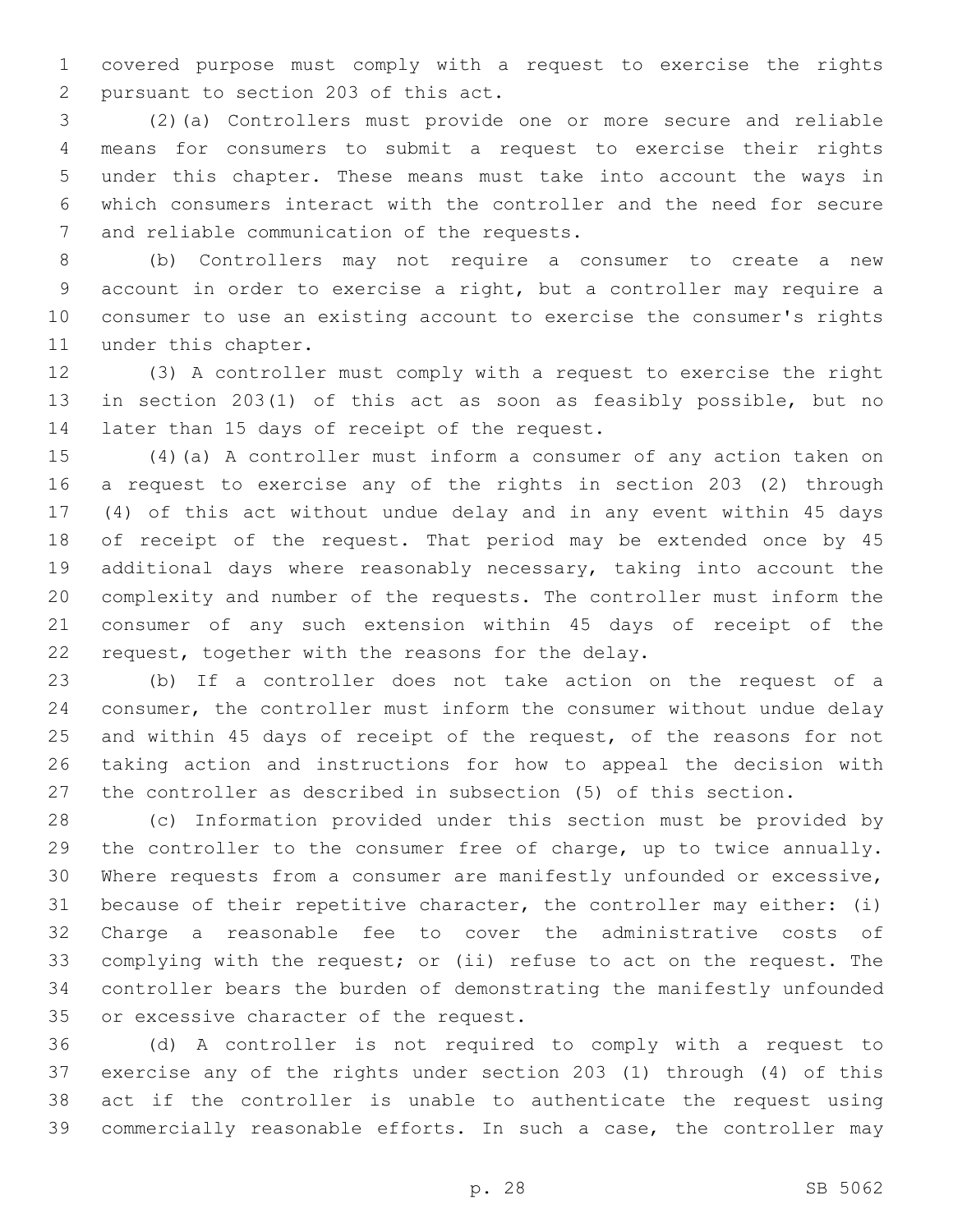request the provision of additional information reasonably necessary 2 to authenticate the request.

 (5)(a) Controllers must establish an internal process whereby consumers may appeal a refusal to take action on a request to exercise any of the rights under section 203 of this act within a reasonable period of time after the consumer's receipt of the notice sent by the controller under subsection (4)(b) of this section.

 (b) The appeal process must be conspicuously available and as easy to use as the process for submitting such a request under this 10 section.

 (c) Within 30 days of receipt of an appeal, a controller must inform the consumer of any action taken or not taken in response to the appeal, along with a written explanation of the reasons in support thereof. That period may be extended by 60 additional days 15 where reasonably necessary, taking into account the complexity and number of the requests serving as the basis for the appeal. The controller must inform the consumer of such an extension within 30 days of receipt of the appeal, together with the reasons for the delay. The controller must also provide the consumer with an email address or other online mechanism through which the consumer may submit the appeal, along with any action taken or not taken by the controller in response to the appeal and the controller's written explanation of the reasons in support thereof, to the attorney 24 general.

 (d) When informing a consumer of any action taken or not taken in response to an appeal pursuant to (c) of this subsection, the controller must clearly and prominently provide the consumer with information about how to file a complaint with the consumer protection division of the attorney general's office. The controller must maintain records of all such appeals and how it responded to them for at least 24 months and shall, upon request, compile and provide a copy of such records to the attorney general.

 NEW SECTION. **Sec. 206.** RESPONSIBILITY ACCORDING TO ROLE. (1) Controllers and processors are responsible for meeting their respective obligations established under this chapter.

 (2) Processors are responsible under this chapter for adhering to the instructions of the controller and assisting the controller to meet their obligations under this chapter. This assistance includes 39 the following: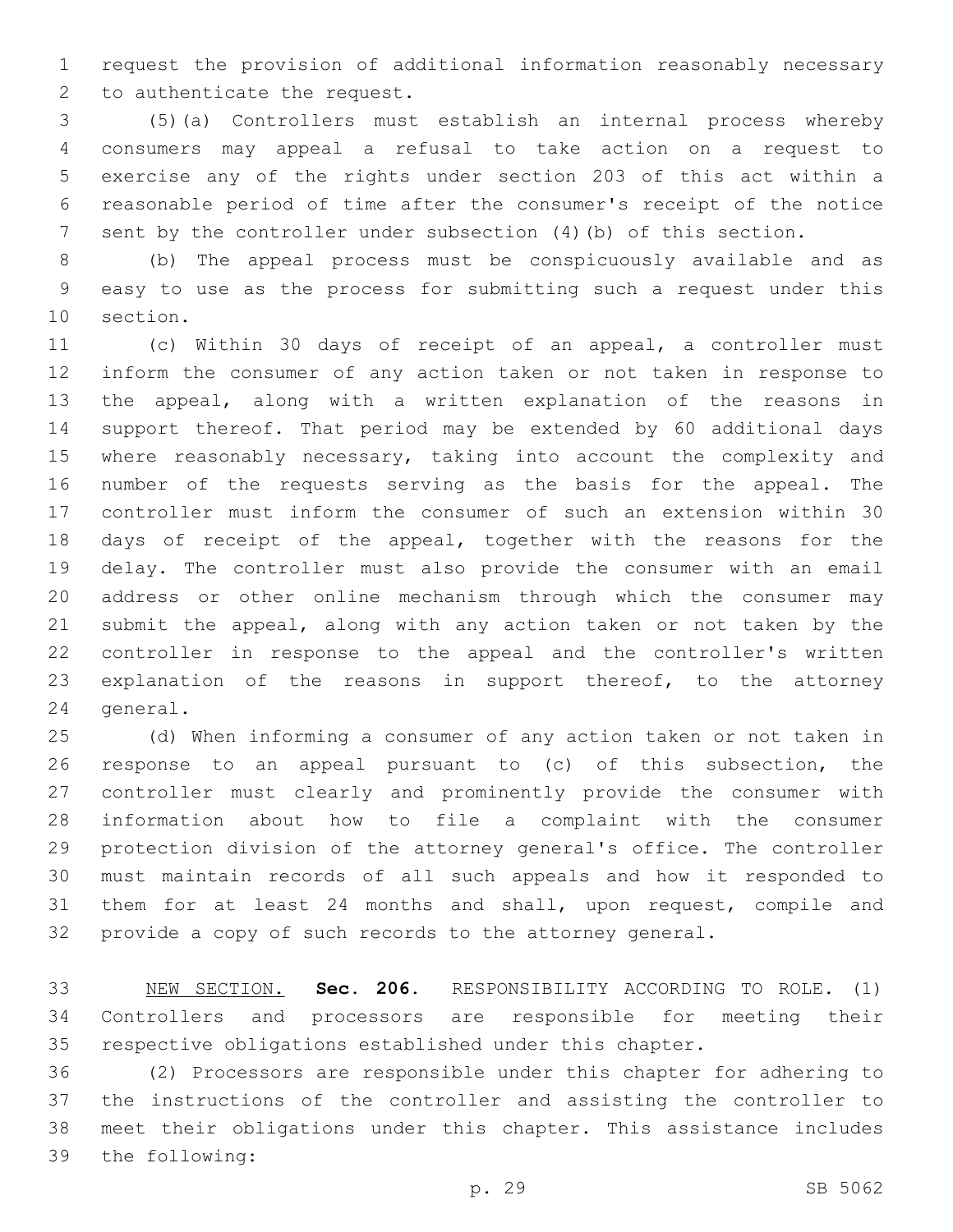(a) Taking into account the nature of the processing, the processor shall assist the controller by appropriate technical and organizational measures, insofar as this is possible, for the fulfillment of the controller's obligation to respond to consumer requests to exercise their rights pursuant to section 203 of this 6 act; and

 (b) Taking into account the nature of processing and the information available to the processor, the processor shall: Assist the controller in meeting the controller's obligations in relation to the security of processing the personal data and in relation to the notification of a breach of the security of the system pursuant to RCW 19.255.010; and provide information to the controller necessary to enable the controller to conduct and document any data protection 14 assessments required by section 109 of this act.

 (3) Notwithstanding the instructions of the controller, a 16 processor shall:

 (a) Ensure that each person processing the personal data is 18 subject to a duty of confidentiality with respect to the data; and

 (b) Engage a subcontractor only after providing the controller with an opportunity to object and pursuant to a written contract in accordance with subsection (5) of this section that requires the subcontractor to meet the obligations of the processor with respect 23 to the personal data.

 (4) Taking into account the context of processing, the controller and the processor shall implement appropriate technical and organizational measures to ensure a level of security appropriate to the risk and establish a clear allocation of the responsibilities 28 between them to implement such measures.

 (5) Processing by a processor must be governed by a contract between the controller and the processor that is binding on both parties and that sets out the processing instructions to which the processor is bound, including the nature and purpose of the processing, the type of personal data subject to the processing, the duration of the processing, and the obligations and rights of both parties. In addition, the contract must include the requirements imposed by this subsection and subsections (3) and (4) of this 37 section, as well as the following requirements:

 (a) At the choice of the controller, the processor shall delete or return all personal data to the controller as requested at the end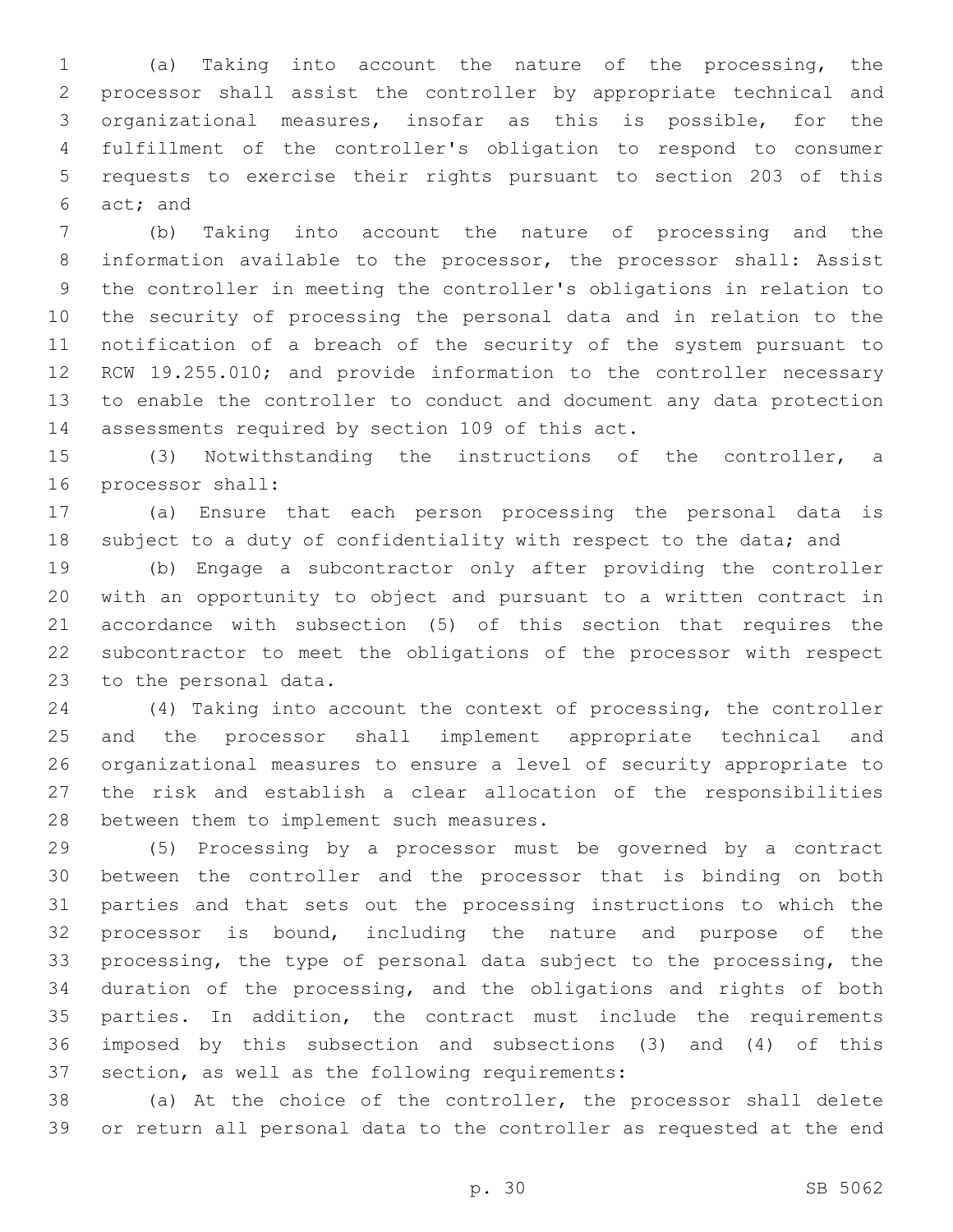of the provision of services, unless retention of the personal data 2 is required by law;

 (b)(i) The processor shall make available to the controller all information necessary to demonstrate compliance with the obligations 5 in this chapter; and

 (ii) The processor shall allow for, and contribute to, reasonable audits and inspections by the controller or the controller's designated auditor. Alternatively, the processor may, with the controller's consent, arrange for a qualified and independent auditor 10 to conduct, at least annually and at the processor's expense, an audit of the processor's policies and technical and organizational measures in support of the obligations under this chapter using an appropriate and accepted control standard or framework and audit procedure for the audits as applicable, and provide a report of the 15 audit to the controller upon request.

 (6) In no event may any contract relieve a controller or a processor from the liabilities imposed on them by virtue of its role in the processing relationship as defined by this chapter.

 (7) Determining whether a person is acting as a controller or processor with respect to a specific processing of data is a fact- based determination that depends upon the context in which personal data is to be processed. A person that is not limited in its processing of personal data pursuant to a controller's instructions, or that fails to adhere to such instructions, is a controller and not a processor with respect to a specific processing of data. A processor that continues to adhere to a controller's instructions with respect to a specific processing of personal data remains a processor. If a processor begins, alone or jointly with others, determining the purposes and means of the processing of personal data, it is a controller with respect to the processing.

 NEW SECTION. **Sec. 207.** RESPONSIBILITIES OF CONTROLLERS. (1) Controllers that process covered data for a covered purpose must provide consumers with a clear and conspicuous privacy notice that includes, at a minimum:

 (a) How a consumer may exercise the rights contained in section 203 of this act, including how a consumer may appeal a controller's 37 action with regard to the consumer's request;

(b) The categories of covered data processed by the controller;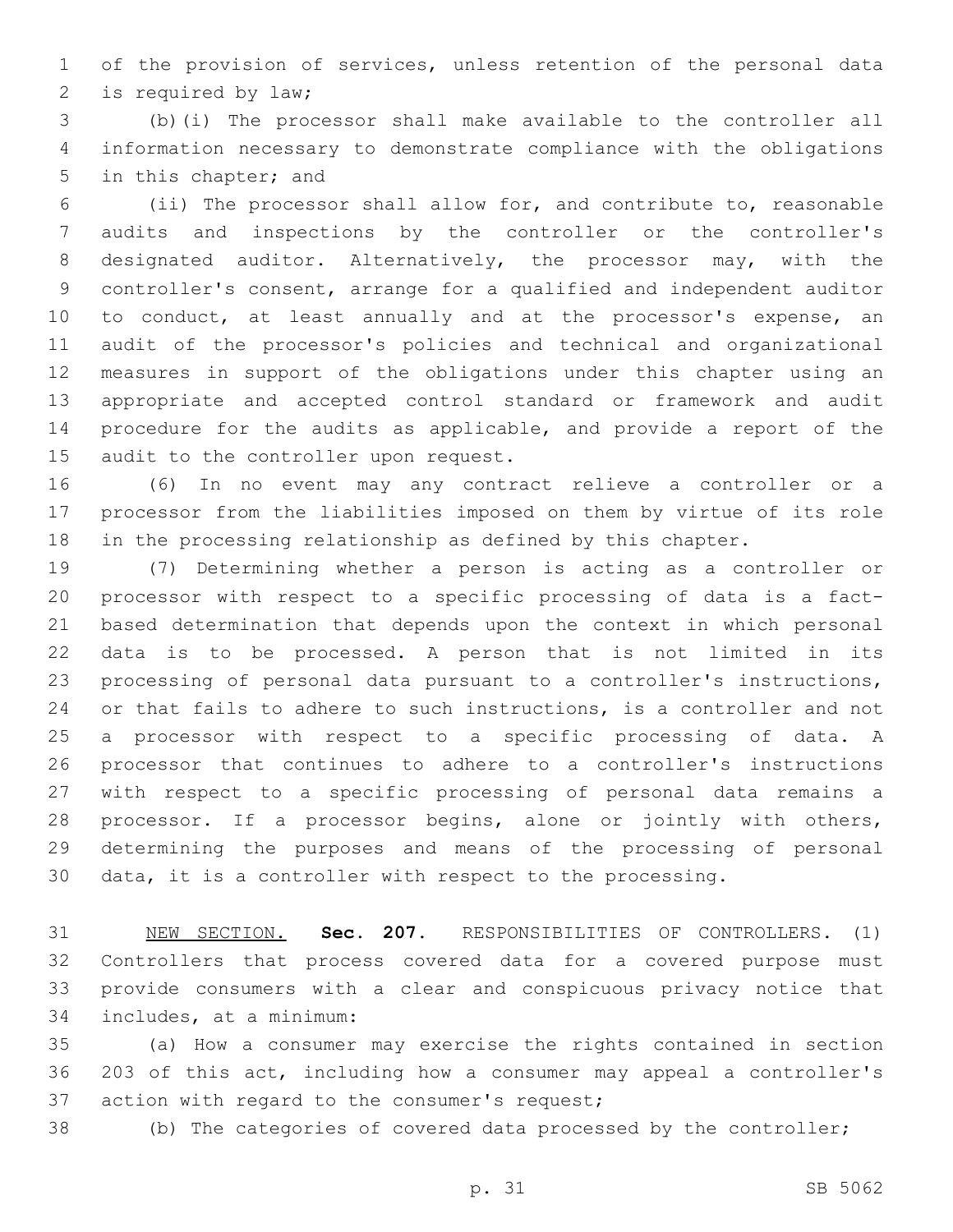(c) The purposes for which the categories of covered data are 2 processed;

 (d) The categories of covered data that the controller shares 4 with third parties, if any; and

 (e) The categories of third parties, if any, with whom the controller shares covered data.6

 (2) A controller's collection of covered data must be limited to what is reasonably necessary in relation to the covered purposes for 9 which the data is processed.

 (3) A controller's collection of covered data must be adequate, relevant, and limited to what is reasonably necessary in relation to the covered purpose for which the data is processed.

 (4) Except as provided in this chapter, a controller may not process covered data for purposes that are not reasonably necessary to, or compatible with, the covered purposes for which the personal data is processed unless the controller obtains the consumer's consent. Controllers may not process covered data or deidentified data that was processed for a covered purpose for purposes of marketing, developing new products or services, or engaging in 20 commercial product or market research.

 (5) A controller shall establish, implement, and maintain reasonable administrative, technical, and physical data security 23 practices to protect the confidentiality, integrity, and accessibility of covered data. The data security practices must be appropriate to the volume and nature of the personal data at issue.

 (6) A controller must delete or deidentify all covered data processed for a covered purpose when the data is no longer being used 28 for the covered purpose.

 (7) A controller may not process personal data on the basis of a consumer's or a class of consumers' actual or perceived race, color, ethnicity, religion, national origin, sex, gender, gender identity, sexual orientation, familial status, lawful source of income, or disability, in a manner that unlawfully discriminates against the consumer or class of consumers with respect to the offering or provision of: (a) Housing; (b) employment; (c) credit; (d) education; or (e) the goods, services, facilities, privileges, advantages, or accommodations of any place of public accommodation.

 (8) Any provision of a contract or agreement of any kind that purports to waive or limit in any way a consumer's rights under this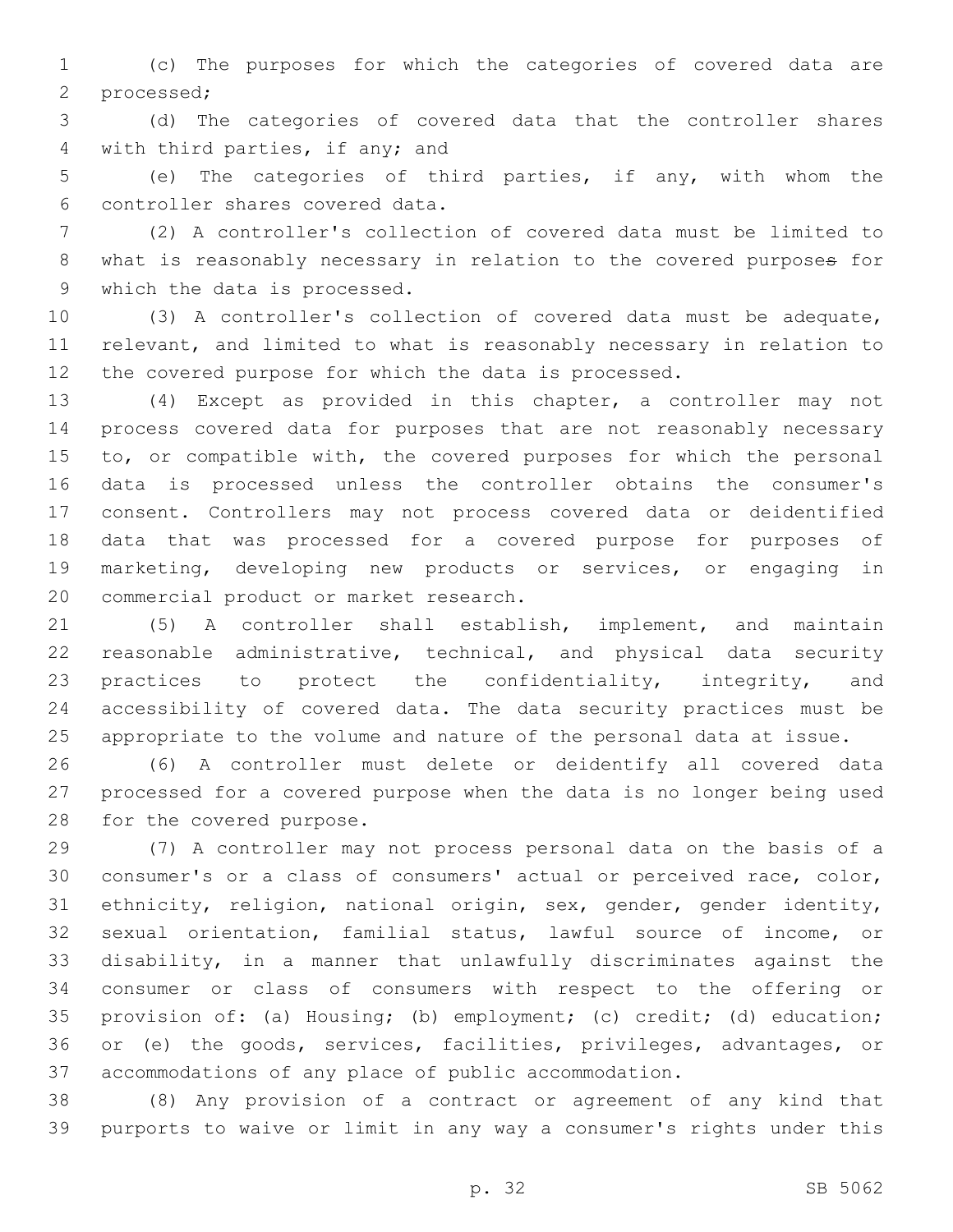chapter is deemed contrary to public policy and is void and 2 unenforceable.

 NEW SECTION. **Sec. 208.** LIMITATIONS AND APPLICABILITY. (1) The obligations imposed on controllers or processors under this chapter do not restrict a controller's or processor's ability to:

 (a) Comply with federal, state, or local laws, rules, or 7 regulations; or

 (b) Process deidentified information to engage in public or peer- reviewed scientific, historical, or statistical research in the public interest that adheres to all other applicable ethics and privacy laws and is approved, monitored, and governed by an institutional review board, human subjects research ethics review board, or a similar independent oversight entity that determines: (i) If the research is likely to provide substantial benefits that do not exclusively accrue to the controller; (ii) the expected benefits of the research outweigh the privacy risks; and (iii) if the controller has implemented reasonable safeguards to mitigate privacy risks associated with research, including any risks associated with 19 reidentification.

20 (2) This chapter does not apply to:

(a) Information that meets the definition of:21

 (i) Protected health information for purposes of the federal health insurance portability and accountability act of 1996 and health insurance portability and accountability act of 1996 and 25 related requlations;

(ii) Health care information for purposes of chapter 70.02 RCW;

 (iii) Identifiable private information for purposes of the federal policy for the protection of human subjects, 45 C.F.R. Part 46; identifiable private information that is otherwise information collected as part of human subjects research pursuant to the good clinical practice guidelines issued by the international council for harmonization; the protection of human subjects under 21 C.F.R. Parts 50 and 56; or personal data used or shared in research conducted in accordance with one or more of the requirements set forth in this 35 subsection; or

 (iv) Information that is (A) deidentified in accordance with the requirements for deidentification set forth in 45 C.F.R. Sec. 102, and (B) derived from any of the health care-related information 39 listed in this subsection  $(2)(a)$ ;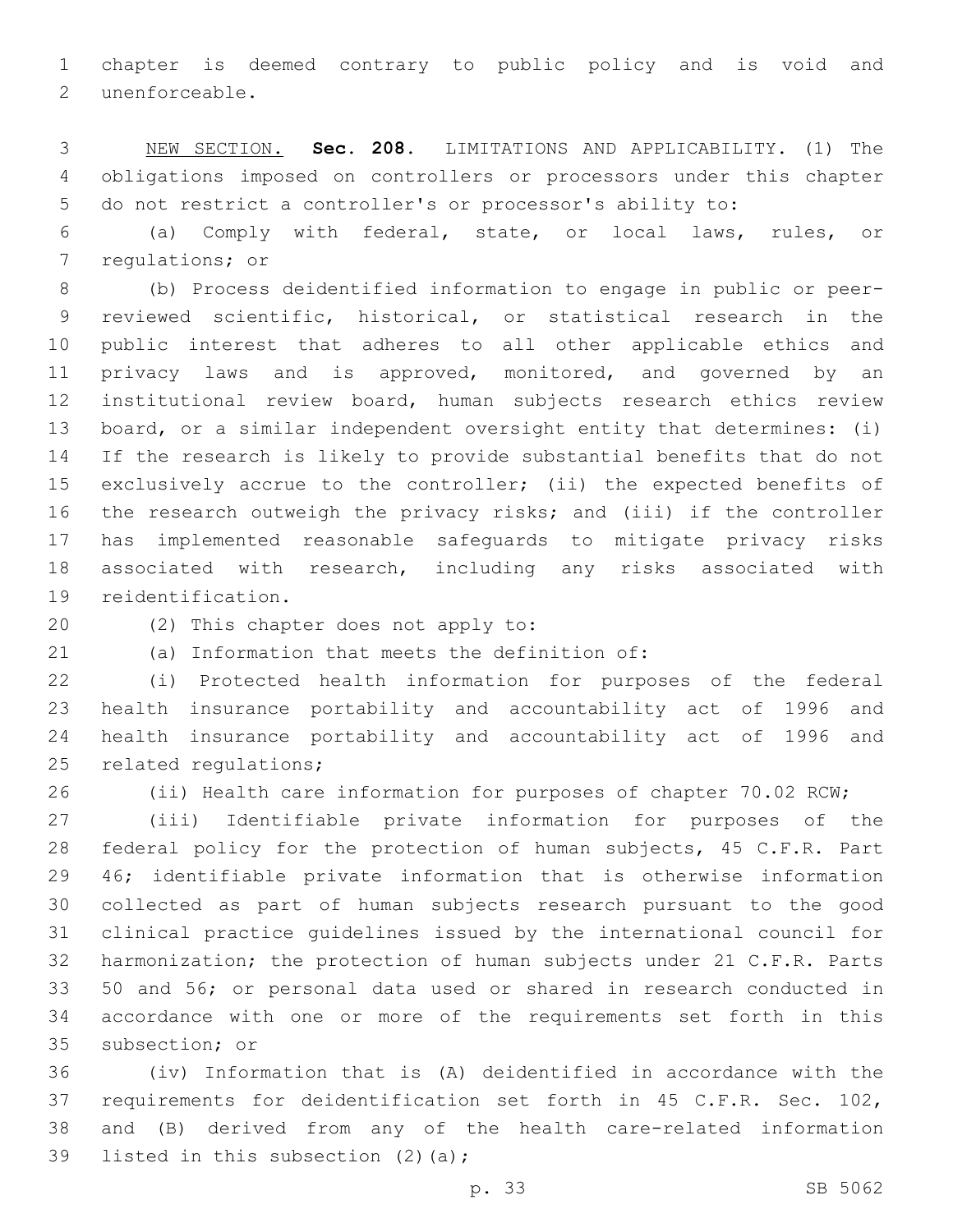(b) Information originating from, and intermingled to be indistinguishable with, information under (a) of this subsection that 3 is maintained by:

 (i) A covered entity or business associate as defined by the health insurance portability and accountability act of 1996 and 6 related regulations;

 (ii) A health care facility or health care provider as defined in 8 RCW 70.02.010; or

 (iii) A program or a qualified service organization as defined by 42 C.F.R. Part 2, established pursuant to 42 U.S.C. Sec. 290dd-2;

 (c) Information used only for public health activities and purposes as described in 45 C.F.R. Sec. 164.512; or

(d) Data maintained for employment records purposes.

 (3) Processing covered data solely for the purposes expressly identified in subsection (1) of this section does not, by itself, make an entity a controller with respect to the processing.

 (4) If a controller processes covered data pursuant to an exemption in subsection (1) of this section, the controller bears the burden of demonstrating that the processing qualifies for the exemption and complies with the requirements in subsection (2) of 21 this section.

 (5)(a) Covered data that is processed by a controller pursuant to this section must not be processed for any purpose other than those 24 expressly listed in this section.

 (b) Covered data that is processed by a controller pursuant to this section may be processed solely to the extent that such processing is: (i) Necessary, reasonable, and proportionate to the purposes listed in this section; (ii) adequate, relevant, and limited to what is necessary in relation to the specific purpose or purposes listed in this section; and (iii) insofar as possible, taking into account the nature and purpose of processing the personal data, subjected to reasonable administrative, technical, and physical measures to protect the confidentiality, integrity, and accessibility of the personal data, and to reduce reasonably foreseeable risks of 35 harm to consumers.

 NEW SECTION. **Sec. 209.** PRIVATE RIGHT OF ACTION. (1) A violation 37 of this chapter may not serve as the basis for, or be subject to, a private right of action under this chapter or under any other law.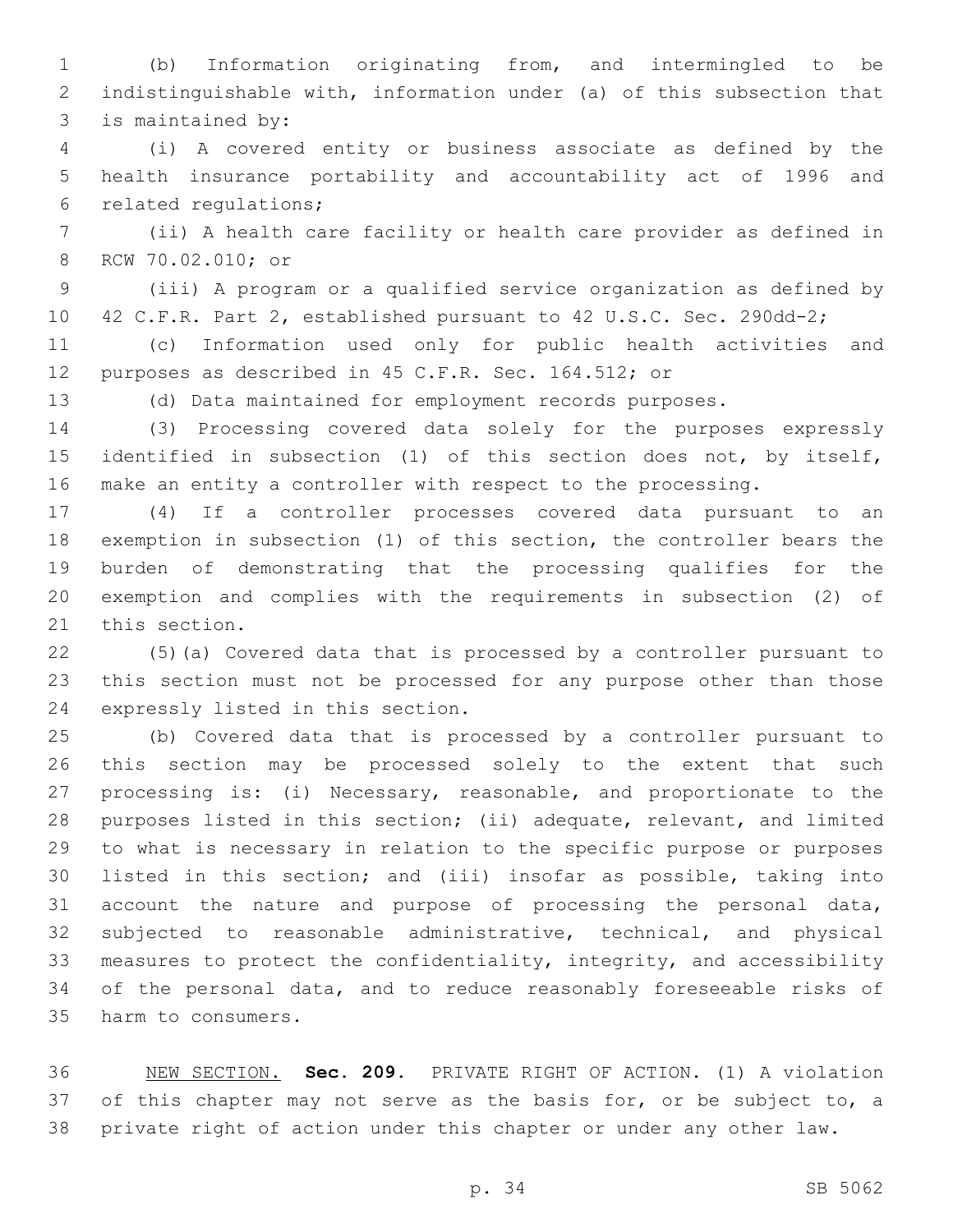(2) Rights possessed by consumers as of July 1, 2020, under chapter 19.86 RCW, the Washington state Constitution, the United States Constitution, or other laws are not altered.

 NEW SECTION. **Sec. 210.** ENFORCEMENT. (1) This chapter may be enforced solely by the attorney general under the consumer protection act, chapter 19.86 RCW.

 (2) In actions brought by the attorney general, the legislature finds: (a) The practices covered by this chapter are matters vitally affecting the public interest for the purpose of applying the consumer protection act, chapter 19.86 RCW, and (b) a violation of this chapter is not reasonable in relation to the development and preservation of business, is an unfair or deceptive act in trade or commerce, and an unfair method of competition for the purpose of applying the consumer protection act, chapter 19.86 RCW.

 (3) The legislative declarations in this section shall not apply to any claim or action by any party other than the attorney general alleging that conduct regulated by this chapter violates chapter 19.86 RCW, and this chapter does not incorporate RCW 19.86.093.

 (4) In the event of a controller's or processor's violation under this chapter, prior to filing a complaint, the attorney general must provide the controller or processor with a warning letter identifying the specific provisions of this chapter the attorney general alleges have been or are being violated. If, after 30 days of issuance of the 24 warning letter, the attorney general believes the controller or processor has failed to cure any alleged violation, the attorney general may bring an action against the controller or processor as 27 provided under this chapter.

 (5) A controller or processor found in violation of this chapter is subject to a civil penalty of up to \$7,500 for each violation.

 (6) In any action brought under this section, the state is entitled to recover, in addition to the penalties prescribed in subsection (5) of this section, the costs of investigation, including 33 reasonable attorneys' fees.

 (7) All receipts from the imposition of civil penalties under this chapter must be deposited into the consumer privacy account 36 created in section 113 of this act.

 NEW SECTION. **Sec. 211.** PREEMPTION. (1) Except as provided in this section, this chapter supersedes and preempts laws, ordinances,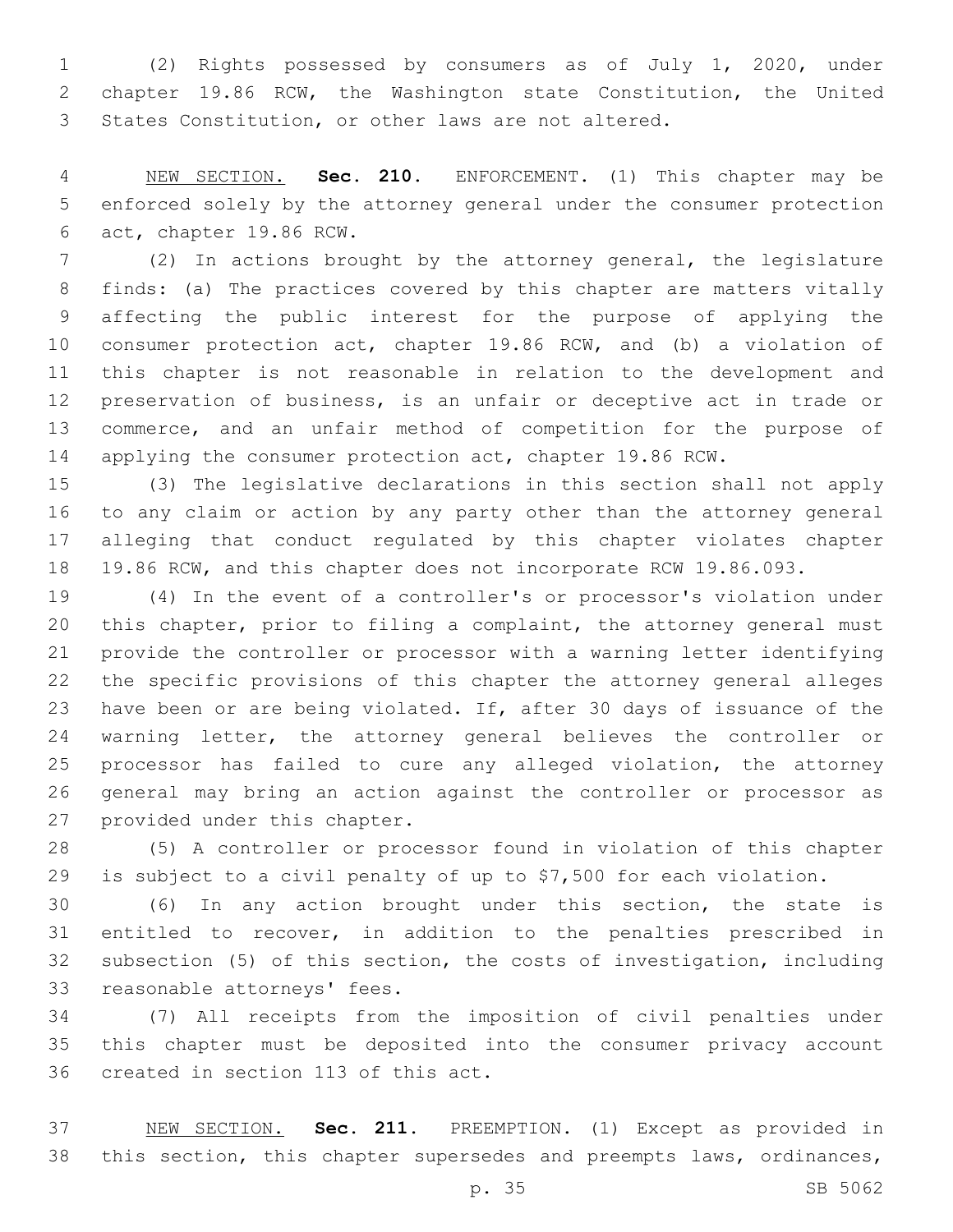regulations, or the equivalent adopted by any local entity regarding the processing of covered data for a covered purpose by controllers 3 or processors.

 (2) Laws, ordinances, or regulations regarding the processing of covered data for a covered purpose by controllers or processors that are adopted by any local entity prior to July 1, 2020, are not 7 superseded or preempted.

 NEW SECTION. **Sec. 212.** If any provision of this act or its application to any person or circumstance is held invalid, the remainder of the act or the application of the provision to other persons or circumstances is not affected.

#### **PART 3**

**Data Privacy Regarding Public Health Emergency—Public Sector**

 NEW SECTION. **Sec. 301.** The definitions in this section apply throughout this chapter unless the context clearly requires otherwise.

 (1) "Consent" means a clear affirmative act signifying a freely given, specific, informed, and unambiguous indication of an individual's agreement to the processing of technology-assisted contact tracing information relating to the individual, such as by a written statement, including by electronic means or other clear 22 affirmative action.

 (2) "Controller" means the local government, state agency, or institutions of higher education that, alone or jointly with others, determines the purposes and means of the processing of technology-26 assisted contact tracing information.

 (3)(a) "Deidentified data" means data that cannot reasonably be used to infer information about, or otherwise be linked to, an identified or identifiable natural person, or a device linked to such a person, provided that the controller that possesses the data: (i) Takes reasonable measures to ensure that the data cannot be associated with a natural person; (ii) publicly commits to maintain and use the data only in a deidentified fashion and not attempt to reidentify the data; and (iii) except as provided in (b) of this subsection, contractually obligates any recipients of the information 36 to comply with all provisions of this subsection.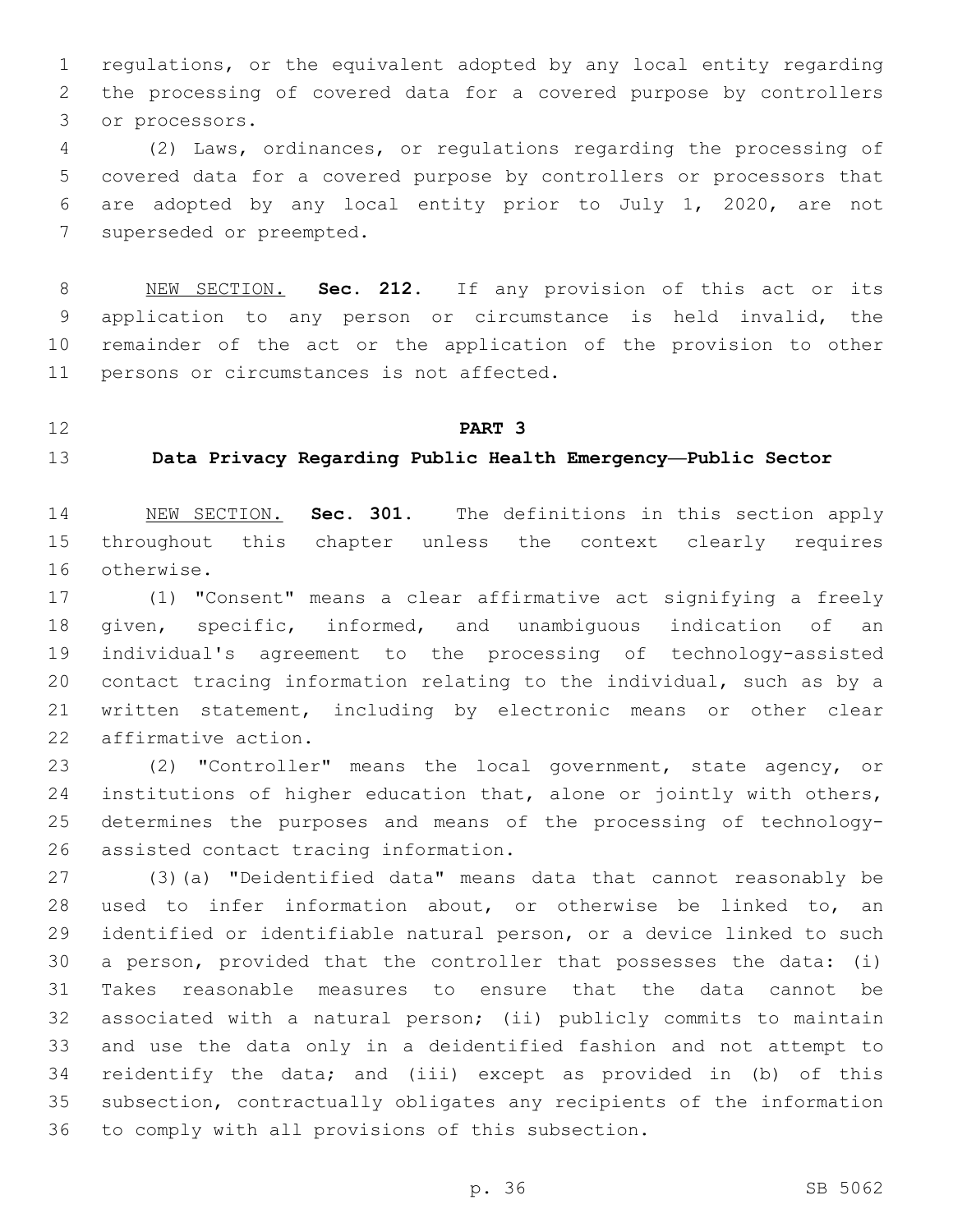(b) For the purposes of this subsection, the obligations imposed under (a)(iii) of this subsection do not apply when a controller discloses deidentified data to the public pursuant to chapter 42.56 4 RCW or other state disclosure laws.

 (4) "Delete" means to remove or destroy information such that it is not maintained in human or machine-readable form and cannot be 7 retrieved or utilized in the course of business.

 (5) "Identified or identifiable natural person" means an individual who can be readily identified, directly or indirectly.

 (6) "Individual" means a natural person who is a Washington resident acting only in an individual or household context. It does not include a natural person acting in a commercial or employment 13 context.

 (7) "Institutions of higher education" has the same meaning as 15 defined in RCW 28B.92.030.

(8) "Local government" has the same meaning as in RCW 39.46.020.

 (9) "Local health departments" has the same meaning as in RCW 18 70.05.010.

 (10)(a) "Process," "processed," or "processing" means any operation or set of operations that are performed on technology- assisted contact tracing information by automated means, such as the collection, use, storage, disclosure, analysis, deletion, or modification of technology-assisted contact tracing information.

 (b) "Processing" does not include means such as recognized investigatory measures intended to gather information to facilitate investigations including, but not limited to, traditional in-person, email, or telephonic activities used as of the effective date of this section by the department of health, created under chapter 43.70 RCW, or local health departments to provide for the control and prevention of any dangerous, contagious, or infectious disease.

 (11) "Processor" means a natural or legal person, local government, state agency, or institutions of higher education that processes technology-assisted contact tracing information on behalf 34 of a controller.

 (12) "Secure" means encrypted in a manner that meets or exceeds the national institute of standards and technology standard or is otherwise modified so that the technology-assisted contact tracing information is rendered unreadable, unusable, or undecipherable by an unauthorized person.39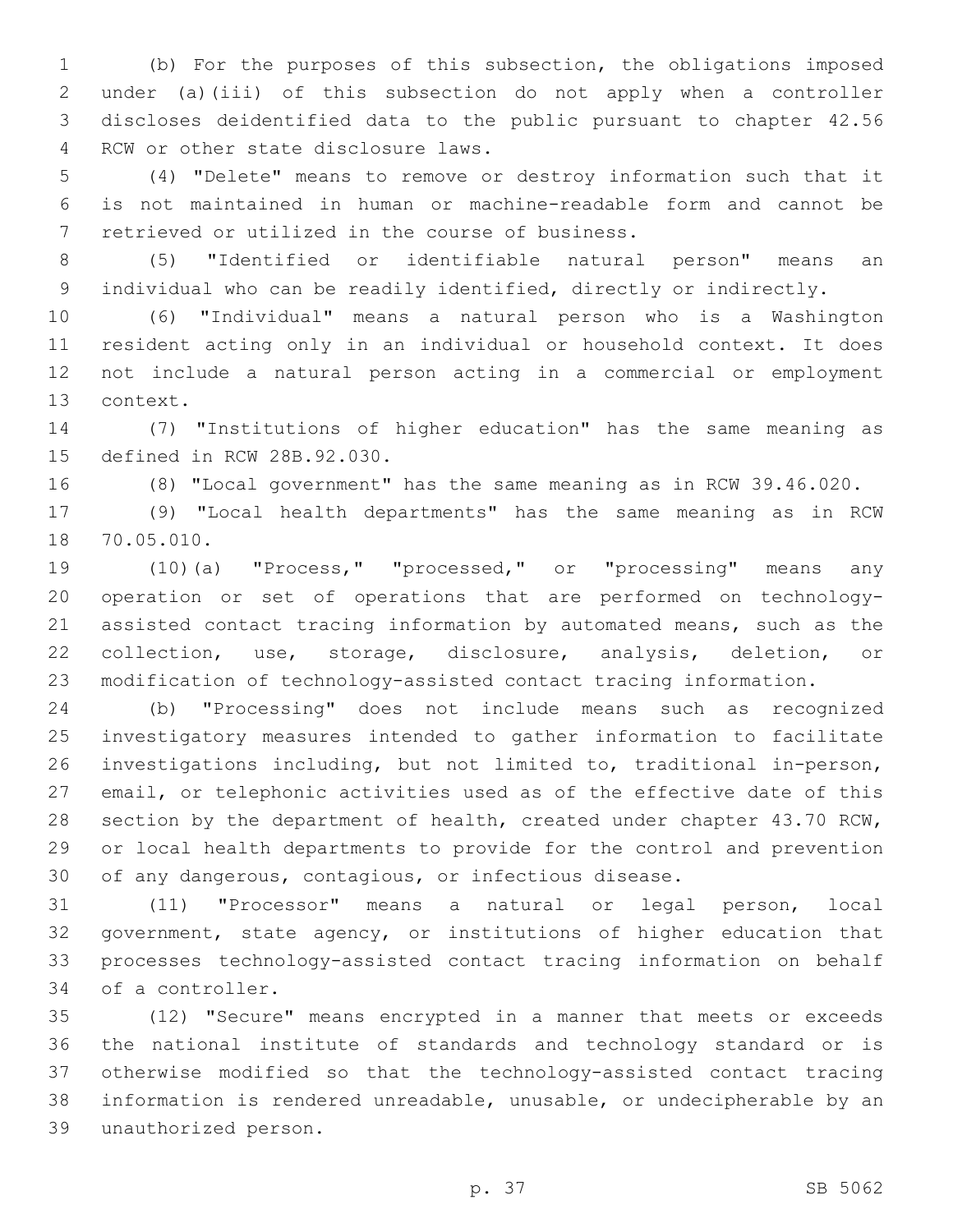(13) "Sell" means the exchange of technology-assisted contact tracing information for monetary or other valuable consideration by the controller to a third party. For the purposes of this subsection, "sell" does not include the recovery of fees by a controller.

 (14) "State agency" has the same meaning as defined in RCW 43.105.020.6

 (15) "Technology-assisted contact tracing" means the use of a digital application or other electronic or digital platform that is capable of independently transmitting information and if offered to individuals for the purpose of notifying individuals who may have had contact with an infectious person through data collection and analysis as a means of controlling the spread of a communicable 13 disease.

 (16) "Technology-assisted contact tracing information" means any information, data, or metadata received through technology-assisted 16 contact tracing.

 (17) "Third party" means a natural or legal person, public 18 authority, agency, or body other than the individual, controller, processor, or an affiliate of the processor or the controller.

 NEW SECTION. **Sec. 302.** PROHIBITIONS. Except as provided in this chapter, it is unlawful for a controller or processor to:

 (1) Process technology-assisted contact tracing information 23 unless:

 (a) The controller or processor provides the individual with a 25 privacy notice prior to or at the time of the processing; and

(b) The individual provides consent for the processing;

 (2) Disclose any technology-assisted contact tracing information 28 to federal, state, or local law enforcement;

(3) Sell any technology-assisted contact tracing information; or

 (4) Share any technology-assisted contact tracing information with another controller, processor, or third party unless the sharing is governed by a contract or data-sharing agreement as prescribed in section 303 of this act and is disclosed to an individual in the 34 notice required in section 304 of this act.

 NEW SECTION. **Sec. 303.** RESPONSIBILITY ACCORDING TO ROLE. (1) Controllers and processors are responsible for meeting their respective obligations established under this chapter.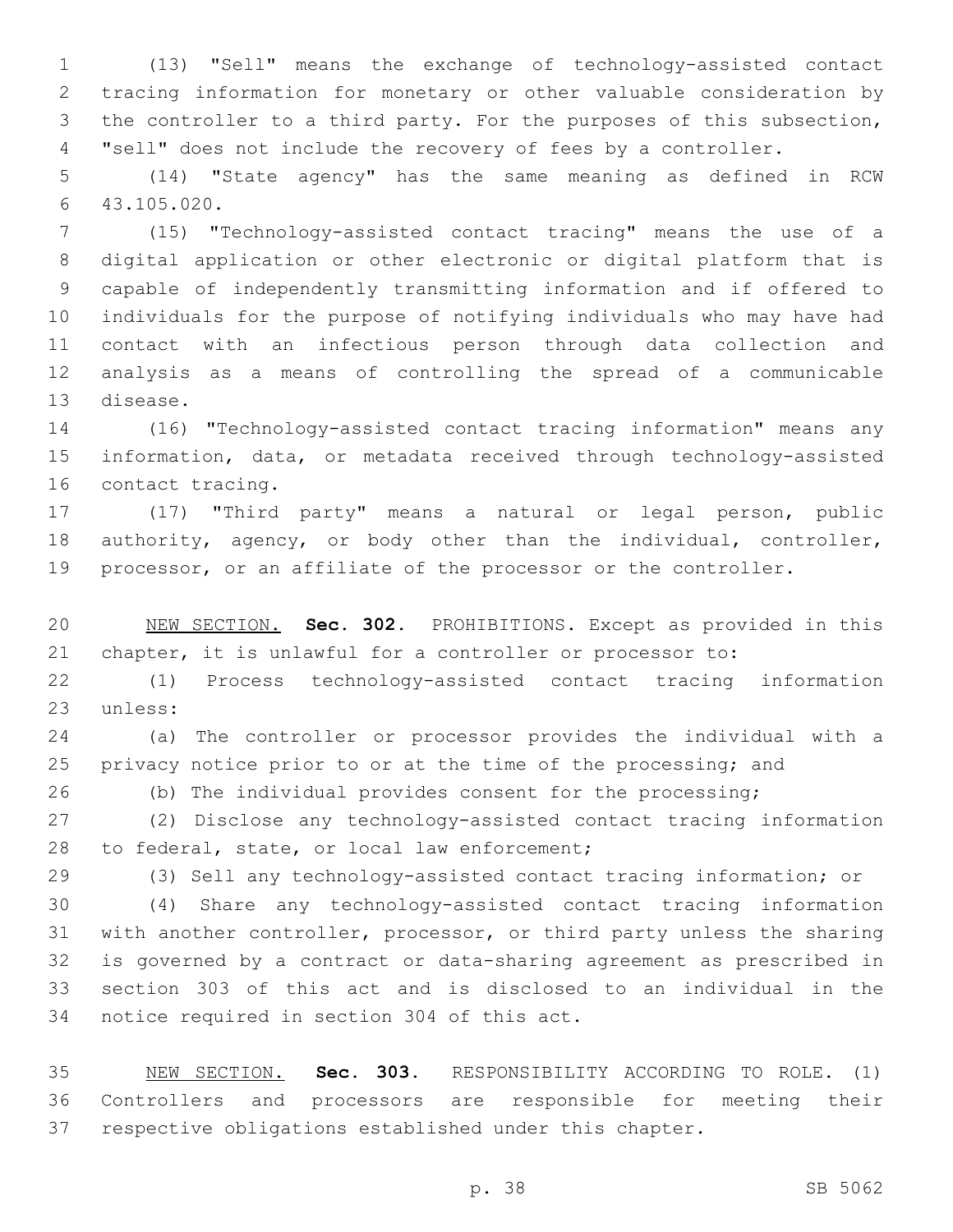(2) Processors are responsible under this chapter for adhering to the instructions of the controller and assisting the controller to meet its obligations under this chapter. This assistance must include the processor assisting the controller in meeting the controller's obligations in relation to the security of processing technology- assisted contact tracing information and in relation to the notification of a breach of the security of the system pursuant to 8 RCW 42.56.590.

 (3) Notwithstanding the instructions of the controller, a 10 processor shall:

 (a) Ensure that each person processing the technology-assisted contact tracing information is subject to a duty of confidentiality 13 with respect to the information; and

 (b) Engage a subcontractor only after providing the controller with an opportunity to object and pursuant to a written contract in accordance with subsection (5) of this section that requires the subcontractor to meet the obligations of the processor with respect to the technology-assisted contact tracing information.

 (4) Taking into account the context of processing, the controller and the processor shall implement appropriate technical and organizational measures to ensure a level of security appropriate to the risk and establish a clear allocation of the responsibilities 23 between them to implement such measures.

 (5) Processing by a processor must be governed by a contract or data-sharing agreement between the controller and the processor that is binding on both parties and that sets out the processing instructions to which the processor is bound, including the nature and purpose of the processing, the type of data subject to the processing, the duration of the processing, and the obligations and rights of both parties. In addition, the contract or data-sharing agreement must include the requirements imposed by this subsection and subsections (3) and (4) of this section, as well as the following 33 requirements:

 (a) At the choice of the controller, the processor shall delete or return all technology-assisted contact tracing information to the controller as requested at the end of the provision of services, unless retention of the technology-assisted contact tracing 38 information is required by law;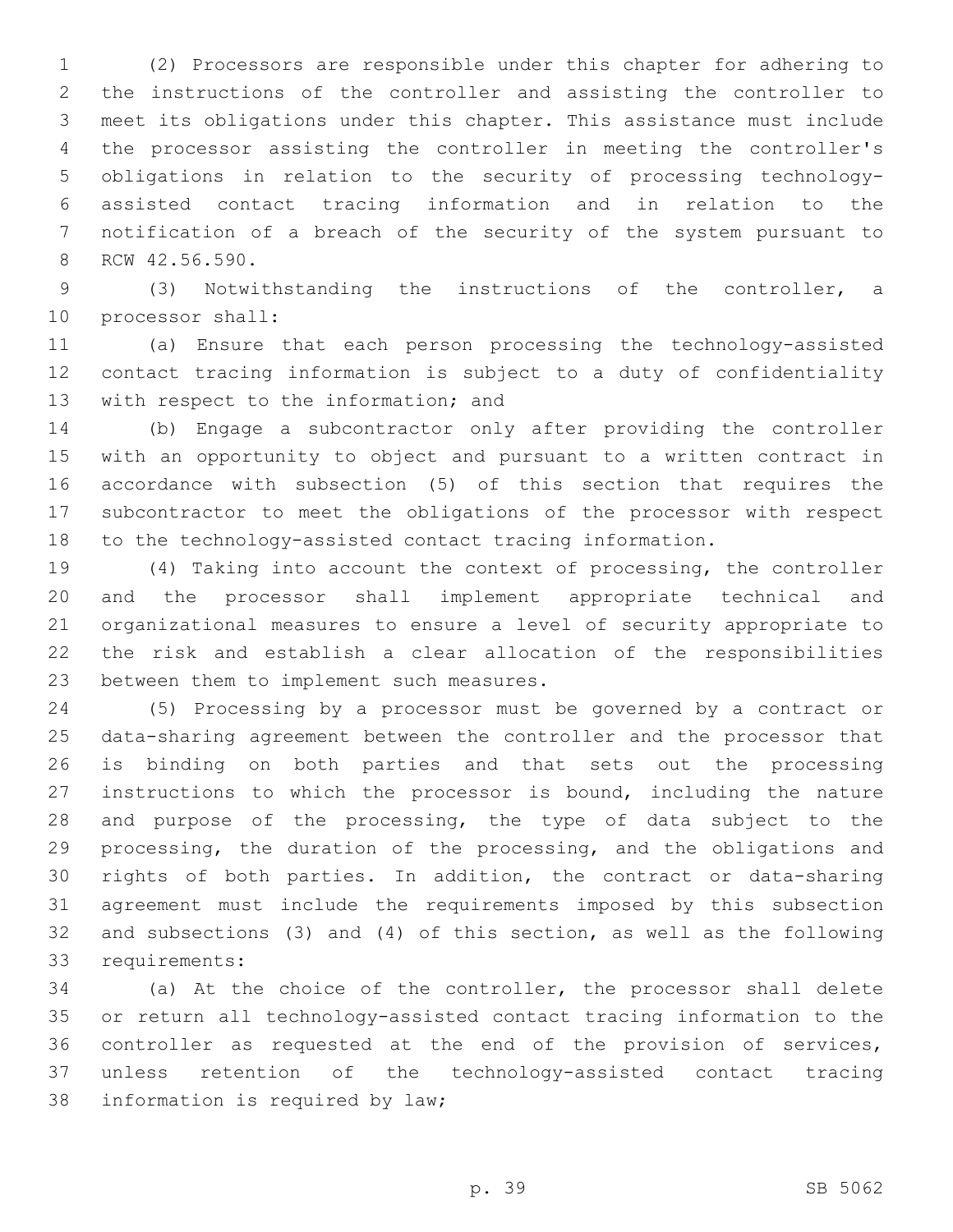(b)(i) The processor shall make available to the controller all information necessary to demonstrate compliance with the obligations 3 in this chapter; and

 (ii) The processor shall allow for, and contribute to, reasonable audits and inspections by the controller or the controller's designated auditor. Alternatively, the processor may, with the controller's consent, arrange for a qualified and independent auditor to conduct, at least annually and at the processor's expense, an audit of the processor's policies and technical and organizational measures in support of the obligations under this chapter using an appropriate and accepted control standard or framework and audit procedure for the audits as applicable, and provide a report of the 13 audit to the controller upon request.

 (6) In no event may any contract or data-sharing agreement relieve a controller or a processor from the liabilities imposed on them by virtue of its role in the processing relationship as defined 17 in this chapter.

 (7) Determining whether a person is acting as a controller or processor with respect to a specific processing of data is a fact- based determination that depends upon the context in which technology-assisted contact tracing information is to be processed. A person that is not limited in its processing of technology-assisted contact tracing information pursuant to a controller's instructions, or that fails to adhere to such instructions, is a controller and not a processor with respect to processing of technology-assisted contact tracing information. A processor that continues to adhere to a controller's instructions with respect to processing of technology- assisted contact tracing information remains a processor. If a processor begins, alone or jointly with others, determining the purposes and means of the processing of technology-assisted contact tracing information, it is a controller with respect to the 32 processing.

 NEW SECTION. **Sec. 304.** RESPONSIBILITIES OF CONTROLLERS. (1) Controllers that process technology-assisted contact tracing information must provide individuals with a clear and conspicuous privacy notice that includes, at a minimum:

 (a) The categories of technology-assisted contact tracing 38 information processed by the controller;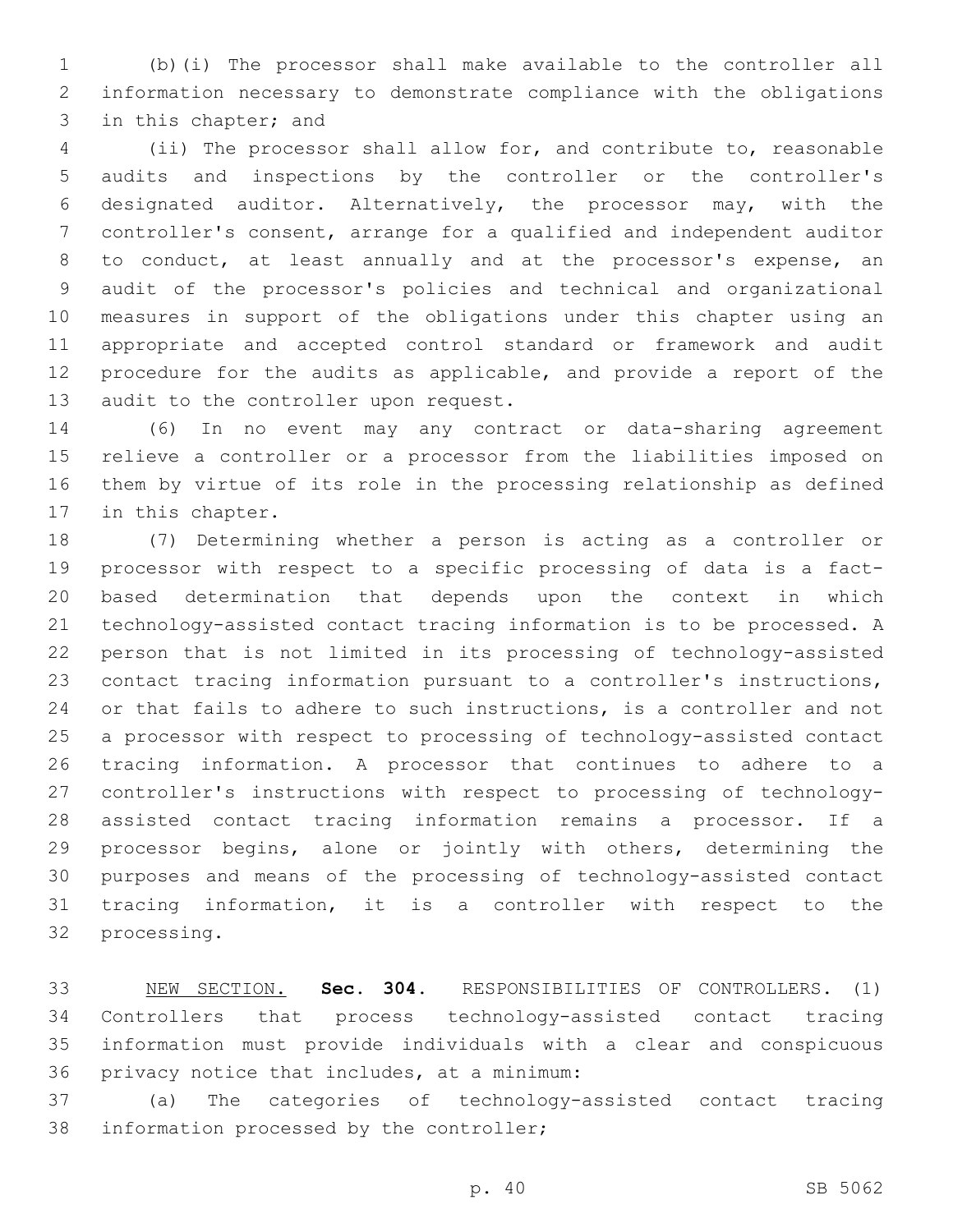(b) The purposes for which the categories of technology-assisted 2 contact tracing information are processed;

 (c) The categories of technology-assisted contact tracing information that the controller shares with third parties, if any; 5 and

 (d) The categories of third parties, if any, with whom the controller shares technology-assisted contact tracing information.

 (2) A controller's collection of technology-assisted contact tracing information must be limited to what is reasonably necessary in relation to the technology-assisted contact tracing purpose for 11 which the information is processed.

 (3) A controller's collection of technology-assisted contact tracing information must be adequate, relevant, and limited to what is reasonably necessary in relation to the technology-assisted contact tracing purposes for which the information is processed.

 (4) Except as provided in this chapter, a controller may not process technology-assisted contact tracing information for purposes that are not reasonably necessary to, or compatible with, the technology-assisted contact tracing purposes for which the technology-assisted contact tracing information is processed unless the controller obtains the individual's consent. Controllers may not process technology-assisted contact tracing information or deidentified data that was processed for a technology-assisted contact tracing purpose for purposes of marketing, developing new products or services, or engaging in commercial product or market research.

 (5) A controller shall establish, implement, and maintain reasonable administrative, technical, and physical data security practices to protect the confidentiality, integrity, and accessibility of technology-assisted contact tracing information. These data security practices must be appropriate to the volume and 32 nature of the data at issue.

 (6) A controller must delete or deidentify all technology- assisted contact tracing information when the information is no longer being used for a technology-assisted contact tracing purpose and has met records retention as required by federal or state law.

 (7) A controller may not process technology-assisted contact tracing information on the basis of an individual's or a class of individuals' actual or perceived race, color, ethnicity, religion, national origin, sex, gender, gender identity, sexual orientation,

p. 41 SB 5062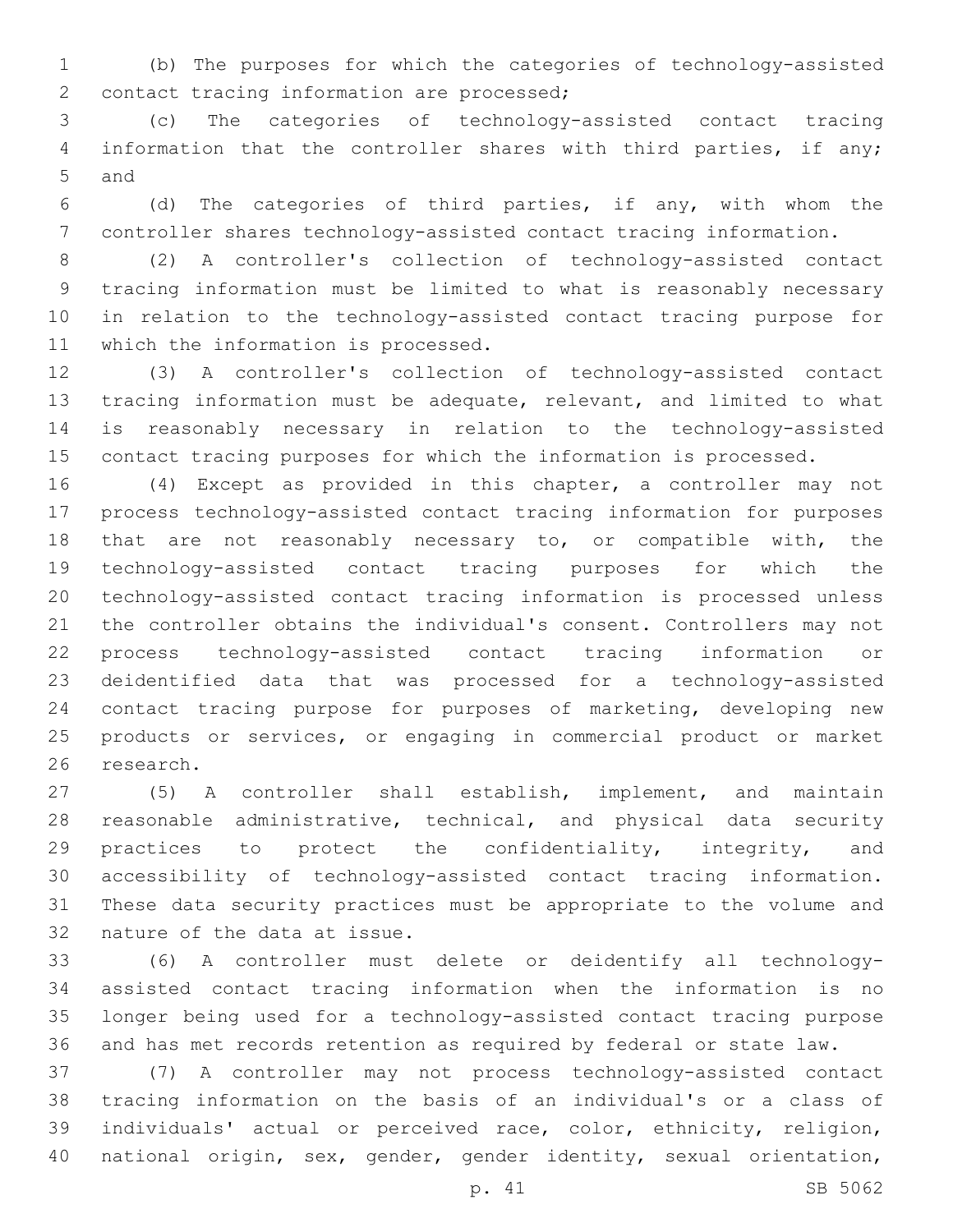familial status, lawful source of income, or disability, in a manner that unlawfully discriminates against the individual or class of individuals with respect to the offering or provision of: (a) Housing; (b) employment; (c) credit; (d) education; or (e) the goods, services, facilities, privileges, advantages, or accommodations of any place of public accommodation.6

 NEW SECTION. **Sec. 305.** LIMITATIONS AND APPLICABILITY. (1) The obligations imposed on controllers or processors under this chapter do not restrict a controller's or processor's ability to:

 (a) Comply with federal, state, or local laws, rules, or 11 regulations; or

 (b) Process deidentified information to engage in public or peer- reviewed scientific, historical, or statistical research in the public interest that adheres to all other applicable ethics and 15 privacy laws and is approved, monitored, and governed by an institutional review board, human subjects research ethics review board, or a similar independent oversight entity that determines: (i) If the research is likely to provide substantial benefits that do not exclusively accrue to the controller; (ii) the expected benefits of the research outweigh the privacy risks; and (iii) the controller has implemented reasonable safeguards to mitigate privacy risks associated with research, including any risks associated with 23 reidentification.

 (2) Processing technology-assisted contact tracing information solely for the purposes expressly identified in this section does not, by itself, make an entity a controller with respect to such 27 processing.

 (3) If a controller processes technology-assisted contact tracing information pursuant to an exemption in this section, the controller bears the burden of demonstrating that the processing qualifies for the exemption and complies with the requirements in subsection (4) of 32 this section.

 (4)(a) Technology-assisted contact tracing information that is processed by a controller pursuant to this section must not be processed for any purpose other than those expressly listed in this 36 section.

 (b) Technology-assisted contact tracing information that is processed by a controller pursuant to this section may be processed solely to the extent that such processing is: (i) Necessary,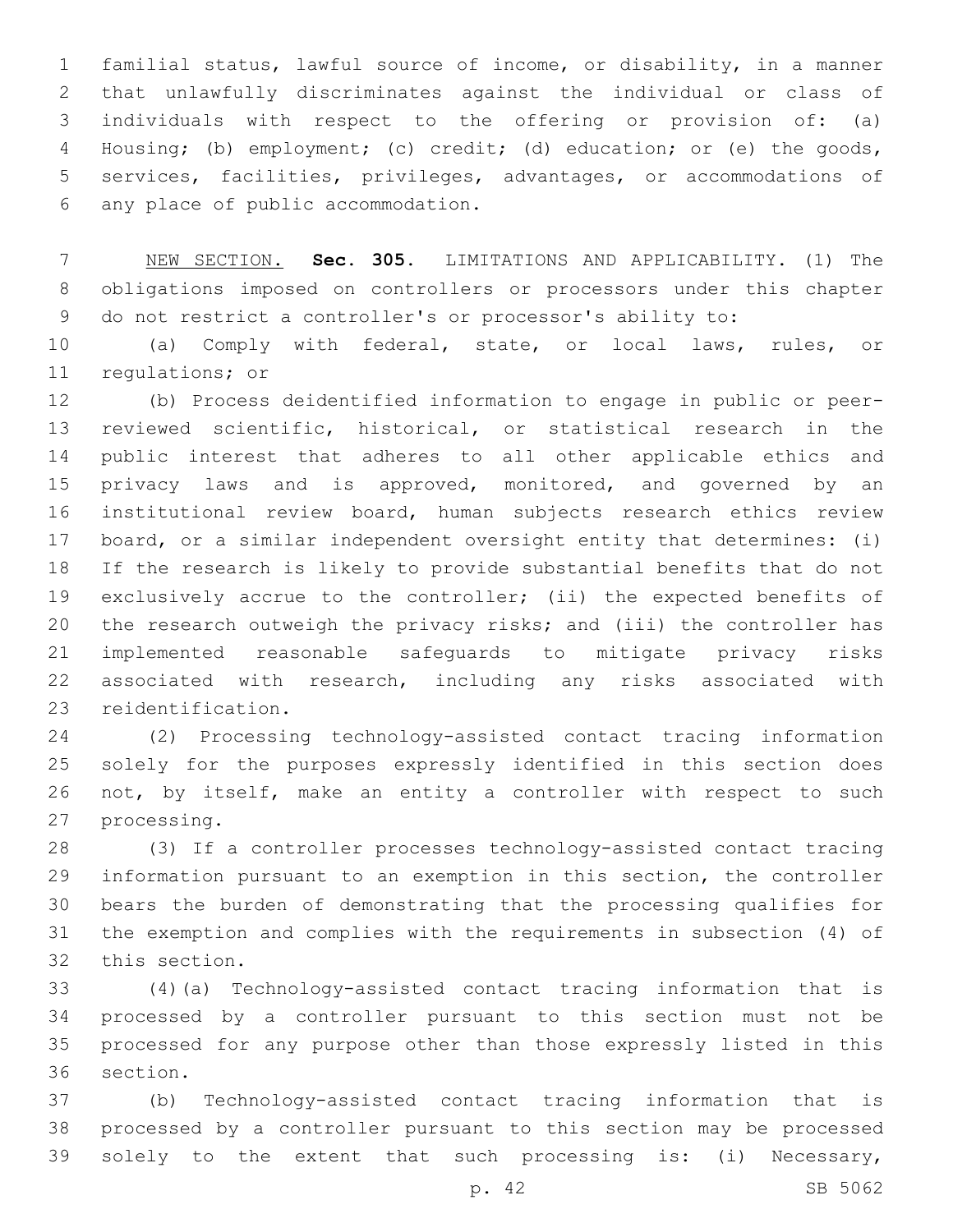reasonable, and proportionate to the purposes listed in this section; (ii) adequate, relevant, and limited to what is necessary in relation to the specific purpose or purposes listed in this section; and (iii) insofar as possible, taking into account the nature and purpose of processing the technology-assisted contact tracing information, subjected to reasonable administrative, technical, and physical measures to protect the confidentiality, integrity, and accessibility of the personal data, and to reduce reasonably foreseeable risks of 9 harm to consumers.

 NEW SECTION. **Sec. 306.** LIABILITY. Where more than one controller or processor, or both a controller and a processor, involved in the same processing, is in violation of this chapter, the liability must be allocated among the parties according to principles of comparative fault.

 NEW SECTION. **Sec. 307.** ENFORCEMENT. (1) Any waiver of the provisions of this chapter is contrary to public policy and is void and unenforceable.

 (2)(a) Any individual injured by a violation of this chapter may 19 institute a civil action to recover damages.

 (b) Any controller that violates, proposes to violate, or has 21 violated this chapter may be enjoined.

 (c) The rights and remedies available under this chapter are cumulative to each other and to any other rights and remedies available under law.24

 NEW SECTION. **Sec. 308.** EXPIRATION. This chapter expires June 30, 2024.

 NEW SECTION. **Sec. 309.** If any provision of this act or its application to any person or circumstance is held invalid, the remainder of the act or the application of the provision to other persons or circumstances is not affected.

**PART 4**

## **Miscellaneous**

 NEW SECTION. **Sec. 401.** (1) Sections 101 through 114 of this act constitute a new chapter in Title 19 RCW.